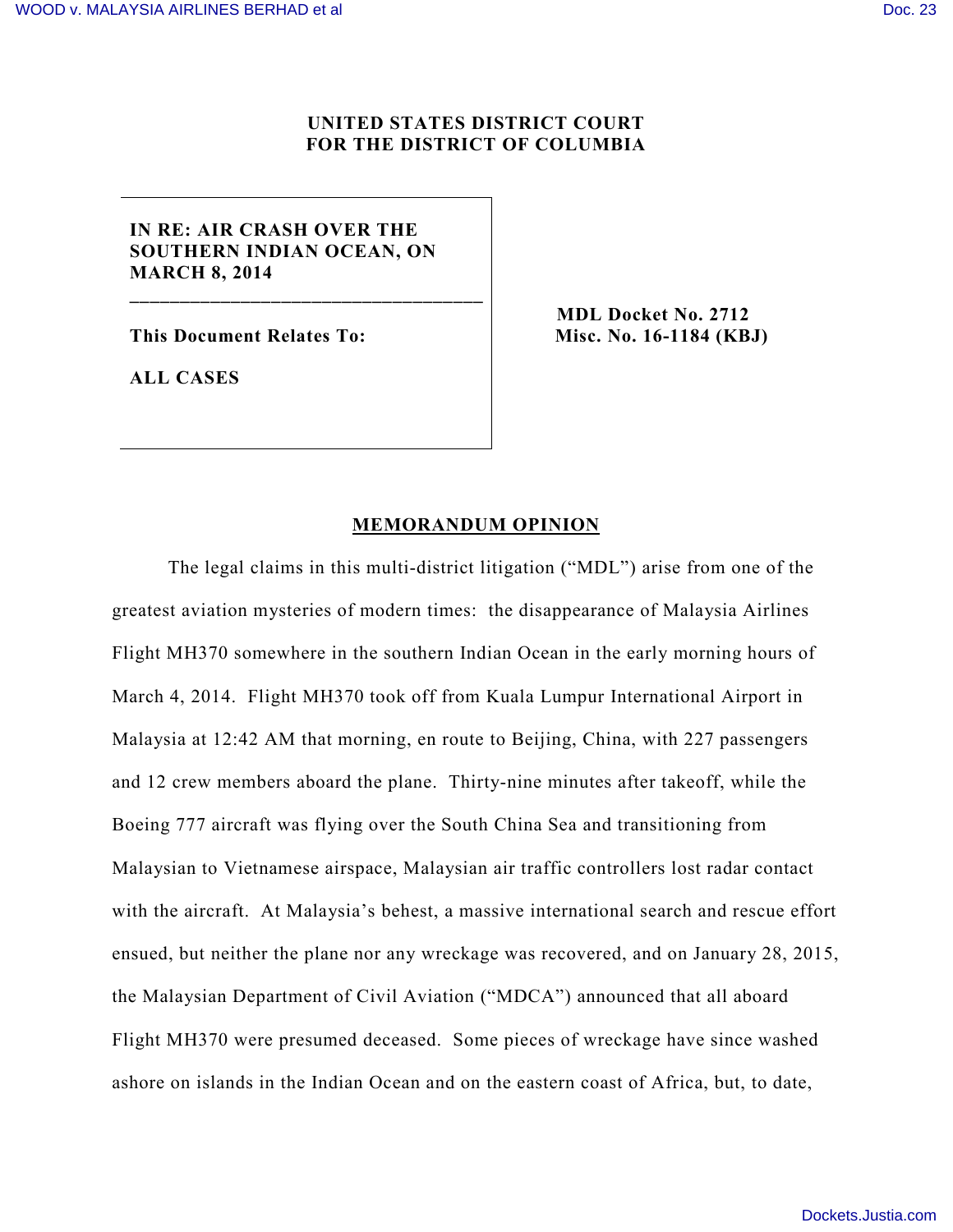most of the plane remains unaccounted for, including the cockpit voice recorder and the flight data recorder.

Following the disappearance of Flight MH370, litigation commenced in both Malaysia and in the United States; many plaintiffs have filed suit in both jurisdictions. In the United States, complaints were filed in California, the District of Columbia, Illinois, New York, South Carolina, and Washington state, and the Judicial Panel on Multidistrict Litigation subsequently centralized the pretrial proceedings with respect to all of these cases in this District. (*See* Transfer Order, ECF No. 1.) The complaints in these matters can generally be grouped into two categories. First, there are cases that assert claims under the Montreal Convention against the defendant airlines—Malaysia Airlines System Berhad (Administrator Appointed) ("MAS") and Malaysia Airlines Berhad ("MAB")—and/or their insurers, Allianz Global Corporate & Specialty SE ("AGCS SE"), and Henning Haagen, an officer at AGCS SE. Second, there are cases that assert common law wrongful death and products liability claims against airplane manufacturer Boeing, including claims based on a *res ipsa loquitor* tort theory. There is also a single complaint that resides in the overlap between these two groups—it asserts Montreal Convention, wrongful death, and personal injury claims, and names MAS, MAB, AGCS SE, Haagen, and Boeing as defendants. All told, 40 complaints are currently pending in this MDL.

Before this Court at present are five ripe motions pertaining to particular threshold issues that various defendants have raised: (1) a joint motion seeking dismissal of all pending cases based on the doctrine of *forum non conveniens*, in which Defendants argue that it would be more convenient to ligate these matters in Malaysia,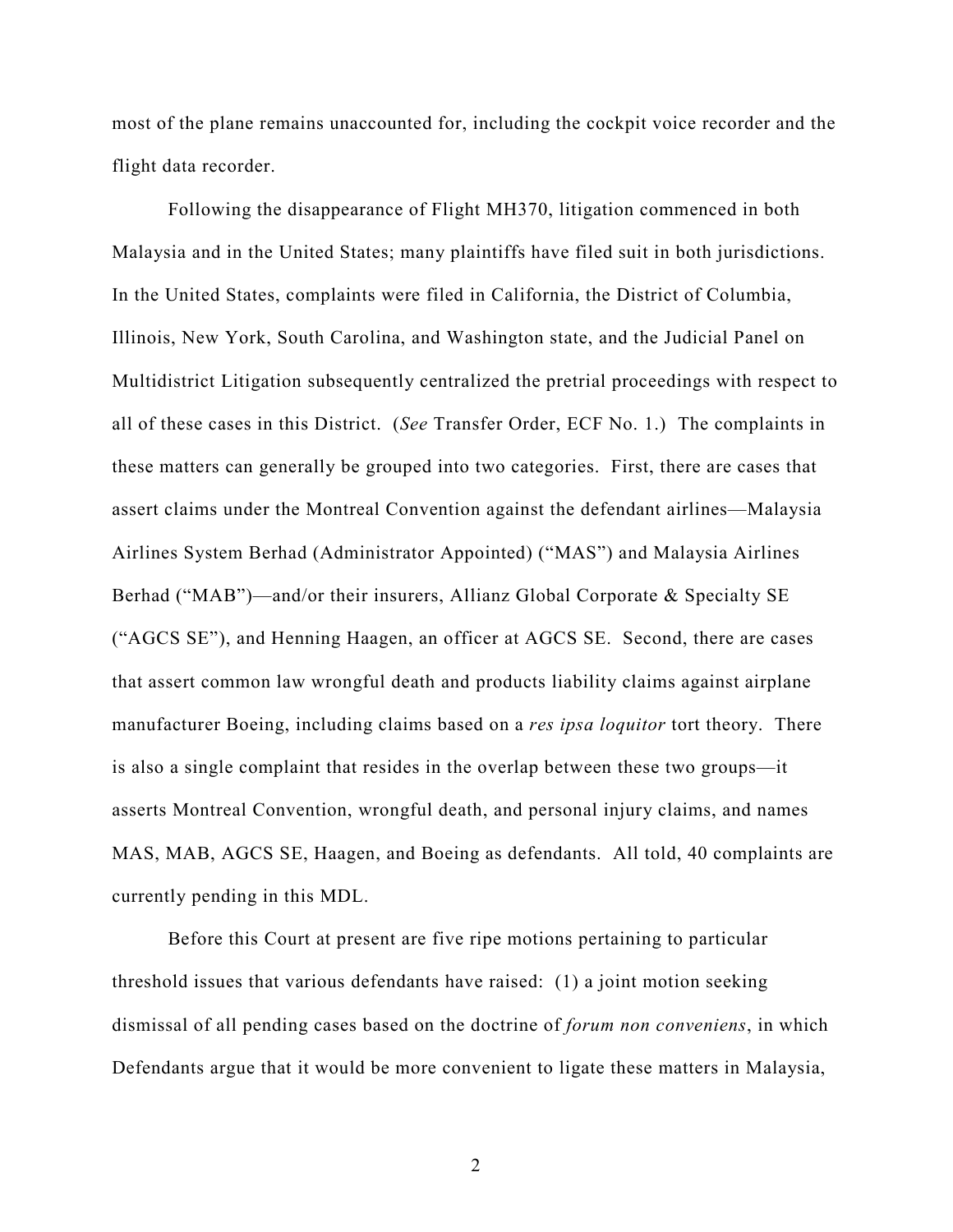as opposed to the United States (*see* Joint Mem. in Supp. of Mot. to Dismiss on the Ground of *Forum Non Conveniens* ("FNC Mem."), ECF No. 37-1); (2) a motion by MAS and MAB seeking dismissal of the claims against them on the grounds that they are agencies of the Malaysian government and immune from suit in United States courts pursuant to the Foreign Sovereign Immunities Act, 28 U.S.C. §§ 1330, 1602 (*see* Defs.' MAS and MAB's Mem. in Supp. of Their Rule 12(b)(1) Mot. to Dismiss on the Ground of Immunity Pursuant to the Foreign Sovereign Immunities Act ("FSIA Mem."), ECF No. 39-[1](#page-2-0))<sup>1</sup>; (3) a motion by MAS seeking dismissal of the Montreal Convention claims against it on the grounds that no provision of the Convention provides a court in the United States with jurisdiction over these claims (*see* Def. MAS's Mem. in Supp. of Its Rule 12(b)(1) Mot. to Dismiss on the Ground of Lack of Subject Matter Juris. Pursuant to the Montreal Convention ("Montreal Convention Mem."), ECF No. 38-1)<sup>[2](#page-2-1)</sup>; (4) a motion by AGCS SE seeking dismissal of the claims against it for lack of personal jurisdiction, because it is a foreign company that did not engage in any conduct connected to the loss of Flight MH370 in any of the jurisdictions in which it has been sued (*see* Def. AGCS SE's Rule 12(b)(2) Mot. to Dismiss for Lack of Personal Juris. ("AGCS SE Pers. Juris. Mot."), ECF No. 35-1); and (5) a motion by AGCS SE and Haagen seeking dismissal for failure to state a claim upon which relief can be granted, in which they argue that Plaintiffs' attempt to make them representatives of MAS and MAB, based solely on their status as alleged insurers of MAS, has no legal foundation (*see* Defs. AGCS SE and Henning Haagen's Mem. in Supp. of Their Rule 12(b)(6) Mot.

<u>.</u>

<span id="page-2-0"></span><sup>&</sup>lt;sup>1</sup> MAB and AGCS SE have moved to join this motion. (See Motion for Joinder, ECF No. 41.)

<span id="page-2-1"></span><sup>2</sup> MAB and AGCS SE have moved to join this motion. (*See* Motion for Joinder, ECF No. 40.)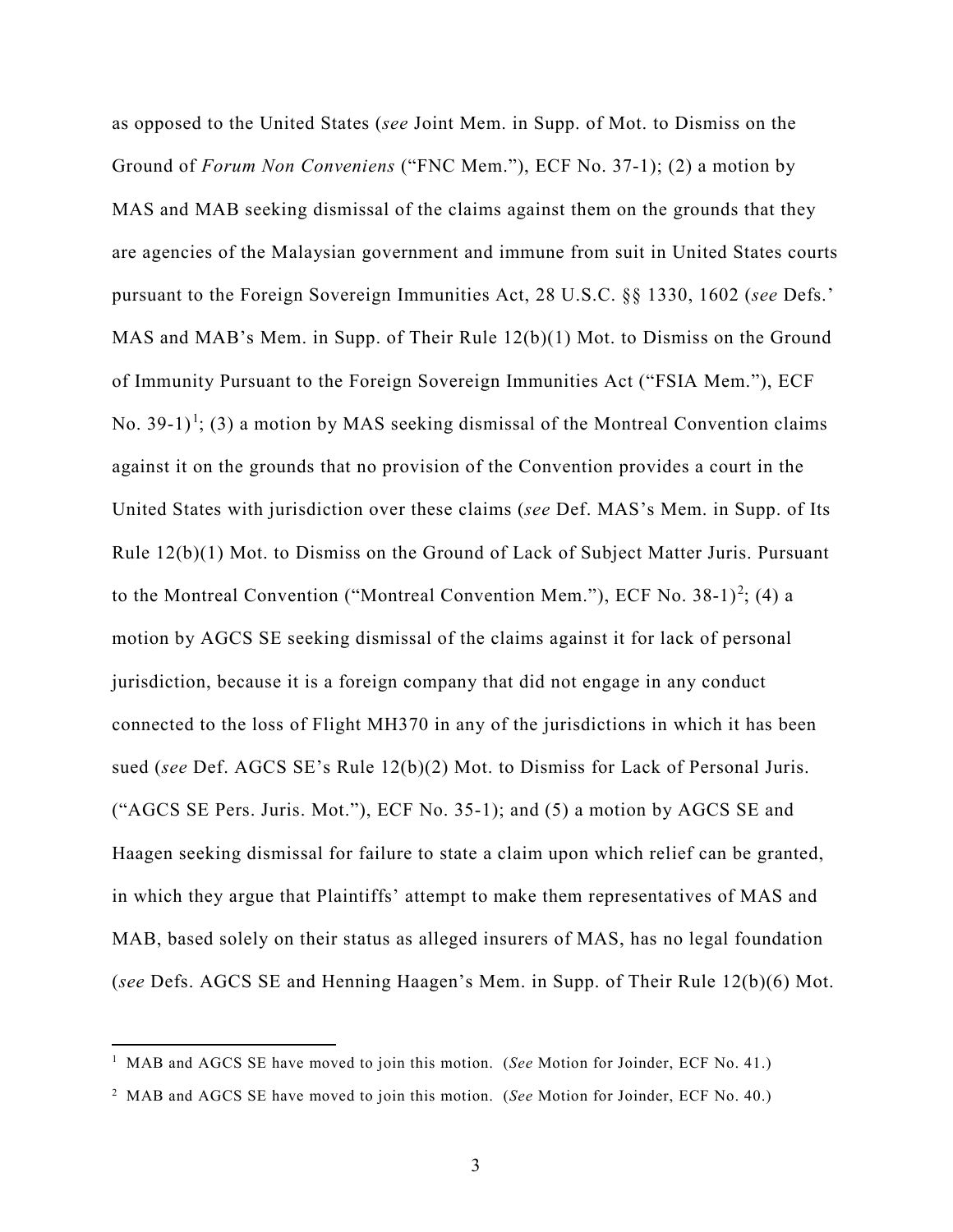to Dismiss for Failure to State a Claim ("Reinsurer Rule 12(b)(6) Mem."), ECF No. 36- 1).

This Court has carefully parsed the myriad dismissal arguments Defendants have presented, and as fully explained below, it has determined that, on balance, the claims asserted in the consolidated complaints have a substantial and overriding nexus to Malaysia that outweighs the less substantial connection to the United States. As such, litigation of these claims in the United States is comparatively inconvenient, and Defendants' joint motion for dismissal based on *forum non conveniens* will be **GRANTED**, and Plaintiffs' cases will be **DISMISSED** without prejudice. The remaining threshold motions will be **DENIED** as moot. A separate Order consistent with this Memorandum Opinion will follow.

# **I. FACTUAL BACKGROUND[3](#page-3-0)**

 $\overline{a}$ 

# **A. The Incident And Its Aftermath**

#### 1. Flight MH370's Disappearance

At 12:42 AM on the morning of March 8, 2014, Flight MH370 took off from Kuala Lumpur International Airport in Malaysia, en route to Beijing, China. (*See*  Malaysian ICAO Annex 13 Safety Investigation Team for MH370, Factual Information Safety Investigation For MH370 (March 8, 2015, updated on April 15, 2015) ("Factual Investigation Rpt."), ECF No. 37-4, at 21; Malaysian Department of Civil Aviation

<span id="page-3-0"></span><sup>&</sup>lt;sup>3</sup> The facts contained within this section are derived from the complaints filed in the various underlying actions, as well as the exhibits that the parties have attached to their various filings in this matter. *See Johnson v. PPI Tech. Servs., L.P*., No. 11cv2773, 2012 WL 1865713, at \*2 (E.D. La. May 22, 2012) (explaining that a court adjudicating a *forum non conveniens* motion "is not limited to the allegations in the complaint, but may consider all of the evidence before it"); *see also Goldberg v. UBS AG*, 660 F. Supp. 2d 410, 419 (E.D.N.Y. 2009) (relying on the complaint and materials that the parties had submitted when ruling on a motion seeking dismissal based on *forum non conveniens*).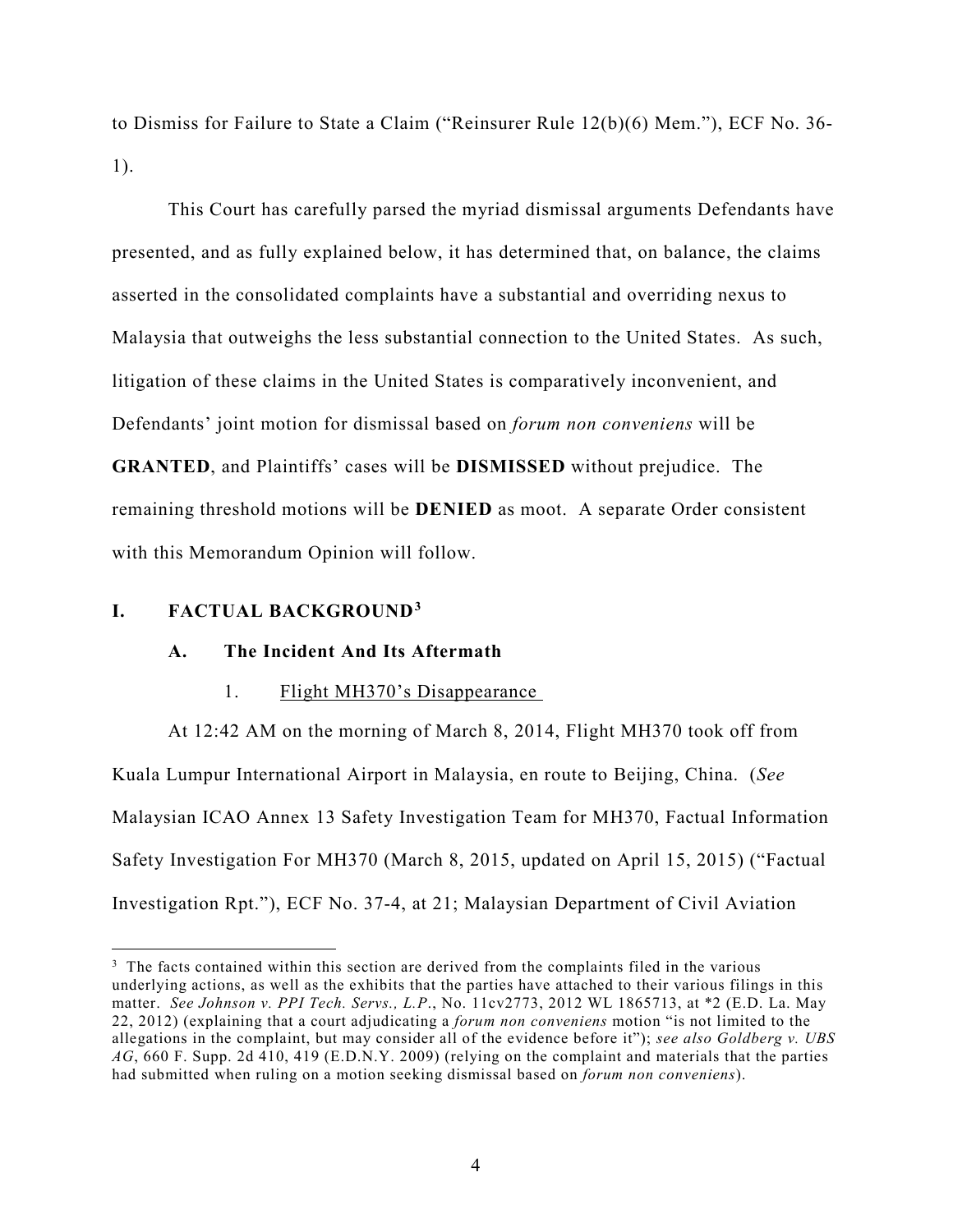Press Release ("MDCA Press Release"), ECF No. 37-3, ¶ 3.)<sup>[4](#page-4-0)</sup> MAS was the national airline of Malaysia at that time (*see* Decl. of Rizani Bin Hassan, Ex. 2 to FISA Mem., ECF No. 39-3, ¶¶ 5, 8, 20–21), and 12 Malaysian citizens staffed Flight MH370—a pilot, a first officer, and 10 cabin crew (*see* MDCA Press Release ¶ 4; Decl. of Mohd Fuad Bin Mohd Sharuji, Ex. 3 to FNC Mem., ECF No. 37-5, at ¶ 15). Also on board were 227 passengers of 14 nationalities, including 152 Chinese citizens, 38 Malaysian citizens, and three United States citizens. (*See* Decl. of Tan Sri Dato Seri Adbull Hamid Embong, Ex. 10 to FNC Mem., ECF No. 37-12, ¶ 13).<sup>[5](#page-4-1)</sup>

At 1:19 AM, while the aircraft was over the South China Sea and transitioning from Malaysian airspace to Vietnamese airspace, Malaysian air traffic controllers instructed Flight MH370 to contact Vietnamese air traffic controllers on a specific radio frequency, a request that the pilot in charge acknowledged with, "Good night Malaysian Three Seven Zero." (Malaysian ICAO Annex 13 Safety Investigation Team for MH370, Safety Investigation Report (July 2, 2018) ("Safety Investigation Rpt."), ECF No. 102- 1, at 48, 477.) The pilot "did not read back the assigned frequency, which was inconsistent with radio-telephony procedures." (*Id.* at 477.) This was the last recorded radio transmission that the pilots of Flight MH370 sent, and two minutes later, at 1:21

<span id="page-4-0"></span><sup>&</sup>lt;sup>4</sup> Page numbers cited herein refer to those that Court's electronic case filing system automatically assigns.

<span id="page-4-1"></span><sup>5</sup> The U.S. citizens were Philip Wood, Leo Meng, and Nicole Meng. (*See* No. 1:16cv01063, *Huang* First Am. Compl. ECF No. 9, at ¶ 8; No. 1:16cv01048, *Zhang* 2d Am. Compl., ECF No. 7, ¶ 10; No. 1:16cv00439, *Smith* Compl., ECF No. 1, at ¶ 8; and 1:16cv00053, *Wood* Compl., ECF No. 1, at ¶ 23.) All three were living overseas at the time of the incident.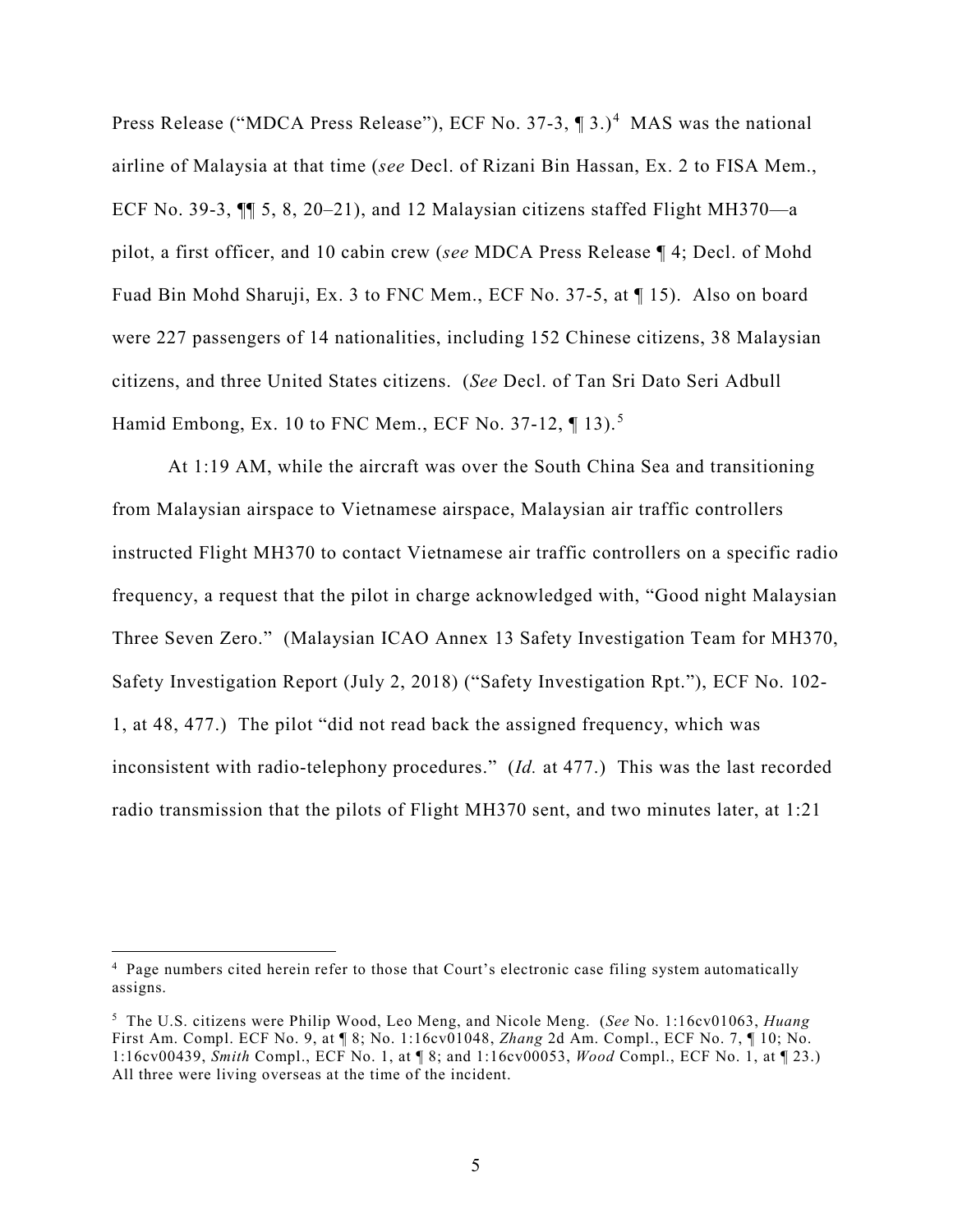AM, Malaysian air traffic controllers lost radar contact with the aircraft. (*Id.* at 48– 49.) $^{6}$  $^{6}$  $^{6}$ 

"The Malaysian military radar and radar sources from two other countries, namely Vietnam and Thailand, also captured the disappearance of the radar position symbol of MH370" in this same timeframe. (*Id.* at 49.) Once Malaysian air traffic controllers lost sight of Flight MH370 on their radar, Malaysian military radar showed a "blip" that appeared to be the plane. However, this "blip" appeared to be diverting from Flight MH370's northerly flight plan; it briefly veered to the right, and then turned left dramatically, flying west-southwest across Malaysia, at variable altitudes and speeds, before turning right when the plane was south of Penang Island, off of the western coast of Malaysia. (*See id.* at 50, 55.) The "blip" indicated that the plane was flying in a west-northwest direction, and it disappeared from the military radar entirely at 2:22 AM, 10 nautical miles north of a flight navigation waypoint known as MEKAR. (*See id.* at 52, 55.)

The Boeing 777 the Malaysia Airlines used as equipment for Flight MH370 was equipped with a satellite communications system, and except for two brief periods, "the aircraft [itself] communicated through the Inmarsat Indian Ocean Region . . . I-3 Satellite and the [Ground Earth Station] in Perth, Australia." (*See id.* at 165.)<sup>[7](#page-5-1)</sup> The satellite connections were briefly lost sometime between 1:07 AM and 2:03 AM,

<span id="page-5-0"></span><sup>6</sup> Thirty minutes later, at 1:52 AM, a mobile phone tower at Bandar Baru Farlim Penanang recorded a signal "hit" from the First Officer's mobile telephone, but no actual call took place. (*See* Safety Investigation Rpt. at 66.)

<span id="page-5-1"></span><sup>7</sup> Plaintiffs represent that Inmarasat is located in the United Kingdom. (*See* Pls.' Resp. to the Defs.' Mot. to Dismiss Under the Doctrine of *Forum Non Conveniens*, ("Podhurst FNC Opp'n'), ECF No. 68, at 13 n.4.)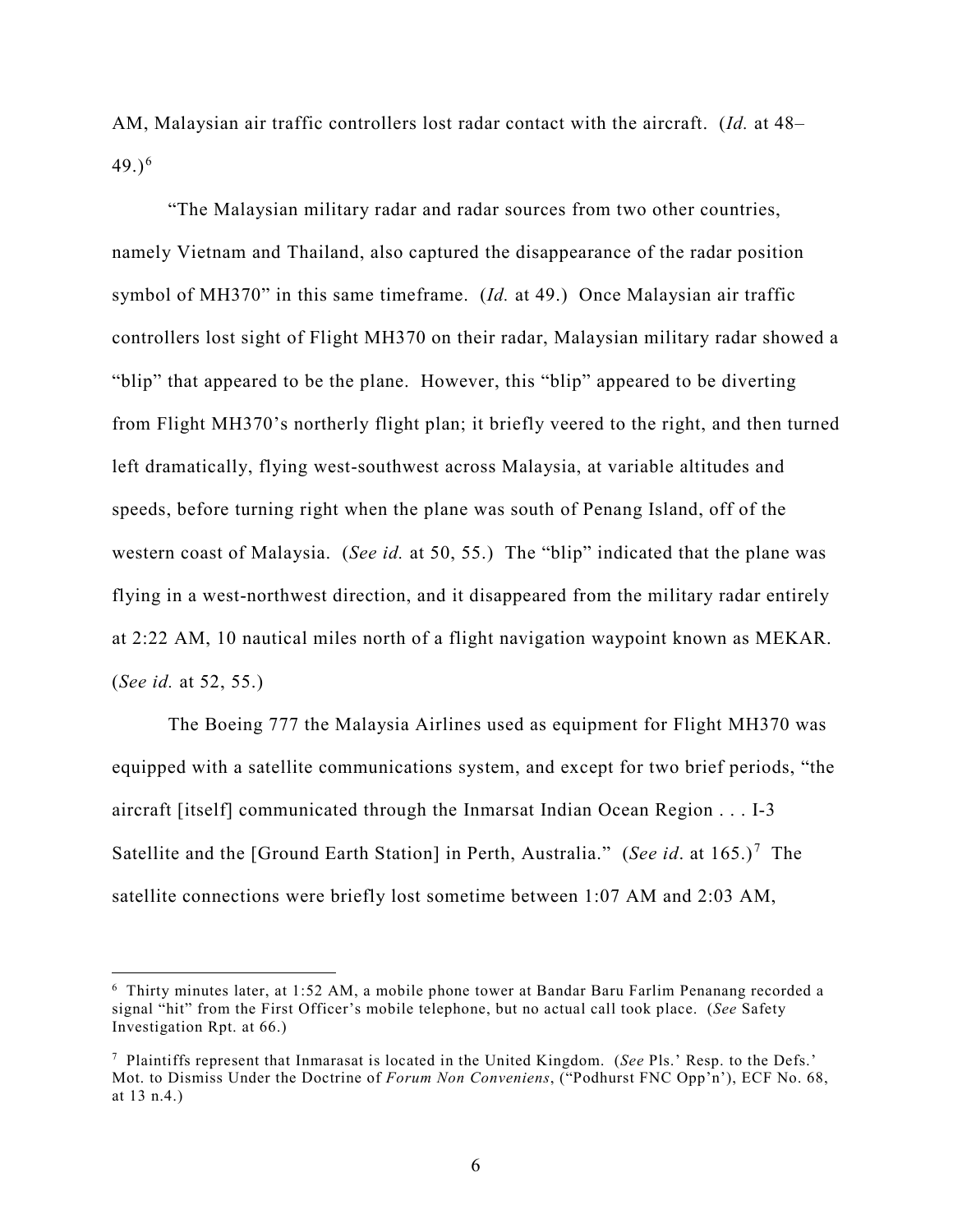presumably as the result of equipment failing or being powered down, but Flight MH370's satellite data unit logged back onto the system and sent a "handshake" at 2:25 AM. (*See id.* at 171.) The aircraft then initiated five additional "handshakes" before the satellite communications system again briefly lost power, likely as a result of fuel running low and engines losing power, but then logged back on. (*See id.* at 171–175; 480.) The system initiated a seventh and final "handshake" at 6:19 AM, but when the Perth ground station attempted to contact the plane again at 7:15 AM, it did not receive any response. (*See id.* at 175–76.)

#### 2. Search Efforts And Subsequent Investigations

Malaysia's Minister of Transport authorized a team of officials—known as the Malaysian ICAO Annex 13 Safety Investigation Team for MH370 (hereinafter referred to as the "Malaysian MH370 Investigation Team")—to coordinate the initial search and rescue efforts, and also to investigate the cause of Flight MH370's disappearance. (MDCA Press Release  $[28.98]$  $[28.98]$  $[28.98]$  On March 17, 2014, at Malaysia's request, the Australian Transportation Safety Board ("ATSB") "took charge of the coordination of the search and rescue operation[, and o]ver the next 6 weeks from 18 March, an intensive aerial and surface search was conducted by assets from Australia, Malaysia, China, Japan, Korea, UK and the USA." (ATSB, MH370—Definition of Underwater Search Areas

<span id="page-6-0"></span><sup>8</sup> The Convention on International Civil Aviation, also known as the Chicago Convention, established the International Civil Aviation Organization ("ICAO"), a specialized agency of the United Nations that works with the Convention's 192 Member States (including the United States and Malaysia) to establish standards for regulating international civil aviation. *See* About ICAO, available at [https://www.icao.int/about-icao/Pages/default.aspx;](https://www.icao.int/about-icao/Pages/default.aspx) *see also* Convention on Int'l Aviation, opened for signature Dec. 7, 1944, 61 Stat. 1180. Annex 13 to the Chicago Convention, which adopts procedures for aircraft accident and incident investigation, requires a member state to investigate both incidents that take place inside its territory and also accidents involving aircraft registered in the member state in circumstances where the location of the incident cannot be determined to be in any particular state. *See*  Sections 5.1, 5.3 of Annex 13 to Convention on Int'l Aviation (available at [https://www.emsa.europa.eu/retro/Docs/marine\\_casualties/annex\\_13.pdf\)](https://www.emsa.europa.eu/retro/Docs/marine_casualties/annex_13.pdf).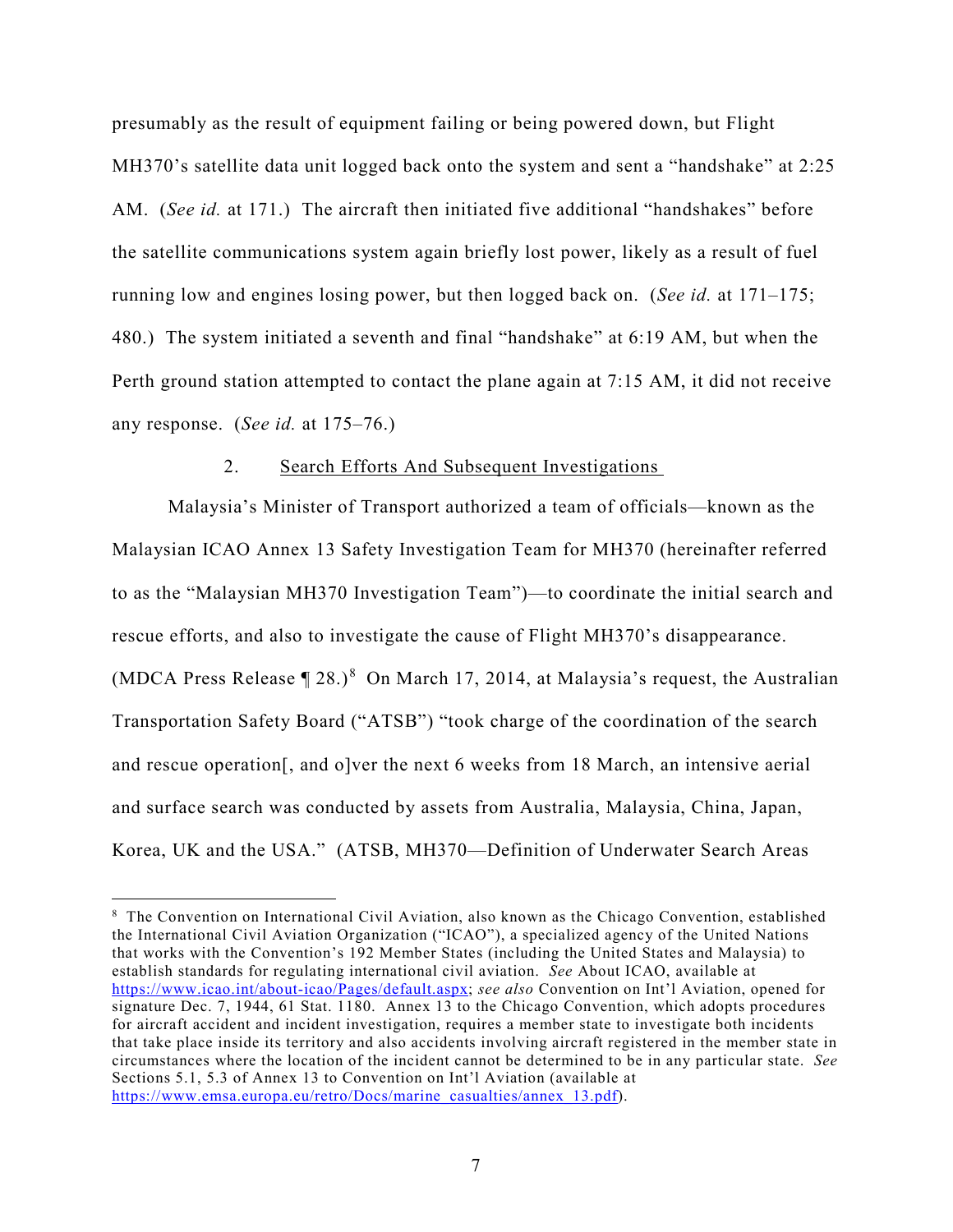(updated Aug. 18, 2014) ("ATSB June 2014 Rpt."), Ex. E to Pls.' Resp. in Opp'n to Defs.' Mot. to Dismiss on the Ground of *Forum Non Conveniens* ("Motley Rice FNC Opp'n"), ECF No. 67-6, at 7.)

ATSB's initial search for Flight MH370 was focused on the South China Sea, which was the flight's last known location as detected by air traffic control. "The search area was later extended to the Straits of Malacca, to the west of Malaysia, based on military radar showing that an aircraft like Flight MH370 had made an air turn back from the South China Sea and headed west back across the Malaysian Peninsula." (Decl. of Hillary Barr ("Barr Decl."), Ex. 5 to FNC Mem., ECF No. 37-7, ¶ 4.) Using the satellite data "handshakes," investigators plotted the plane's likely course, which included making a southern turn shortly after passing the northern tip of Sumatra, after the plane had disappeared from military radar. (*See* Safety Investigation Rpt. at 184.) "The 52 days of the surface search involving aircraft and surface vessels covered an area of several million square kilometres[,]" and an extensive "sub surface search for the aircraft's underwater locator beacons was also conducted[.]" (*Id.* at 67.)<sup>[9](#page-7-0)</sup>

Ultimately, the search team concluded that Flight MH370 likely crashed in the Southern Indian Ocean after running out of fuel. (*See id*.) "[T]he search and rescue phase transitioned to a search and recovery phase" on April 28, 2014 (MDCA Press Release ¶ 9), and on January 28, 2015, having not located the plane or any wreckage, the MDCA announced that the "data supports the conclusion that MH370 ended its

<span id="page-7-0"></span> $9$  The subsurface search was massive in both scope and scale: "[t]he underwater search started with a bathymetry survey which mapped a total of 710,000 square kilometres of Indian Ocean seafloor and continued with a high-resolution sonar search which covered an area in excess of 120,000 square kilometres." (Safety Investigation Report at 67*.*)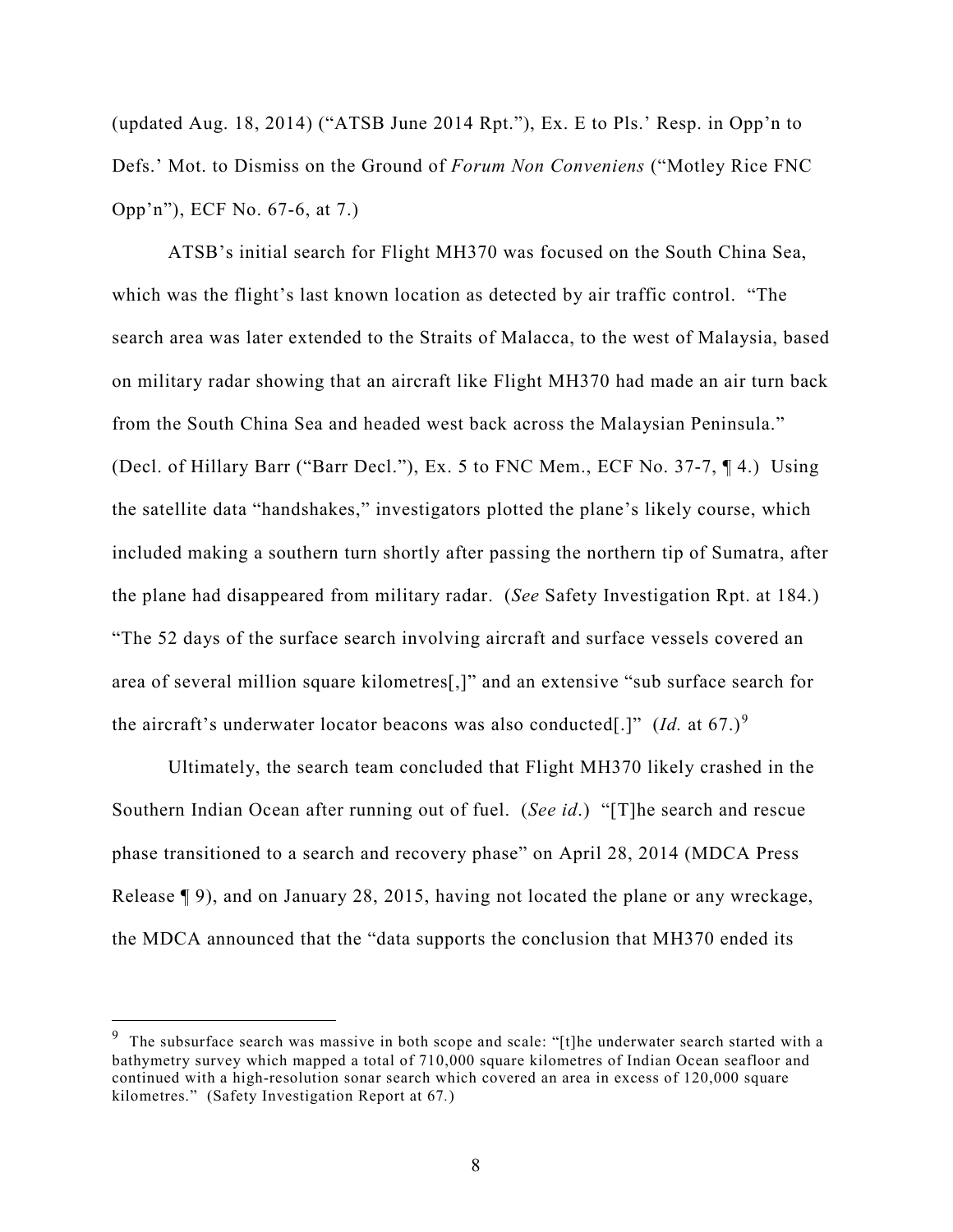flight in the southern Indian Ocean[,]" away from any possible landing site. (*Id.* ¶ 20.) Accordingly, the MDCA presumed that all passengers and crew had perished. (*Id.*   $\P$  23.)

Three pieces of confirmed wreckage and more than 20 pieces of likely wreckage have since washed ashore on islands in the Indian Ocean and on the eastern coast of Africa, but most of the plane remains unaccounted for, including the cockpit voice recorder and the flight data recorder. (*See id.* at 185–99.)<sup>[10](#page-8-0)</sup> In January of 2017, the governments of Malaysia, Australia, and China officially suspended the underwater search for Flight MH370. (*See id.* at 67.) Thereafter, in January of 2018, a private company, Ocean Infinity, entered into a contract with the Malaysian government to conduct an additional underwater search for wreckage, centered on an area that it believed was most likely to contain wreckage from the aircraft. (*See id.* at 67, 184.) Over a period of 90 days, Ocean Infinity searched an additional 112,000 square kilometers north of this initial search area, also to no avail. (*See id*.)

## 3. The Annex 13 Report And Criminal Investigation

With Australia taking the lead on locating the physical remains of Flight MH370, the Malaysian MH370 Investigation Team—consisting of an Investigator in Charge and 18 additional subordinates—worked with representatives from seven countries to determine *why* Flight MH370 had disappeared; this investigation is known as "the Annex 13 Safety Investigation[.]" (*See* Safety Investigation Rpt. at 15, 443.) The United States participated in the Annex 13 Safety Investigation through the National

<span id="page-8-0"></span><sup>&</sup>lt;sup>10</sup> The various pieces of debris have been taken to different locations for analysis, including France, Australia, and Malaysia. (*See* Barr Decl. ¶ 13.)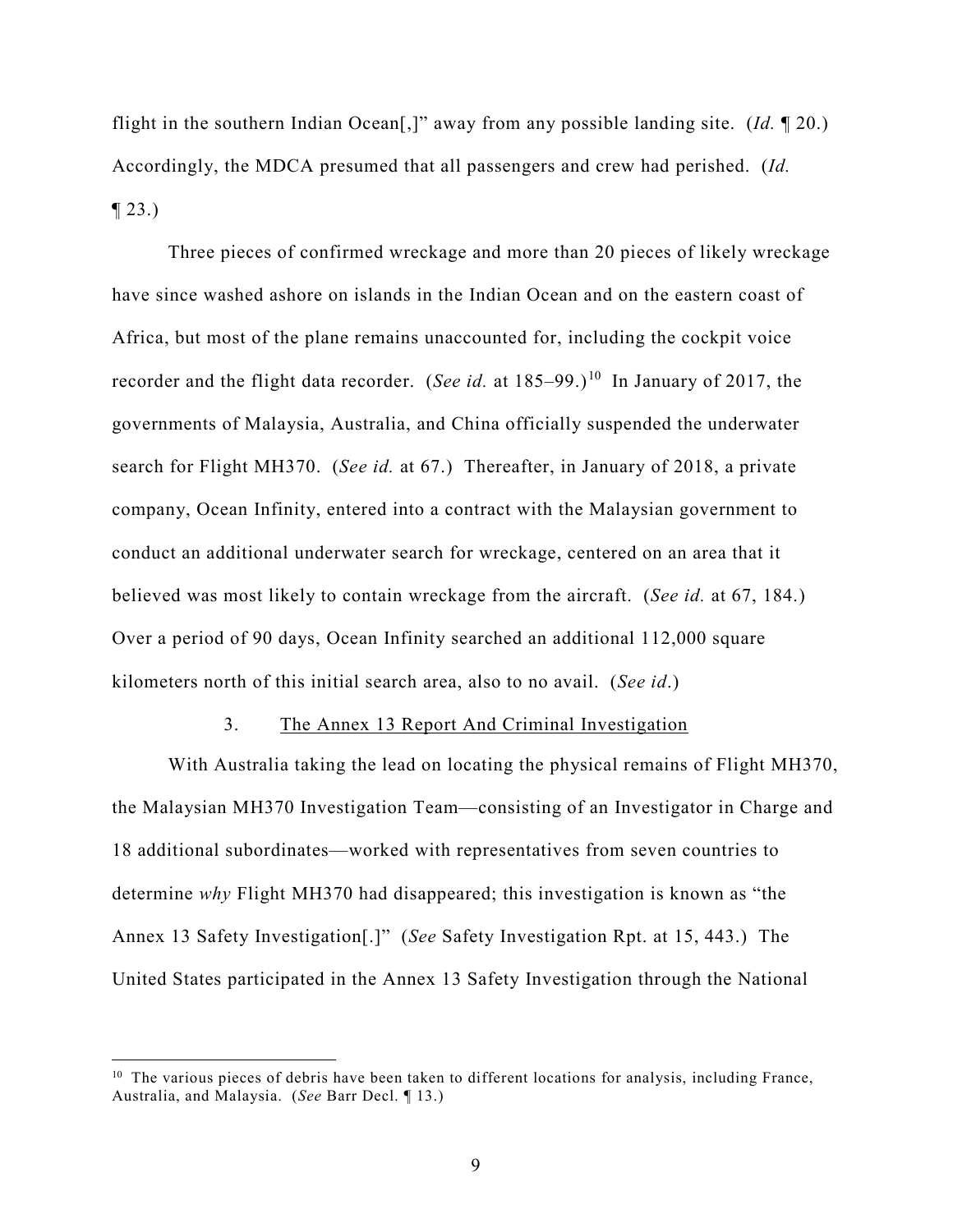Transportation Safety Board ("NTSB"), because the United States is the county of manufacture and design of the aircraft, and in this regard, Boeing—which designed and manufactured the aircraft at issue (*see infra* Part I.B)—served as a technical adviser to the NTSB. (Barr Decl. ¶ 9.)

Australia, the United Kingdom, Singapore, France, China, and Indonesia also participated in the Annex 13 Safety Investigation. (*See* Safety Investigation Rpt. at 15.) The collective investigative effort involved interviewing more than 120 people, including MAS employees, crew member relatives, Malaysia aviation officials, and representatives of companies that were shipping cargo on Flight MH370. (*See*  Malaysian ICAO Annex 13 Safety Investigation Team for MH370, Interim Stmt., Safety Investigation for MH370 (9M-MRO) (Mar. 8, 2015) ("Safety Investigation Interim Stmt."), Ex. 6 to FNC Mem., ECF No. 37-8, at 3.) The team also reviewed airlinemaintenance records, as well as Boeing's records, air traffic control records and recordings, closed-circuit footage of the crew, bank records, and statements from friends, relatives, co-workers, and medical providers of the crew members. (*See id.*; Safety Investigation Rpt. at 71, 82.) Annex 13 investigators thoroughly researched the pilots and the crew members, and even analyzed the voices on the flight's radio transmissions to detect signs of stress. (*See* Safety Investigation Rpt. at 71–84.)

On July 2, 2018, the Malaysian MH370 Investigation Team issued a 449-page report, which was the culmination of the years-long Annex 13 Safety Investigation's inquiry into the causes of the flight's disappearance. (*See generally* Safety Investigation Rpt.; *see also id.* at 21 (noting that the "sole objective of the investigation [was] prevention of accidents and incidents [and not] to apportion blame or liability").)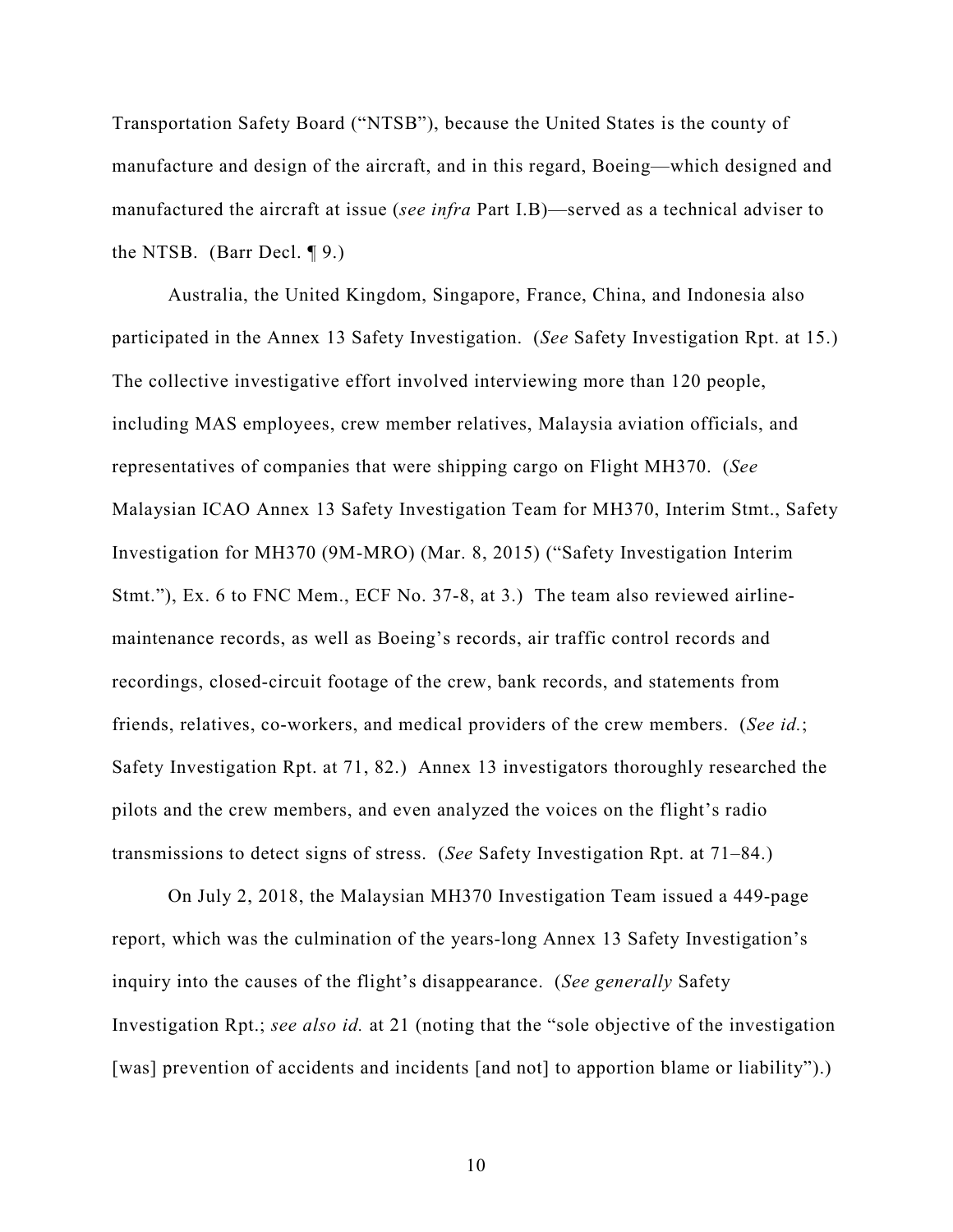In that report, the team noted that it "was likely" that the left turn that took the aircraft back over Malaysia "was under manual control and not the autopilot." (*Id.* at 475.) However, the investigators could not determine whether or not "the other two turns over the south of Penang and the north of MEKAR were made under manual control or autopilot." (*Id.*) The report also found that Malaysian air traffic controllers "did not comply fully with established [air traffic control] procedures" and did not initiate emergency procedures "in a timely manner[,]" and that Vietnamese air traffic controllers had also failed to communicate timely with Malaysian controllers about the disappearance of the plane. (*Id.* at 476.)

With respect to the initial loss of communication, investigators reported that

[a]lthough it cannot be conclusively ruled out that an aircraft or system malfunction was a cause, based on the limited evidence available, it is more likely that the loss of communication (VHF and HF communications, ACARS, SATCOM and Transponder) prior to the diversion is due to the systems being manually turned off or power interrupted to them or additionally in the case of VHF and HF, not used, whether with intent or otherwise.

(*Id.* at 478.) However, the investigation did not otherwise reveal any apparent issues with the crew, nor did it indicate any problems with the plane's systems, maintenance, or cargo. (*See id.* at 486–89.)

Ultimately, the Annex 13 Investigation Team reported that it was simply "unable to determine the real cause for the disappearance of MH370." (*Id.* at 489.) According to the report, this inconclusive result was primarily due to the lack of aircraft wreckage or data from any of the flight recorders—an acute absence of critical information that prevented investigators from definitively ruling in or ruling out any specific causes. (*See id.* at 488–89 ("Without the benefit of the examination of the aircraft wreckage and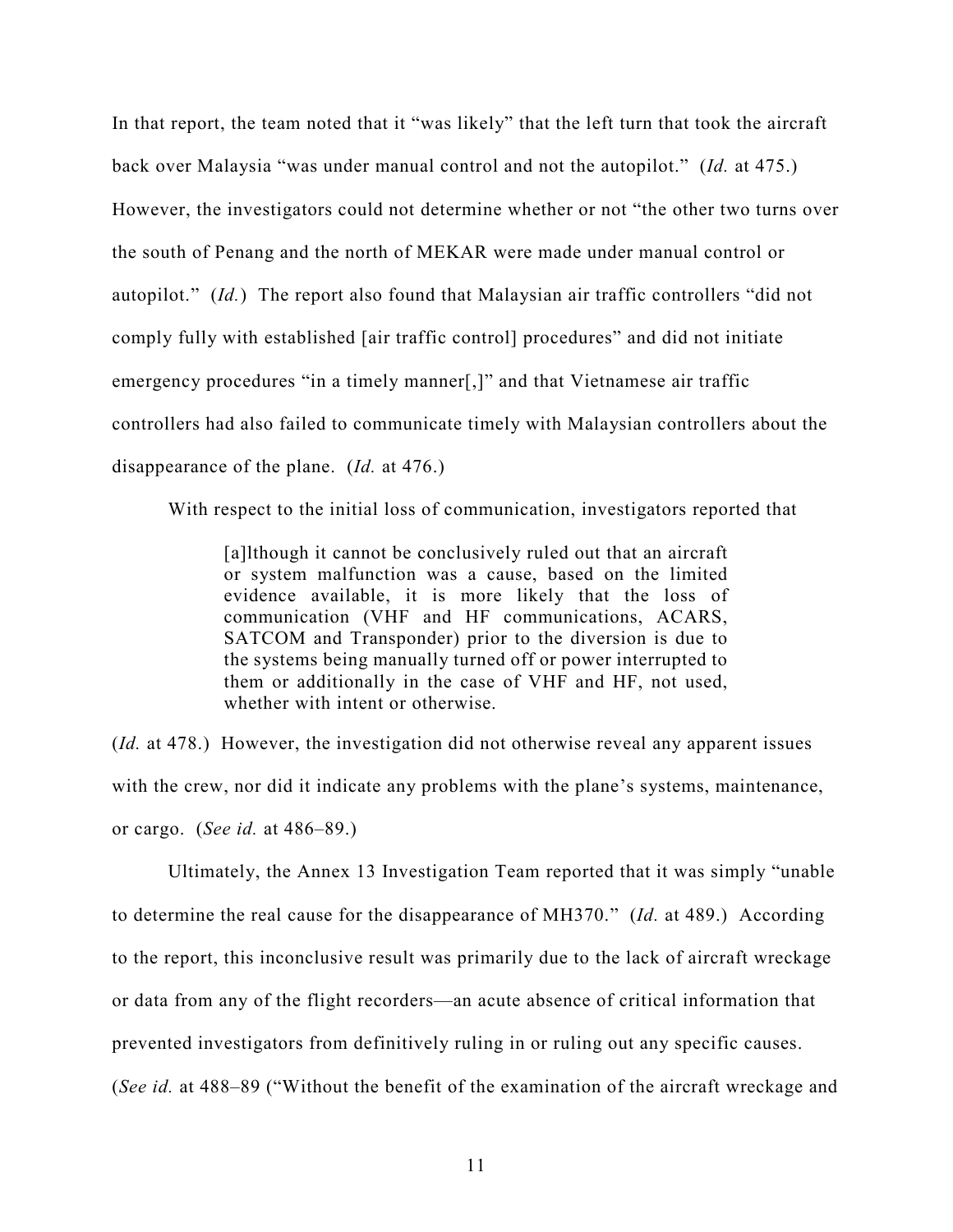recorded flight data information, the investigation was unable to identify any plausible aircraft or systems failure mode that would lead to the observed systems deactivation, diversion from the filed flight plan route and the subsequent flight path taken by the aircraft. However, the same lack of evidence precluded the investigation from definitely eliminating that possibility. The possibility of intervention by a third party cannot be excluded either.").)

The Annex 13 Safety Investigation was not the only review of the potential causes of the Flight MH370 disaster; Malaysian authorities also launched a criminal investigation into Flight MH370's disappearance. As part of the criminal investigation, the Royal Malaysian Police seized a flight simulator from the home of the pilot in charge (*see* Safety Investigation Rpt. at 73), and analysis of this simulator revealed "that there were seven 'manually programmed' waypoint coordinates . . . that when connected together, will create a flight path from [Kuala Lumpur International Airport] to an area south of the Indian Ocean through the Andaman Sea" (*id.* (footnote omitted)). However, the analysis "did not find any data that showed the aircraft was performing climb, attitude or heading manouevres, nor did [it] find any data that showed a similar route flown by MH370." (*Id.*) In connection with its investigation, the Royal Malaysian Police also obtained statements "from the next of kin and relatives, doctors/care givers, co-workers, friends and acquaintances" of the crew members, and reviewed "financial records of the flight crew [and] CCTV recordings at [the airport in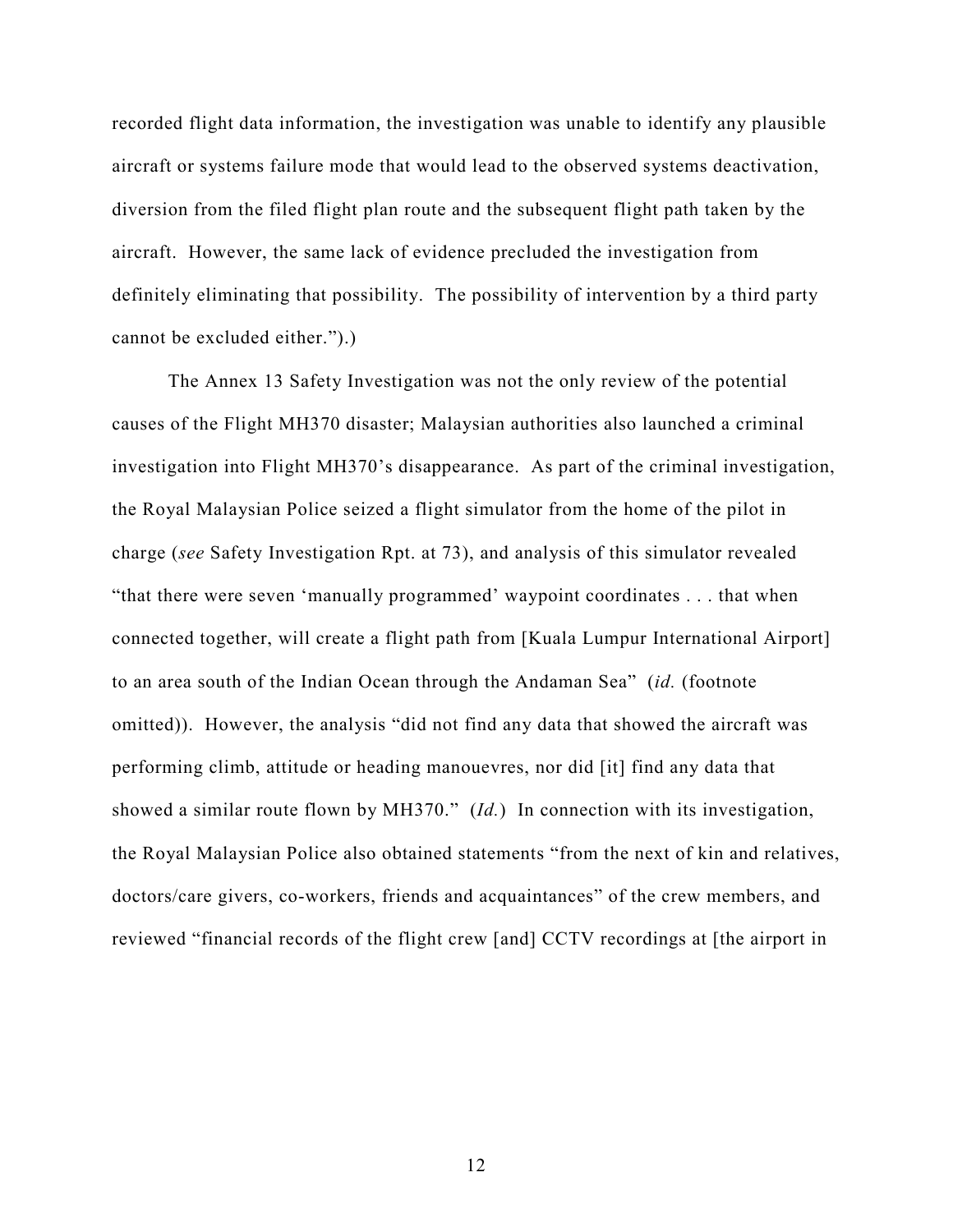Kuala Lumpur,]" along with "analy[zing] the radio transmission made between MH370 and ground Air Traffic Control." (*See id.* at 404.)<sup>[11](#page-12-0)</sup>

### 4. The Reorganization Of MAS And The Passage Of Act 765

Malaysia Airlines System Berhad (referred to herein as "MAS") is a "Government Linked Company" under Malaysian law, meaning that "it is a company in which the Government of Malaysia has a direct controlling stake." (FSIA Mem. at 16.) Following the disappearance of Flight MH370, Khazanah Nasional Berhad—a political subdivision of the Government of Malaysia and its sovereign wealth fund—purchased the remaining ownership shares of MAS from minority shareholders, and MAS was delisted from the Malaysian stock exchange. (*See id.* at 17.) The Malaysian government then enacted a law entitled the Malaysian Airline System Berhad (Administration) Act 2015 ("Act 765"), pursuant to which MAS was placed under administration and a new, separate entity—Malaysia Airlines Berhad ("MAB")—was incorporated to operate as the national airline. (*See id.*) Among other things, Act 765 empowers MAS's Administrator to manage and compromise liabilities for the company (Act 765 §§ 9(1)(b–e)); defend MAS in litigation (*id.* §§ 10(g–h)); transfer assets from MAS to MAB (*id.* §10(o)); and liquidate the assets of MAS (*id.* §10(e)). (*See id.* at 32– 33.) MAB assumed certain rights and liabilities from MAS, but under the terms of Act 765, MAB is not a successor corporation of MAS, *see id.* § 25(1)(a), and has not assumed any liabilities in connection with Flight MH370, (*see* Ex. 5 to FNC Reply).

<span id="page-12-0"></span><sup>&</sup>lt;sup>11</sup> Citing to news reports, Plaintiffs contend that the United States' Federal Bureau of Investigation also participated in the Royal Malaysian Police's criminal investigation, including analyzing data from the flight simulator. (*See* Podhurst FNC Opp'n at 16 n.20.)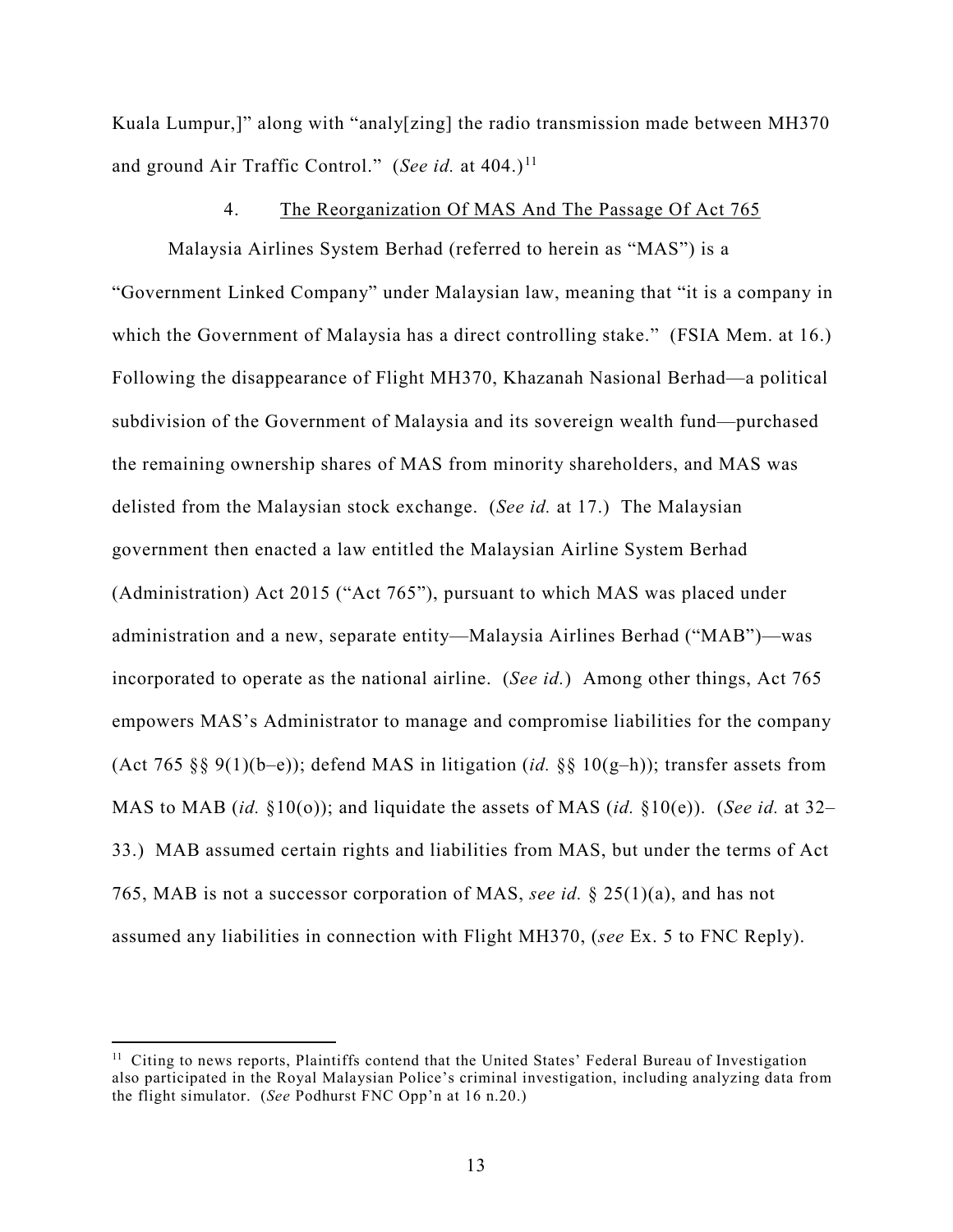# 5. Litigation In Malaysia

As of the briefing of the threshold issues that are now before this Court, there are 27 civil cases pending in the High Court of Malaya at Kuala Lumpur (Civil Division) relating to the loss of Flight MH370, and these cases have been transferred to a single judge for coordinated proceedings. (Decl. of Saranjit Singh ("Singh Decl."), Ex. 13 to FNC Mem, ECF No. 37-13, 17.) Of the 88 decedents represented in legal actions that are part of the instant MDL, 77 are also represented in the cases pending in Malaysia, and the defendants in the Malaysian cases include MAS, MAB, AGCS SE, and a number of Malaysian governmental entities. (*See id.* ¶ 9.) Boeing has not been named as a defendant in any of the Malaysian cases.

The Malaysian High Court has declined the plaintiffs' request to stay the Malaysian proceedings pending resolution of the instant *forum non conveniens* motion. (*See id*. ¶¶ 10–13.) In addition, the Malaysian High Court also denied the request of some of the attorneys who have filed MDL cases to be admitted to represent their clients in the Malaysian matters. (*See* Decl. of Tommy Thomas, Ex. 1 to Podhurst FNC Opp'n, ECF No. 68-1, ¶ 11.)

## **B. The Design, Manufacture, And Maintenance Of The Aircraft**

The equipment for Flight MH370 was a Boeing 777-2H6ER (Serial Number 28420) that was designed and manufactured at Boeing's facility in Washington state in May of 2002, and was delivered to MAS in new condition on May 31, 2002. (*See* Barr Decl. ¶ 17; Fact Investigation Rpt. at 42.) It is undisputed that all of the records related "to the design, manufacture, assembly, testing, and certification of the 777 model aircraft" are located in Boeing's facilities in Washington, as are the Boeing employees who have knowledge of these matters. (*See* Barr Decl. ¶ 17.) In addition, records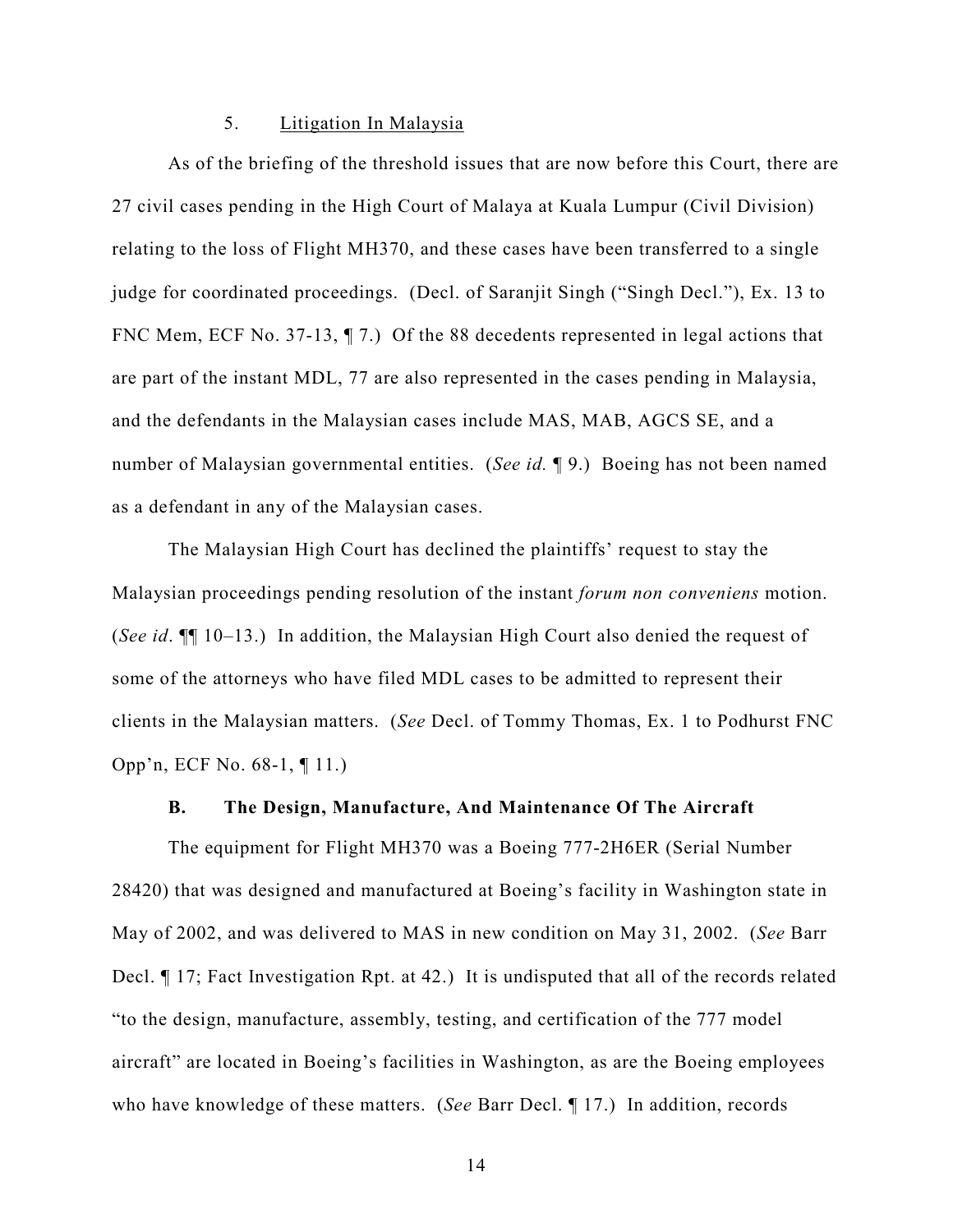related to any customer support that Boeing may have provided to MAS regarding the plane are also located in the United States, possibly in California. (*See id.*)

After delivery of the aircraft, the MDCA certified the plane as airworthy, and that certification was current at the time of Flight MH370's disappearance. (*See* Safety Investigation Rpt. at 409.) MAS was responsible for maintenance of the aircraft, and original records related to such work are located in Malaysia, as are the MAS employees who completed the work. (*See* Barr Decl. ¶¶ 12–13.) Review of MAS's maintenance files during the Annex 13 investigation indicated that MAS conducted regular maintenance on the aircraft, and that "all applicable Airworthiness Directives for mandatory compliance were complied with." (*See* Fact Investigation Rpt. at 44; Safety Investigation Rpt. at  $409-411$ .)<sup>[12](#page-14-0)</sup> The only maintenance issue that the Annex 13 Investigation revealed was that the battery on the plane's solid state flight data recorder underwater locator beacon was overdue for replacement. (*See* Safety Investigation Rpt. at 183.)

## **II. PROCEDURAL HISTORY**

 $\overline{a}$ 

#### **A. The Commencement Of Litigation In The United States**

In early 2016, many of the legal representatives or beneficiaries of passengers who had perished on Flight MH370 initiated litigation in the United States related to the disappearance of the flight—a total of 40 cases were initially filed in four different locations (the District of Columbia, California, New York, and Illinois). (*See* Sch. A to

<span id="page-14-0"></span> $12$  Plaintiffs assert that there are "364 Airworthiness Directives currently posed on the FAA website" related to the Boeing 777-200 aircraft, many of which "concern potential electrical and structure failure[s] of the 777-200[.]" (Motley Rice FNC Opp'n at 7–8.) Plaintiffs further contend that records pertaining to these directives are located in the United States. (*Id*.)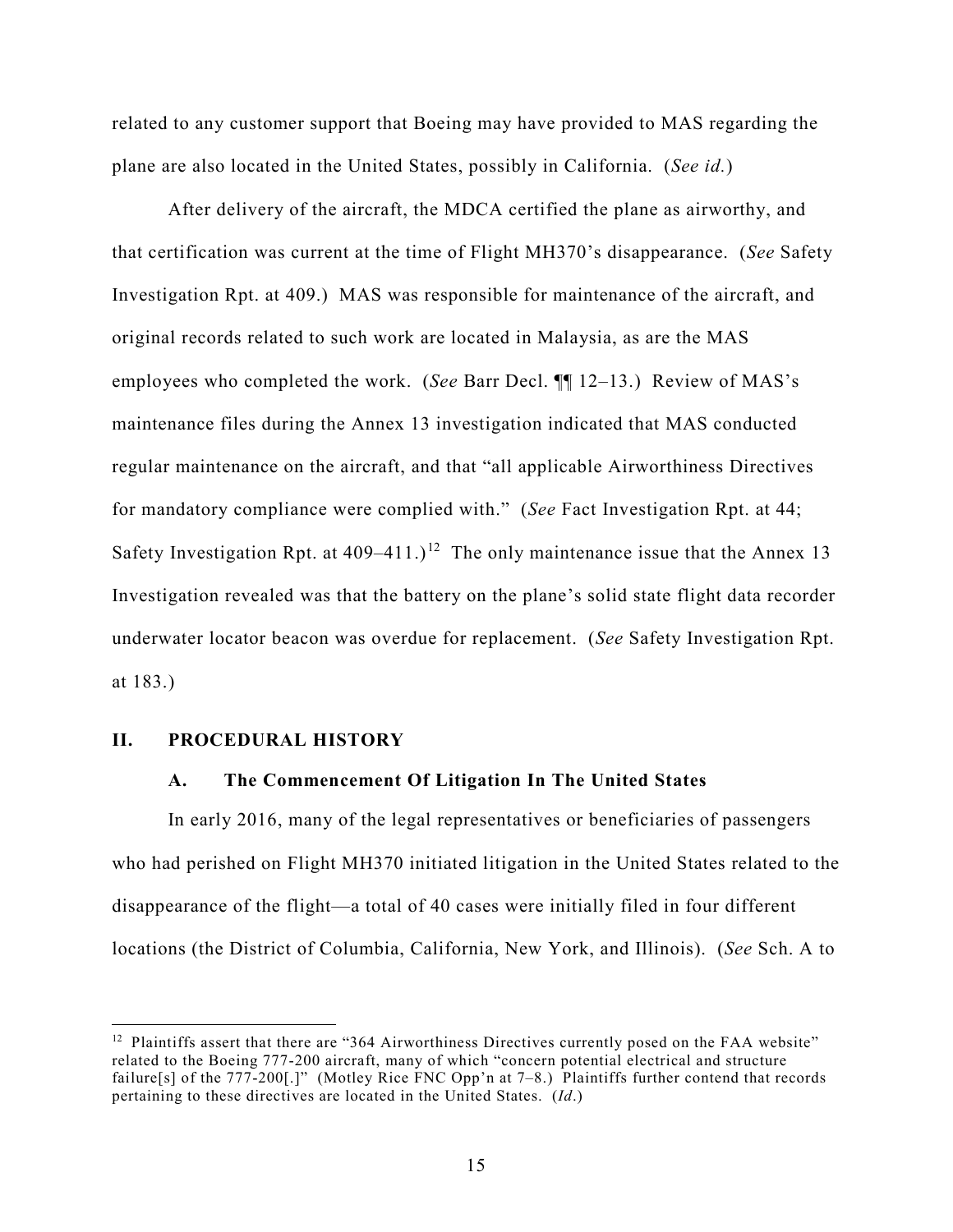Transfer Order, ECF No. 1; Sch. CTO-1 to Conditional Transfer Order ("CTO-1"), ECF No. 2.) On June 6, 2016, the JPML centralized all proceedings regarding the disappearance of Flight MH370 in this Court (*see* Transfer Order), and issued orders transferring the pending cases to this Court for coordinated pretrial proceedings (*see id.* at 3; CTO-1 at 1). After the MDL was created and the initial transfers took place, two additional cases were filed—one in the District of South Carolina, and another in the Western District of Washington—and those two cases were also transferred to this Court. (*See* Conditional Transfer Order, ECF No. 57, at 3.)

#### 1. The Plaintiffs

 $\overline{a}$ 

For the purpose of the instant threshold motions, Plaintiffs have self-divided into two groups, with one group consisting of legal representatives/beneficiaries who are represented by the law firms of Podhurst Orseck, P.A., and Wisner Law Firm P.C. (collectively, the "Podhurst Plaintiffs"), and the second group consisting of similar individuals represented by Motley Rice LLC, and Spagnoletti & Co. (collectively, the "Motley Rice Plaintiffs"). The Podhurst Plaintiffs can be further subdivided into two groups, with the first consisting of the plaintiffs in two cases brought against MAS and MAB under the Montreal Convention,  $^{13}$  $^{13}$  $^{13}$  and the second consisting of the plaintiffs in 32 cases that assert state law wrongful death and products liability claims against Boeing.<sup>[14](#page-15-1)</sup>

<span id="page-15-0"></span><sup>13</sup> *See Wood v. Malaysia Airlines Berhad*, 16cv0053; *Gaspard v. Malaysia Airlines Berhad*, 16cv0419.

<span id="page-15-1"></span><sup>14</sup> *Li v. The Boeing Co*., 16cv1128; *Xiao v. The Boeing Co*., 16cv1129; *Gao v. The Boeing Co.*, 16cv1130; *Feng v. The Boeing Co*., 16cv1131; *Wang v. The Boeing Co.*, 16cv1132; *Wang v. The Boeing Co*., 16cv1134; *Pang v. The Boeing Co*., 16cv1135; *Liang v. The Boeing Co.*, 16cv1136; *Hu v. The Boeing Co*., 16cv1137; *Zhou v. The Boeing Co.*, 16cv1138; *Hu v. The Boeing Co*., 16cv1139; *Wang v. The Boeing Co*., 16cv1140; *Zhang v. The Boeing Co*., 16cv1143; *Tian v. The Boeing Co*., 16cv1144; *Li v. The Boeing Co.*, 16cv1145; *Shirath v. The Boeing Co.*, 16cv1146; *Jia v. The Boeing Co*., 16cv1147; *Gaspard v. The Boeing Co*., 16cv1148; *Wood v. The Boeing Co*., 16cv1149; *Santhanam v. The Boeing Co*., 16cv1151; *Huang v. The Boeing Co*., 16cv1152; *Kolekar v. The Boeing Co*., 16cv1153; *Han v. The Boeing Co*., 16cv1161; *Zhang v. The Boeing Co.*, 16cv1164; *Chen v. The Boeing Co*., 16cv1165;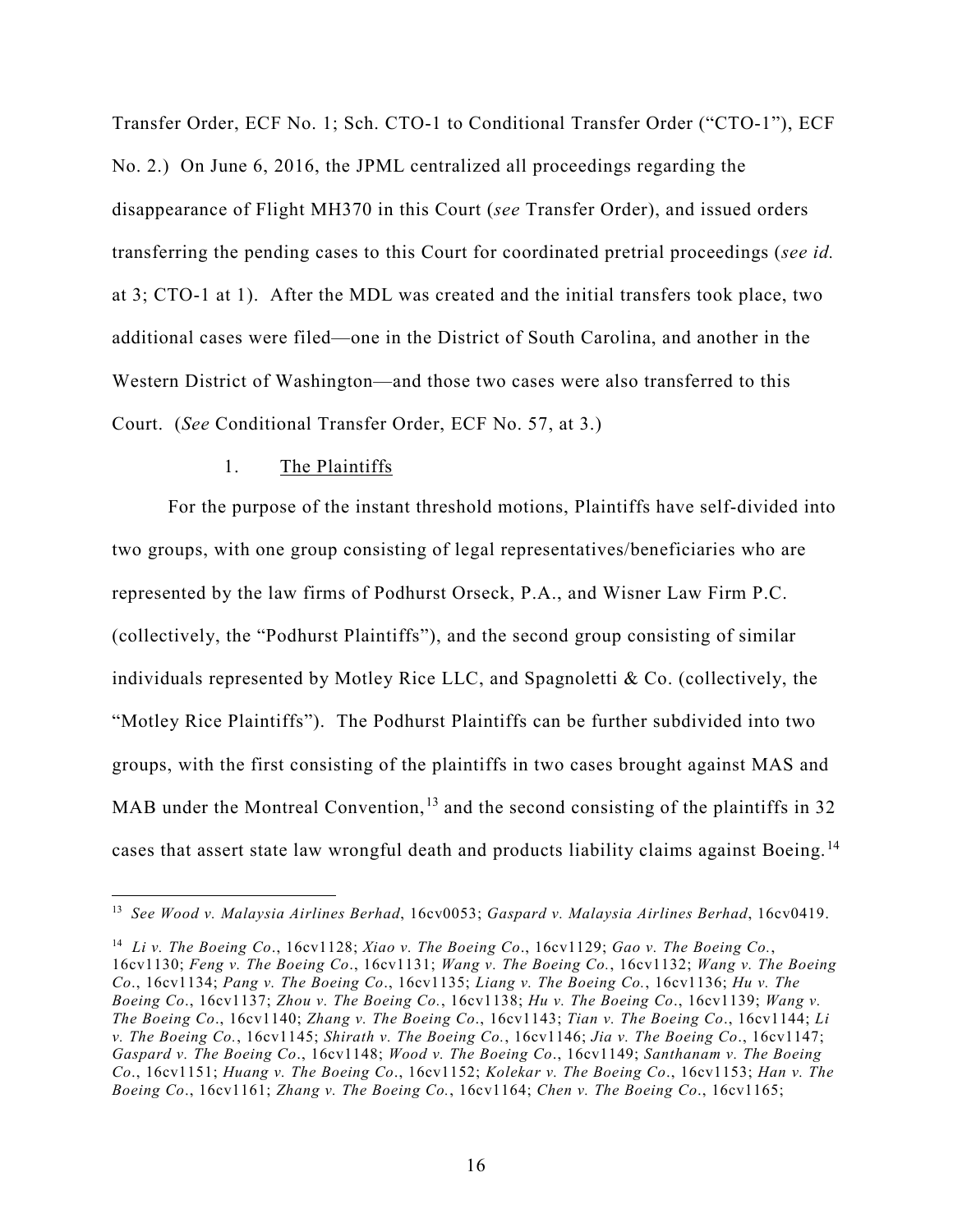(*See infra* Part II.A.3.) The Motley Rice Plaintiffs can similarly be subdivided into groups on the basis of the claims they are asserting. (*See infra*, Part II.A.3.) One group of Motley Rice Plaintiffs has brought claims under the Montreal Convention against MAS and MAB, and their complaints additionally name reinsurers AGCS SE and Haagen as defendants.<sup>[15](#page-16-0)</sup> A second group of Motley Rice Plaintiffs have filed suits that assert state law wrongful death and products liability claims against Boeing.<sup>[16](#page-16-1)</sup> The final Motley Rice Plaintiffs group consists of a single case that has scores of named plaintiffs and asserts claims related to 44 of the Flight MH370 decedents.<sup>[17](#page-16-2)</sup> This group asserts *both* Montreal Convention claims *and* wrongful death/products liability claims against all of the defendants.

The Podhurst Plaintiffs are citizens and residents of a variety of countries—four are citizens of the United States; one is a resident of the United States; and 24 are citizens and residents of India, Australia, or China. (*See* Podhurst FNC Opp'n. at 21– 22; *see also infra*, Part IV.A.2; IV.B.2.) The Podhurst Plaintiffs represent, or are otherwise related to, 62 of the passengers of the fateful Flight MH370, only one of whom was a citizen of the United States. The rest of the decedents who are referenced in the Podhurst Plaintiffs' complaints are citizens and/or residents of India, Australia, Indonesia, Japan, and China. (*See* Podhurst FNC Opp'n at 21-22.)

*Kolekar v. The Boeing Co*., 16cv1166; *Gaspard v. The Boeing Co*., 16cv1296; *Gaspard v. The Boeing Co.*, 16cv1299; *Zhang v. The Boeing Co*., 16cv1306; *Yuan v. The Boeing Co*., 16cv1307; *Weeks v. The Boeing Co*., 16cv1167; *Richards v. The Boeing Co*., 17cv0503.

<span id="page-16-0"></span><sup>15</sup> *See Smith v. Malaysia Airlines Berhad*, 16cv0429; *Kanan v. Malaysia Airlines Sys. Berhad*, 16cv1062; *Huang v. Malaysia Airlines Berhad*. 16cv1063.

<span id="page-16-1"></span><sup>16</sup> *Kanan v. The Boeing Co*., 16cv1159, *Keith v. The Boeing Company*, 17cv0518.

<span id="page-16-2"></span><sup>17</sup> *Zhang v. Malaysia Airlines Berhad*, 16cv1048.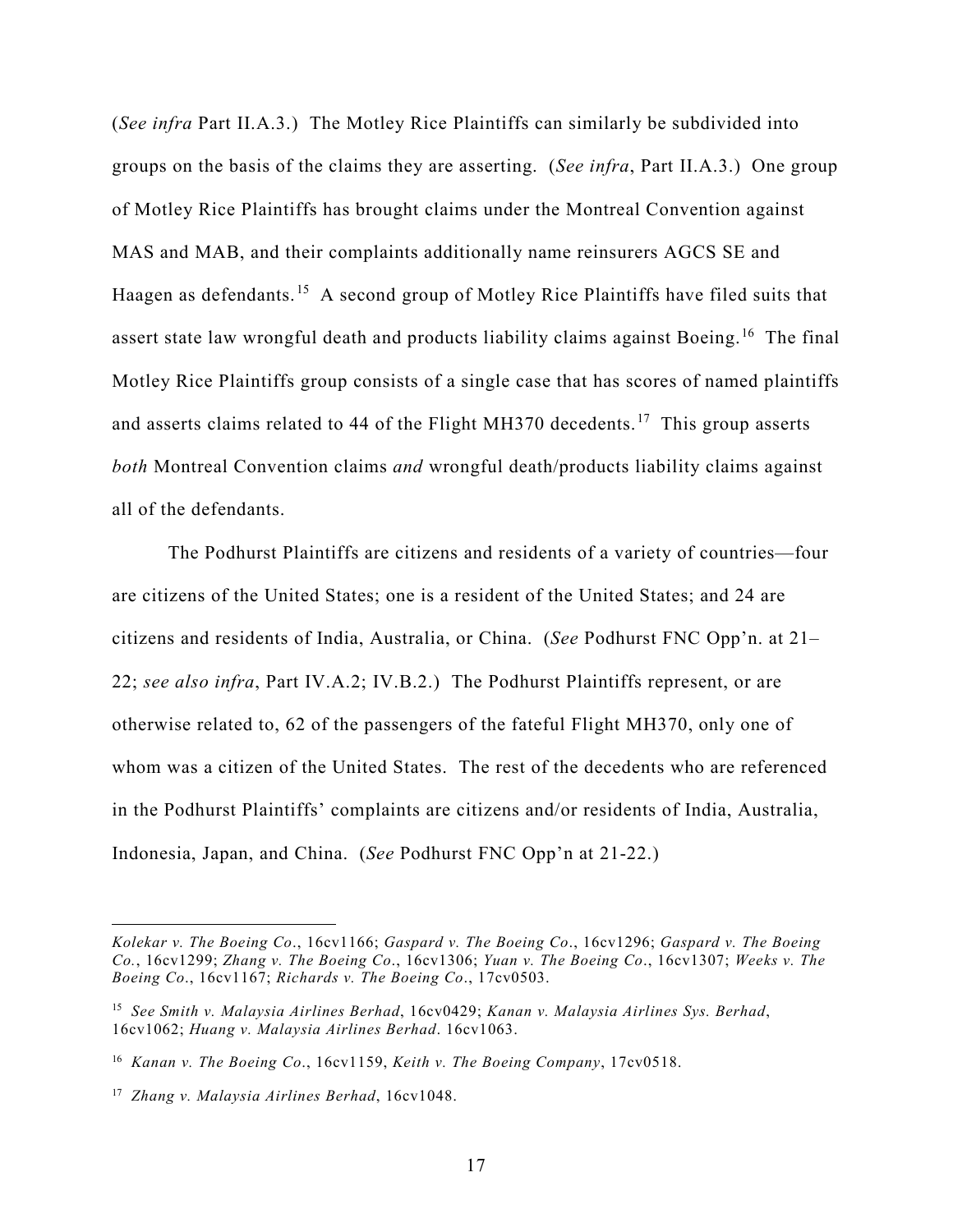Two of the Motley Rice Plaintiffs are citizens of the United States (*see* Compl., *Keith v. The Boeing Co*., 17cv0518, ECF No. 1, ¶ 1; Compl., *Smith v. Malaysia Airlines Berhad*, 16cv0439, ECF No. 1, ¶ 39), and one appears to be a citizen of Malaysia (*see*  Notice of Removal, *Kanan v. The Boeing Co.*, 16cv1159, at 6), while the remainder appear to be citizens of China (*see* Compl., *Zhang v. Malaysia Airlines Berhad*, 16cv1048, ECF No. 1, ¶¶ 42, 44–84). Of the decedents who are referenced in the Motley Rice complaints, two are United States citizens who were residents of China, and one is a lawful permanent resident of the United States who was living in China at the time of Flight MH370's disappearance. (*See* Pls.' Resp. to Def. MAS's Montreal Conv. Mot. ("Motley Rice Montreal Convention Opp'n"), ECF No. 66, at 6.) One appears to be a citizen of Malaysia, and the remainder appear to be citizens of China. (*See Kanan* Notice of Removal at 6; *Zhang Compl.*, ¶¶ 42, 44–84.)

#### 2. The Defendants

The various complaints that comprise this MDL name one or more of five defendants. Defendants MAS and MAB are based in Malaysia, while Boeing's commercial aircraft operations are based on the west coast of the United States, in Washington state. (*See* Part I.B., *supra*.) Four of the pending complaints also name as a defendant AGCS SE, alleging that it is an insurer of MAS; AGCS SE contends that it is a "Societas Europaea"-organized corporation that exists under the laws of the European Union, and that it maintains its principal place of business in Munich, Germany. (See AGCS SE Pers. Juris. Mot. at 9.)<sup>[18](#page-17-0)</sup> The final defendant—Haagen—is an executive of AGCS SE; he is named as a defendant in two complaints. (*Id.*)

<span id="page-17-0"></span> 18 AGCS SE describes its relationship with MAS as "the reinsurer of a retrocession of reinsurance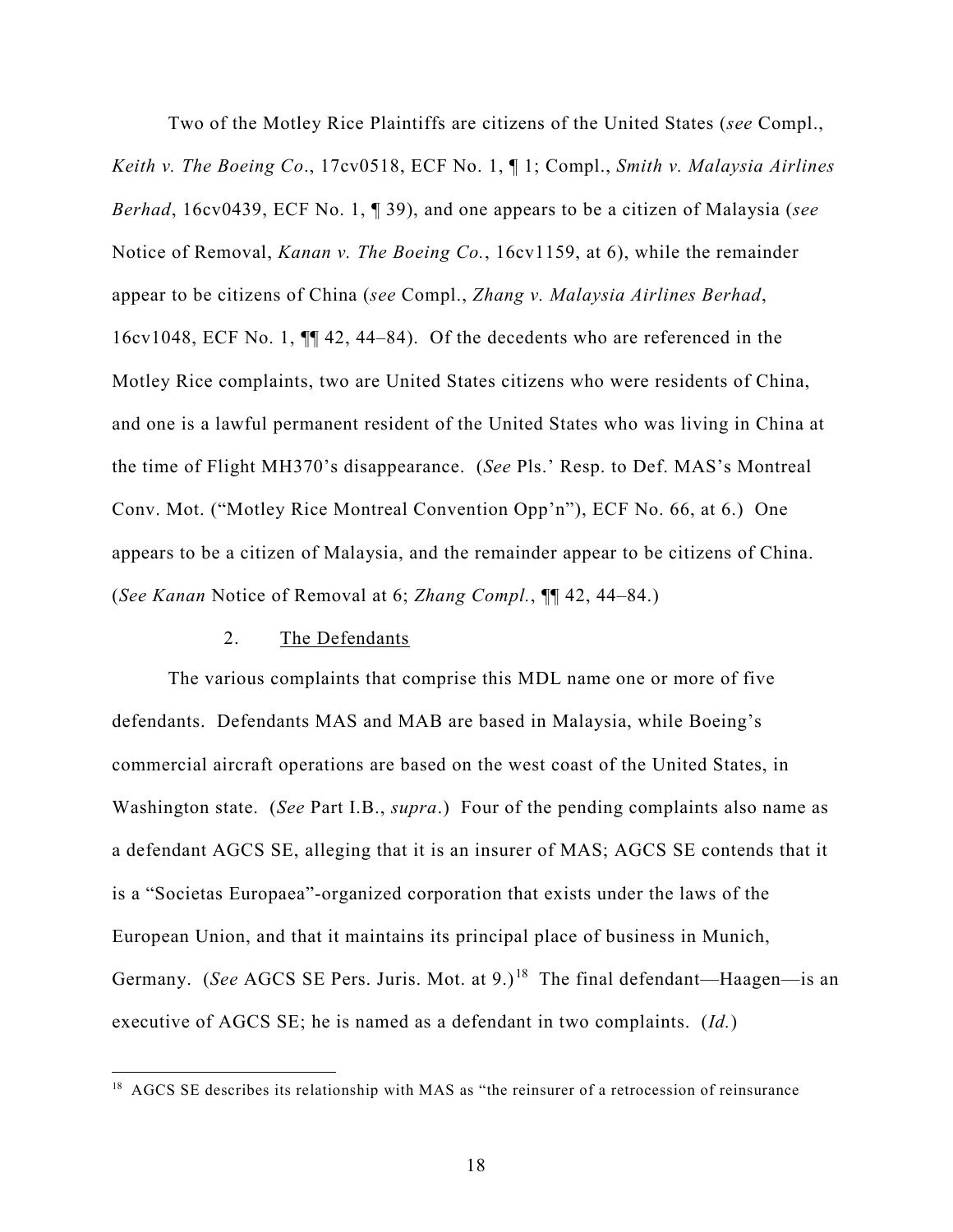#### 3. The Claims

 $\overline{a}$ 

As noted above, the complaints consolidated in this MDL assert two different types of claims: Montreal Convention claims against MAS and MAB (and in some cases, their insurers), and state law wrongful death and products liability claims against Boeing.

# a. *The Montreal Convention*

The Montreal Convention—formally titled the "Convention for the Unification of Certain Rules for International Carriage by Air" —is an international treaty to which both the United States and Malaysia are parties. *See* May 28, 1999, S. Treaty Doc. No. 106- 45, [19](#page-18-0)99 WL 33292734 (2000).<sup>19</sup> The Montreal Convention "sets forth uniform rules for claims that arise out of incidents that occur during international air transportation[,]" *Marotte v. Am. Airlines, Inc*., 296 F.3d 1255, 1258–59 (11th Cir. 2002), and it "applies to all international carriage of persons, baggage or cargo performed by aircraft for reward[,]" Art. 1.1, Montreal Conv. There is no dispute that the disappearance of Flight MH370 involved international carriage within the meaning of the Montreal Convention.

Article 17 of the Montreal Convention provides that an air "carrier is liable for damage sustained in case of death or bodily injury of a passenger upon condition only that the accident which caused the death or injury took place on board the aircraft or in the course of any of the operations of embarking or disembarking." Art. 17, Montreal

issued by a Malaysian company to the actual direct insurer of MAS"—in other words, a reinsurer of a reinsurer. (*Id.*)

<span id="page-18-0"></span><sup>&</sup>lt;sup>19</sup> The Montreal Convention, which became effective on November 4, 2003, succeeded the Warsaw Convention. *See Bassam v. Am. Airlines*, 287 Fed. Appx. 309, 312 (5th Cir. 2008) (per curiam).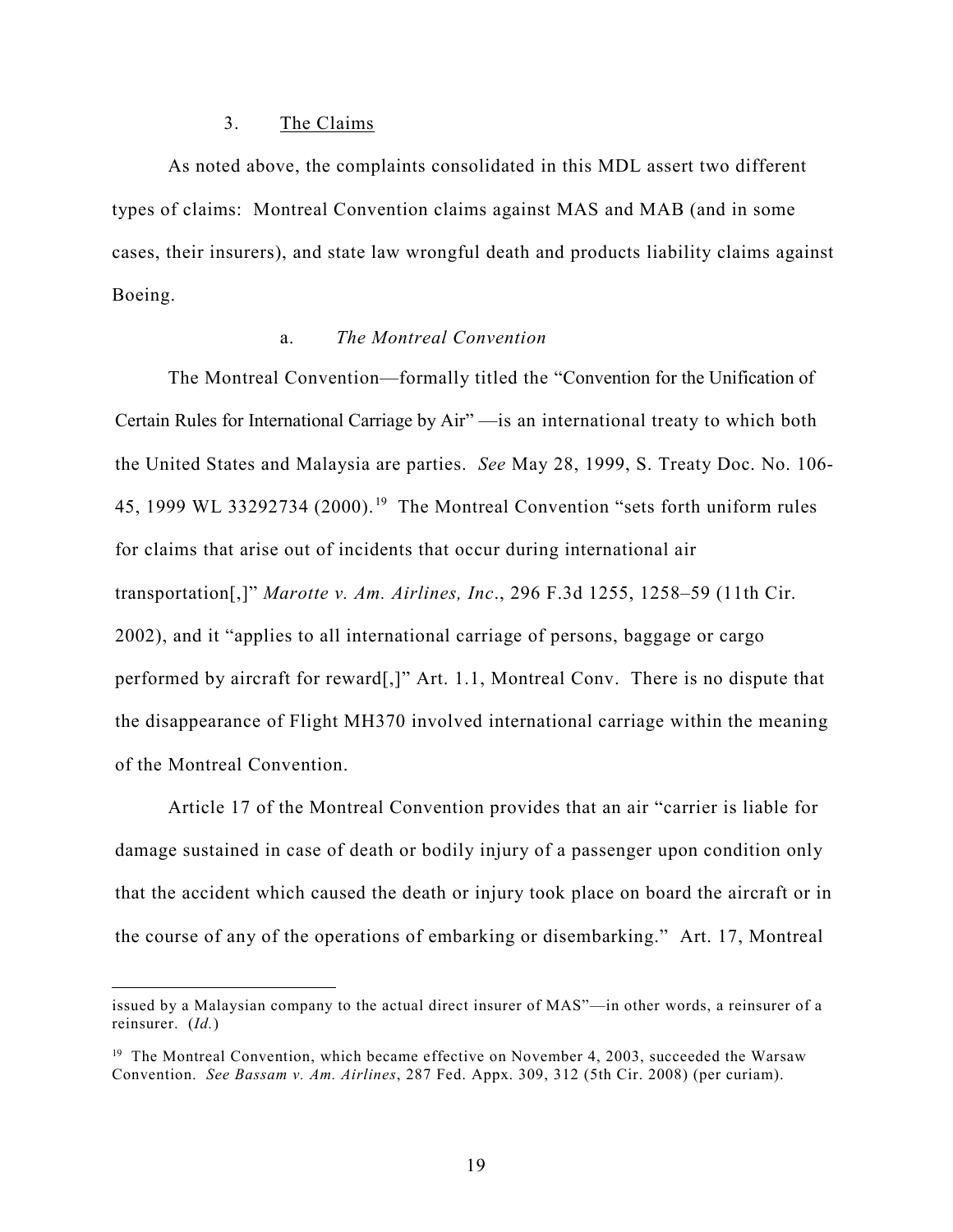Conv. "According to Article 21, a carrier is strictly liable up to [113,000] Special Drawing Rights (SDR) . . . for damages sustained in case of death or bodily injury to passengers[.]" *Delgado v. Delta Air Lines, Inc*., No. 12-23272, 2013 WL 9838339, at  $*4$  (S.D. Fla. Oct. 31, [20](#page-19-0)13) (internal quotation marks and citation omitted).<sup>20</sup> In addition, an air carrier is liable for damages in excess of the initial 113,000 SDR if the plaintiff claims and establishes such damages, unless the carrier can establish that the "accident is entirely attributable to events wholly outside the carrier's control." *Id*.

The Montreal Convention specifies that a plaintiff generally can file a lawsuit seeking damages under the treaty for passenger death or personal injury, as well as damage to property, "before the court of the [1] domicile of the carrier or [2] of its principal place of business, or [3] where it has a place of business through which the contract has been made or [4] before the court at the place of destination." Montreal Conv., Art. 33. Moreover, where the claim involves the death or injury of a passenger, a legal action may also be filed in the country where "at the time of the accident the passenger has his or her principal and permanent residence and to or from which the carrier operates services for the carriage of passengers by air, . . . and in which that carrier conducts its business of carriage of passengers by air from premises leased or owned by the carrier itself or by another carrier with which it has a commercial agreement." *Id.* 

<span id="page-19-0"></span><sup>20</sup> "An SDR is a unit of artificial currency which fluctuates based on the global currency market." *Lee v. Air Canada*, 228 F. Supp. 3d 302, 306 n.5 (S.D.N.Y. 2017). The Montreal Convention strict liability cap, which was originally set at 100,000, is adjusted periodically, and was 113,000 at the time of the incident.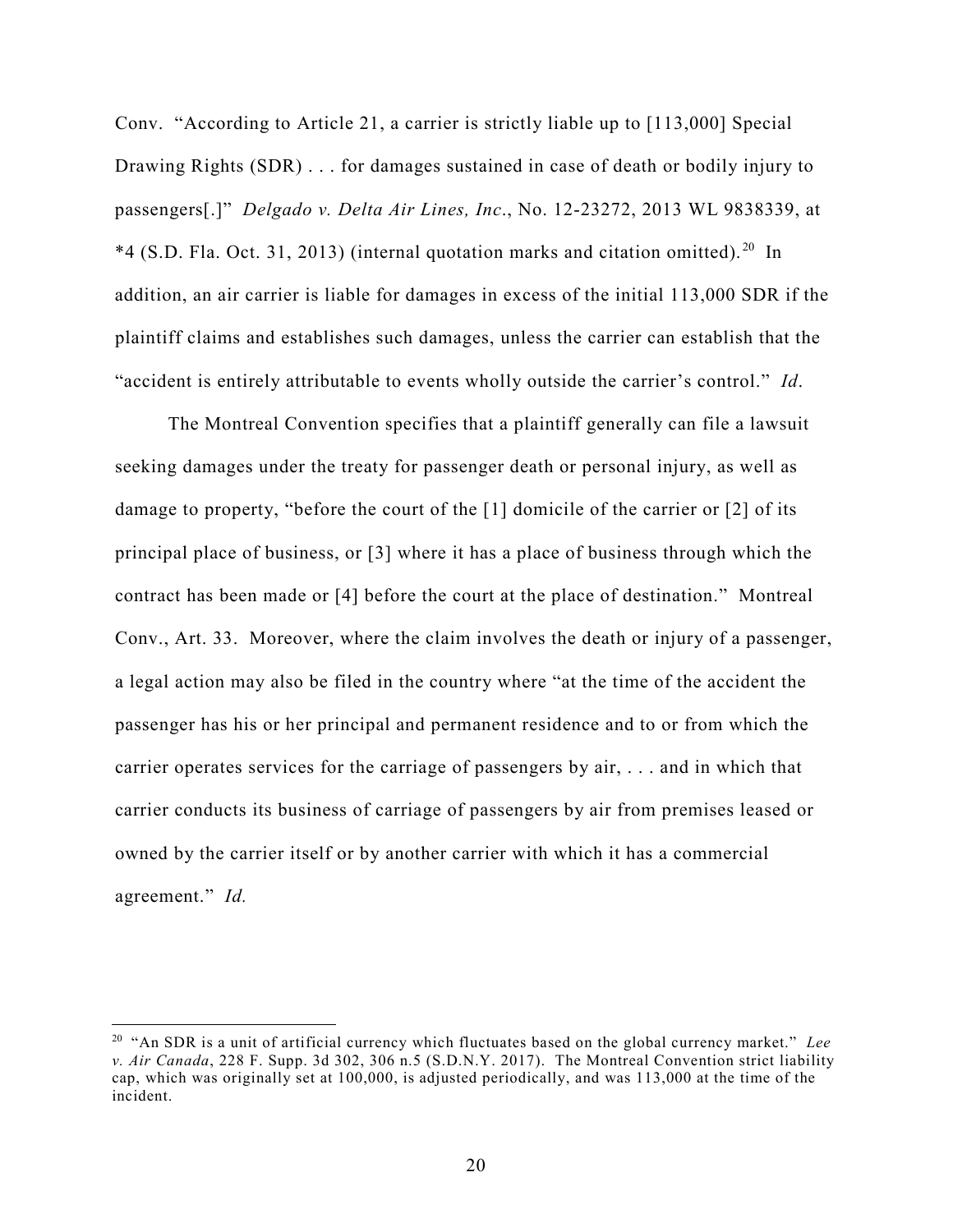## b. *Wrongful Death And Products Liability Tort Claims Pertaining To Aviation Disasters*

Wrongful death claims are a creature of state law, and in the United States typically exist to provide "just compensation" to the survivors of a person wrongfully killed. *See Reiser v. United States*, 786 F. Supp. 1334, 1335 (N.D. Ill. 1992) (citing Ill. Rev. Stats. Ch. 70 ¶ 2); *see also Aspinall v. McDonnell Douglas Corp*., 625 F.2d 325, 327 (9th Cir. 1980) (noting that "[u]nder California law the right of a survivor to recover under the wrongful death theory is purely statutory"); *Rentz v. Spokane Cty*., 438 F. Supp. 2d 1252, 1257 (E.D. Wash. 2006) (explaining that Washington law permits a personal representative of a deceased individual to maintain a wrongful death suit for the benefit of the heirs). The evidence in a wrongful death case in the context of an aviation disaster, as in other wrongful death cases, typically involves proof of the traditional elements of a negligence claim: duty, breach, causation, and damages, including proof that the injury was a death. *See Kasongo v. United States*, 523 F. Supp. 2d 759, 792 (N.D. Ill. 2007).

Products liability claims, which are generally brought under state common law, can proceed under either a strict liability or a negligence theory, and require proof of the causal relationship between a manufacturer's product and the injury a plaintiff has suffered. *Thornton v. M7 Aerospace LP*, 796 F.3d 757, 770 (7th Cir. 2015); *see also Joy v. Bell Helicopter Textron, Inc.*, 999 F.2d 549, 554 (D.C. Cir. 1993) (explaining that "[i]n order to recover, an injured plaintiff must demonstrate not only that the product is defective, but also that the defect proximately caused plaintiff's injury in that but for the defect, the injury would not have occurred" (internal quotation marks and citation omitted)). Thus, such cases typically involve evidence regarding the nature of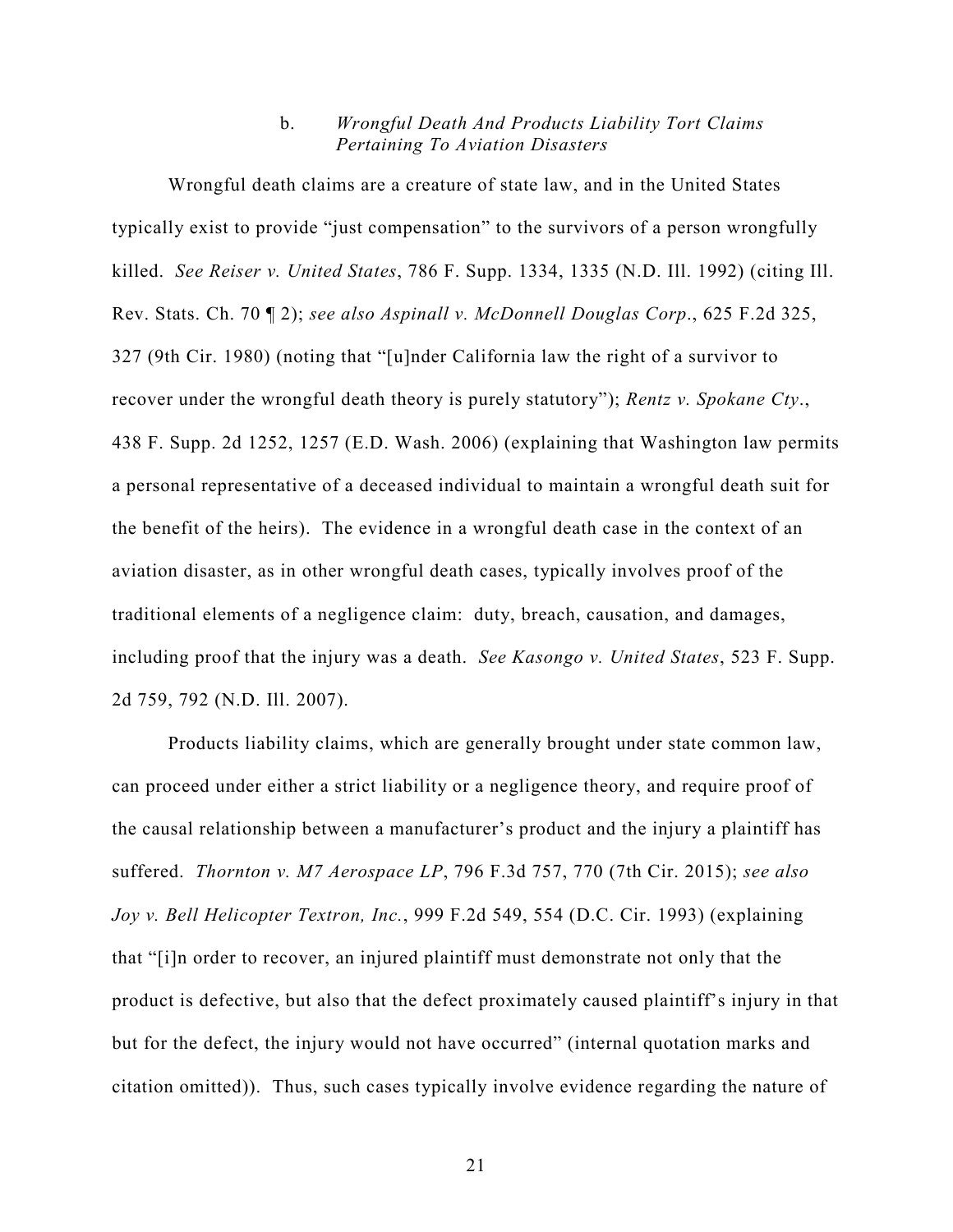the defect (manufacturing, design, or otherwise); the incident itself; and the damages suffered. *See id.* Plaintiffs here intend to rely upon a *res ipsa loquitur* theory of causation, pursuant to which a jury can infer that a manufacturer's negligence caused the plaintiff's injury based on the circumstances of the case, rather than direct proof of a product defect. (*See* Mot. Hr'g Tr. at 38:4–8.) *See also* Restatement (Third) of Torts: Phy. & Emot. Harm § 17 (2010). With respect to aviation disasters, which might involve negligence by someone other than the plane manufacturer, "*res ipsa loquitur* can be found applicable only if the plaintiff has offered evidence tending to negate the presence of causes other than the defendant's negligence." Restatement (Third) of Torts: Phy. & Emot. Harm § 17.

## **B. Defendants' Threshold Motions**

At the parties' request, this Court ordered initial discovery limited to six topics—*forum non conveniens*; jurisdiction under the Foreign Sovereign Immunities Act; jurisdiction under the Montreal Convention; personal jurisdiction; plaintiffs' capacity to bring suit; and whether plaintiffs have stated a plausible claim against AGCS SE and Haagen—and set a schedule for the briefing and filing of dispositive motions related solely to those topics. (*See* Scheduling Order, ECF No. 14, at 1–2.) Following the discovery period, Defendants filed the joint motion seeking dismissal under the doctrine of *forum non conveniens* that is the subject of this opinion. (*See*  Joint Mot. to Dismiss on the Ground of *Forum Non Conveniens* ("FNC Mot."), ECF No. 37.) Various defendants filed four other motions related to these threshold topics.<sup>[21](#page-21-0)</sup>

<span id="page-21-0"></span><sup>&</sup>lt;sup>21</sup> These are: a motion by MAS and MAB seeking dismissal of the claims against them based on sovereign immunity (*see* Defs.' Rule 12(b)(1) Mot. to Dismiss on the Ground of Immunity Pursuant to the Foreign Sovereign Immunities Act, ECF No. 39); a motion by MAS seeking dismissal of the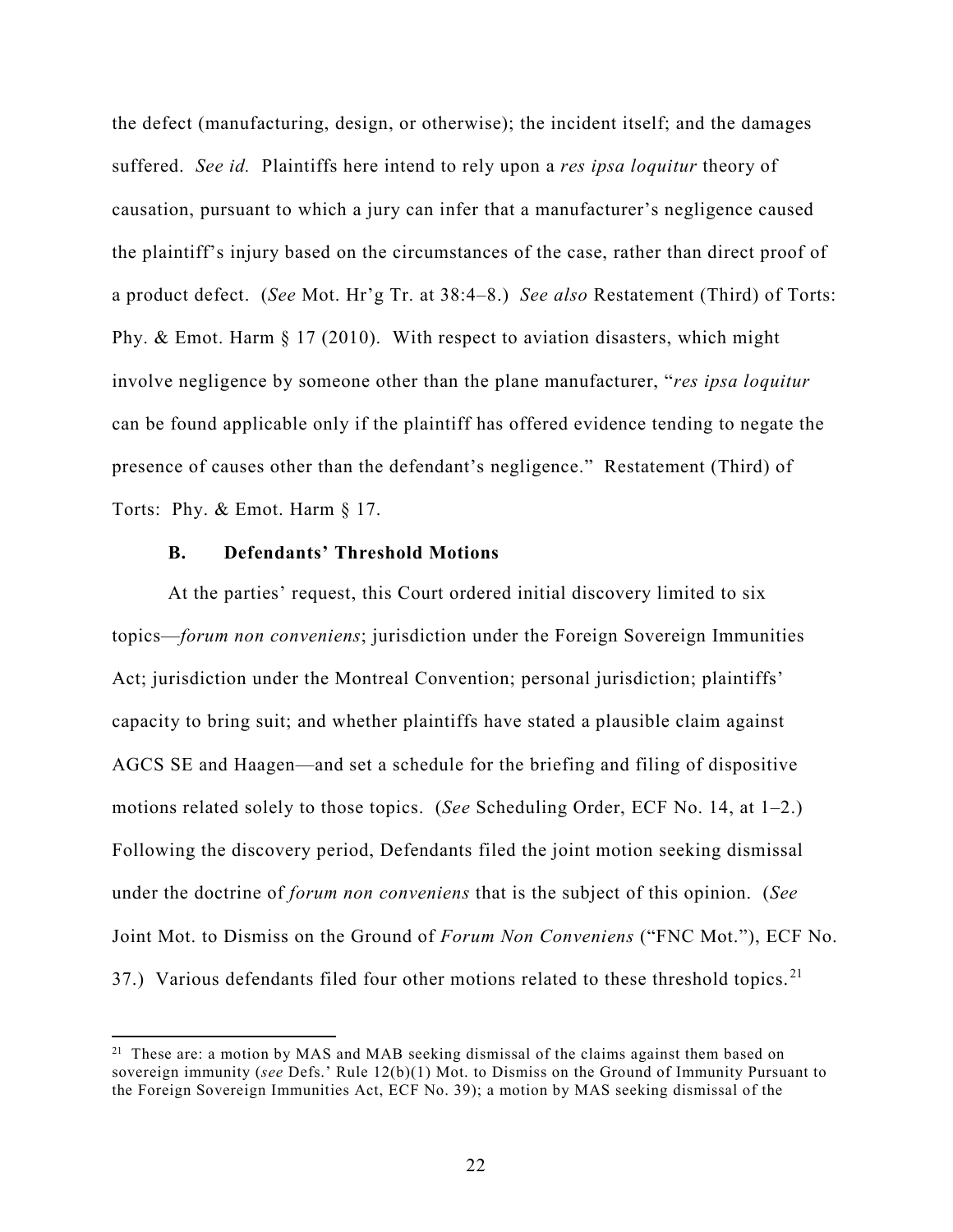In their joint *forum non conveniens* motion, Defendants argue that all of the pending complaints should be dismissed in favor of litigation in Malaysia, under the Supreme Court's holding in *Piper Aircraft Co. v. Reyno*, 454 U.S. 235 (1981). [22](#page-22-0) Defendants maintain that Malaysia is an adequate and available forum for litigation of all of Plaintiffs' claims. (*See* FNC Opp'n at 21–23.) They also argue that the balance of private and public factors weighs in favor of dismissal, because the vast majority of evidence regarding liability is in Malaysia, and that it would be difficult to obtain the testimony of unwilling Malaysian witnesses in the United States. (*See id.* at 24–32.) Defendants further assert that not all potential defendants can be joined as defendants in United States courts (*see id.* at 32–33), and that this Court could be called upon in the context of this litigation to determine the validity of Act 765 (*see id.* at 39–40). Moreover, Defendants contend that Malaysia's interest in resolving lawsuits arising from the disappearance of Flight MH370 far outweighs any interest the United States has in this matter, even taking into account Boeing's status as an American company and the presence of a few American plaintiffs and decedents. (*See id.* at 37–41.)

Plaintiffs oppose dismissal based on *forum non conveniens*, and the two plaintiffs groups have filed two separate oppositions.<sup>[23](#page-22-1)</sup> The Podhurst Plaintiffs concede that

Montreal Convention for lack of jurisdiction (*see* Def. MAS's Rule 12(b)(1) Mot. to Dismiss Pls.' Compls. On the Ground of Lack of Subject Matter Juris. Pursuant to the Montreal Convention, ECF No. 38); a motion by AGCS SE seeking dismissal of the claims against it for lack of personal jurisdiction (*see* Def. AGCS SE's Rule 12(b)(2) Mot. to Dismiss for Lack of Personal Juris., ECF No. 35); and a motion by AGCS SE and Haagen seeking dismissal for failure to state a claim (*see* Defs. AGCS SE and Henning Haagen's Rule 12(b)(6) Mot. to Dismiss for Failure to State a Claim, ECF No. 36).

<span id="page-22-0"></span> $22$  After the two most recent cases were filed and transferred to this Court, Boeing moved to dismiss these two cases on grounds of *forum non conveniens* as well. (*See* Mot. to Dismiss Newly Transferred Cases, ECF No. 58.)

<span id="page-22-1"></span><sup>&</sup>lt;sup>23</sup> (Pls.' Resp. in Opp'n to Defs.' Joint Mot. to Dismiss on the Ground of Forum Non Conveniens, ECF No. 67; Pls.' Resp. to the Defs.' Mot. to Dismiss Under the Doctrine of Forum Non Conveniens, ECF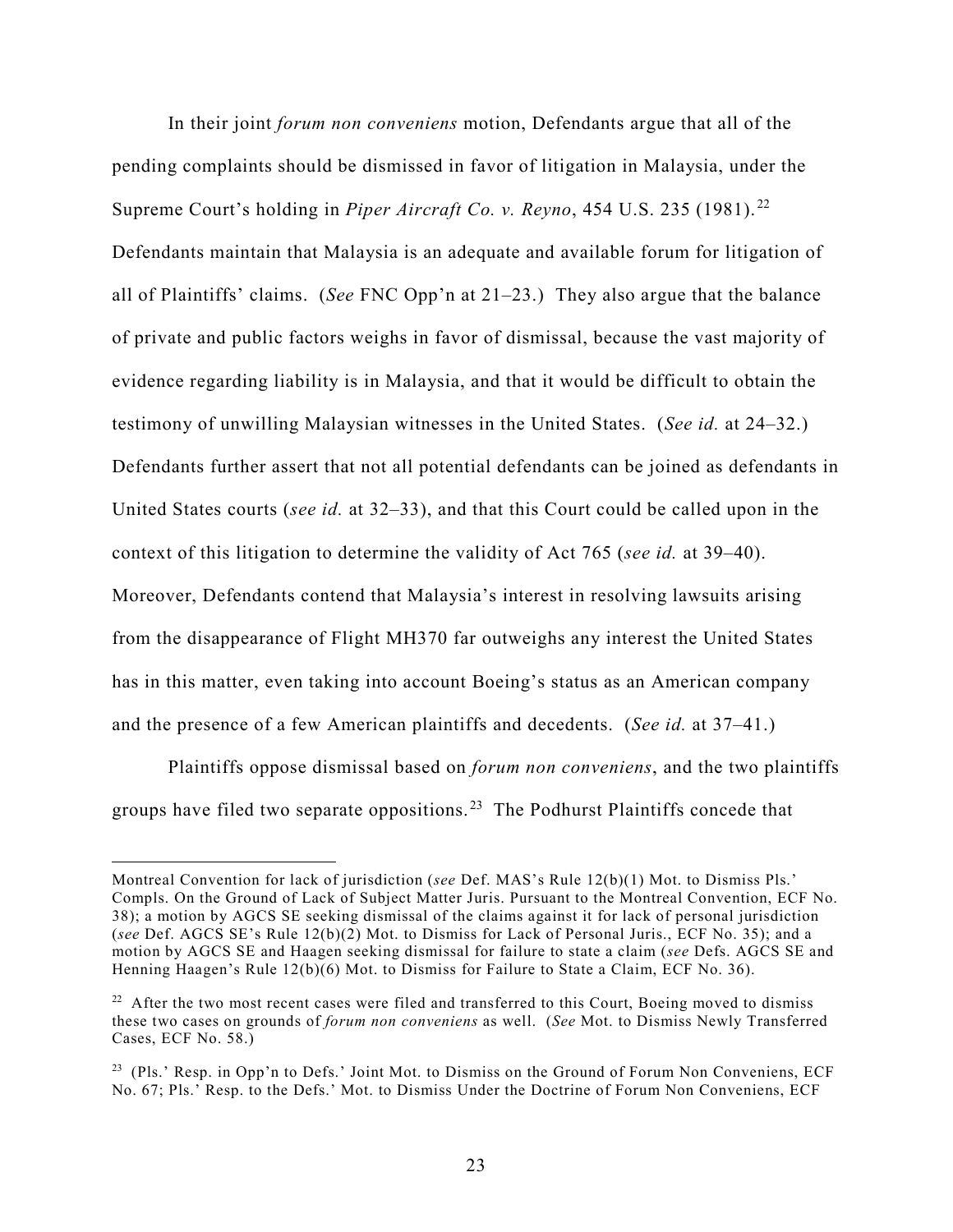Malaysia is an adequate and available alternative forum (*see* Podhurst FNC Opp'n at 20 n.30), while the Motley Rice Plaintiffs assert that, because Act 765 has insulated MAB from liability and there is nothing left of MAS, Malaysia is not an adequate forum (*see*  Motley Rice FNC Opp'n at 11–17). Both sets of plaintiffs' briefs also maintain that little, if any, relevant evidence is located in Malaysia because the plane was never found and the Malaysian investigators were unable to determine the cause of the disappearance even after conducting an extensive investigation. (*See* Podhurst FNC Opp'n at 35–37; Motley Rice FNC Opp'n at 10.) Plaintiffs further maintain that all records related to Boeing are located in the United States, and that other relevant evidence is located in other countries such as China (records related to Chinese decedents), the United Kingdom (satellite data records), or Australia (search records). (*See* Podhurst FNC Opp'n at 30–42; Motley Rice FNC Opp'n at 8–11). In this regard, the Podhurst Plaintiffs emphasize that none of the decedents that Podhurst represents are from Malaysia, and that certain of the decedents and plaintiffs in cases they have filed have connections to the United States. (*See* Podhurst FNC Opp'n at 17–18.) Both plaintiff groups also insist that the United States has a strong public interest in ensuring that an American aircraft manufacturer produces safe airplanes. (*See* Podhurst FNC Opp'n at 48–49; Motley Rice FNC Opp'n at 22.)

Defendants' joint *forum non conveniens* motion became ripe for this Court's consideration on September 8, 2017 (*see* Joint Reply in Supp. of FNC Mot., ECF No. 72), and the Court heard oral argument on all of the threshold motions on December 19, 2017 (*see* Min. Entry Of Dec. 19, 2017).

No. 68.)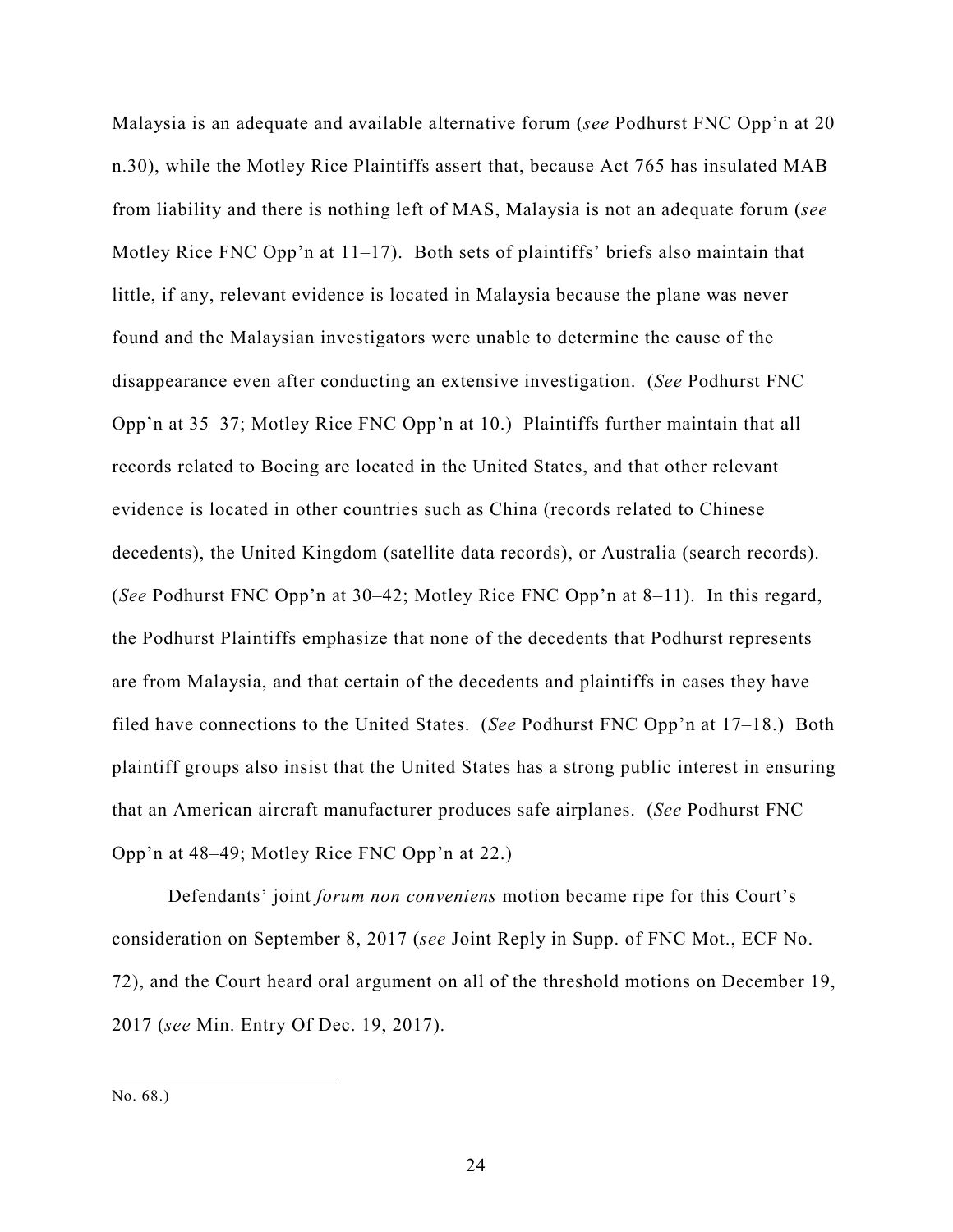#### **III. MOTIONS TO DISMISS BASED ON** *FORUM NON CONVENIENS*

Although a court must ordinarily rule upon questions concerning its own jurisdiction before assessing the merits of any other motion, an exception exists when a *forum non conveniens* motion is filed; it is well established that a court may opt to decide a *forum non conveniens* motion before considering any jurisdictional issues. *See Sinochem Int'l Co. Ltd. v. Malaysia Int'l Shipping Corp.*, 549 U.S. 422, 425 (2007). The standard used to evaluate a motion seeking dismissal based on the doctrine of *forum non conveniens* is clear beyond cavil. The movant bears the burden of showing that (1) there is an available and adequate alternative forum, and (2) the balance of various public and private interest factors indicates that maintaining the case in the current forum is comparatively inconvenient. *See Piper Aircraft Co.*, 454 U.S. at 254 n.22; *see also Gulf Oil Corp. v. Gilbert*, 330 U.S. 501, 508 (1947); *Agudas Chasidei Chabad of U.S. v. Russian Fed'n*, 528 F.3d 934, 950 (D.C. Cir. 2008); *Azima v. RAK Inv. Auth*., 305 F. Supp. 3d 149, 160 (D.D.C. 2018). "[T]he district court is accorded substantial flexibility in evaluating a *forum non conveniens* motion, and each case turns on its facts." *Van Cauwenberghe v. Biard*, 486 U.S. 517, 529 (1988) (internal citations and quotation marks omitted). Indeed, "[i]f central emphasis were placed on any one factor, the *forum non conveniens* doctrine would lose much of the very flexibility that makes it so valuable." *Simon v. Rep. of Hungary*, 277 F. Supp. 3d 42, 62 (D.D.C. 2017) (internal quotation marks and citation omitted).

A foreign forum is available and adequate when it "provide[s] the plaintiff with 'some' remedy[,]" *Loya v. Starwood Hotels & Resorts Worldwide, Inc.*, 583 F.3d 656, 666 (9th Cir. 2009), even if the damages available to the plaintiff would be less than those available in the United States, and even if certain theories of liability are not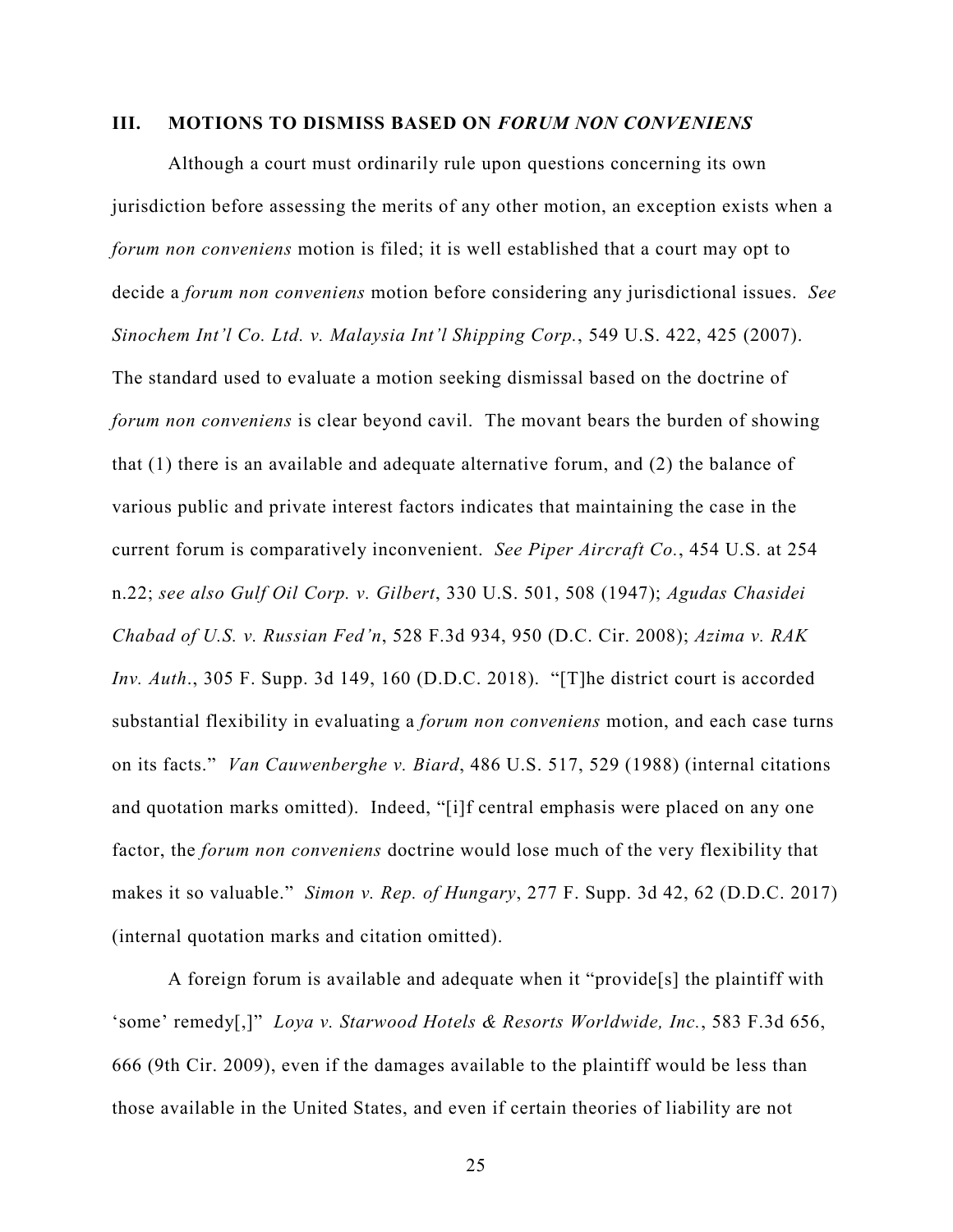recognized, *see Piper Aircraft Co*., 454 U.S. at 247, 255. On the other hand, where the alternative forum could not award any relief to a plaintiff at all, courts will find that the forum is not adequate. *See Nemariam v. Fed. Democratic Republic of Ethiopia*, 315 F.3d 390, 394 (D.C. Cir. 2003) (finding alternative forum was inadequate because the governing law barred plaintiff from directly filing her claim); *Yueh-Lan Wang by & through Winston Wen-Young Wong v. New Mighty U.S. Tr*., 322 F.R.D. 11, 26 (D.D.C. 2017) (holding that alternative forum was inadequate where plaintiff's claim would be time-barred); *see also In re Air Crash Disaster Near Bombay, India on Jan. 1, 1978*, 531 F. Supp. 1175, 1191 (W.D. Wash. 1982) (finding that a case involving India's national air carrier should be litigated in India, but denying *forum non conveniens* motion where Indian forum was unavailable to plaintiffs).

The public interest factors that a court must consider when assessing a motion to dismiss for *forum non conveniens* include "having localized controversies decided at home"; minimizing "administrative difficulties" such as court congestion and imposing jury duty on citizens in a "community which has no relation to the litigation"; and unnecessarily burdening courts with "problems in choice-of-law and the application of foreign law." *D & S Consulting, Inc. v. Kingdom of Saudi Arabia*, 322 F. Supp. 3d 45, 49–50 (D.D.C. 2018); *see also Gulf Oil Corp.*, 330 U.S. at 508–09; *Pain v. United Techs. Corp.*, 637 F.2d 775, 791–92 (D.C. Cir. 1980). And when balancing the private interests in litigating the claims at issue in a particular forum, a court considers a variety of factors, including "the relative ease of access to sources of proof"; the availability of compulsory process for the attendance of witnesses and the cost of obtaining attendance; the enforceability of any judgment; the "possibility of view of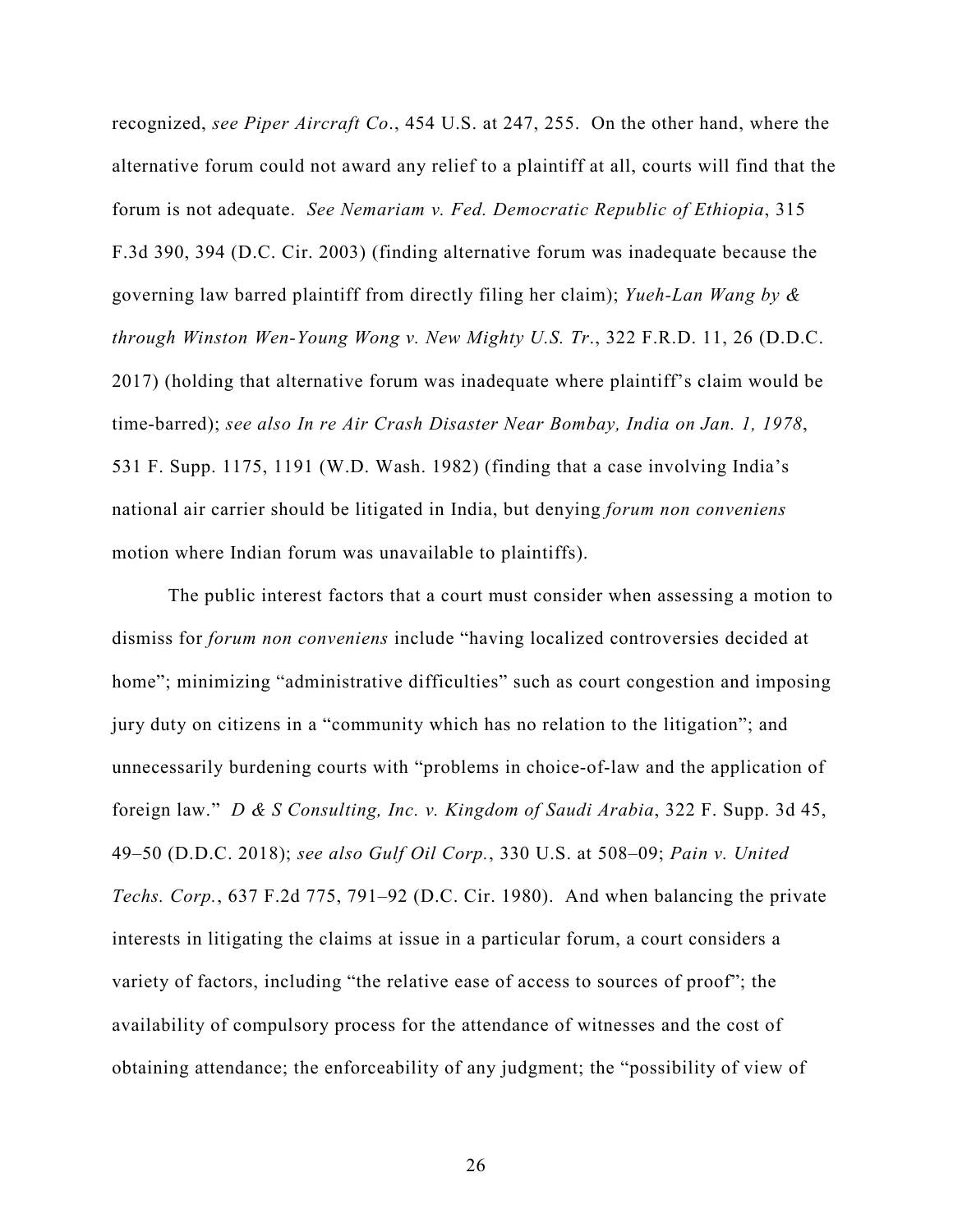premises, if view would be appropriate to the action; and all other practical problems that make trial of a case easy, expeditious and inexpensive." *Am. Dredging Co. v. Miller*, 510 U.S. 443, 448 (1994) (internal quotation marks and citation omitted).

Because *forum non conveniens* is a procedural question, this Court applies D.C. Circuit law in deciding *forum non conveniens* motions. *See Am. Dredging Co.*, 510 U.S. at 453; *In re Korean Air Lines Disaster of Sept. 1, 1983*, 829 F.2d 1171, 1178 (D.C. Cir. 1987). Moreover, and notably, in the context of aviation disasters, "[t]he plaintiff's choice of forum will not be disturbed unless the private and public interest factors strongly favor trial in the foreign country*.*" *In re Air Crash Over Mid-Atl. on June 1, 2009* ("*Air France"*), 760 F. Supp. 2d 832, 839 (N.D. Cal. 2010). Furthermore, the nationality of the plaintiff has some relevance to a court's consideration of the *forum non conveniens* question, as the Supreme Court has explained:

> [T]here is ordinarily a strong presumption in favor of the plaintiff's choice of forum, which may be overcome only when the private and public interest factors clearly point towards trial in the alternative forum. . . . [H]owever, . . . the presumption applies with less force when the plaintiff or real parties in interest are foreign.

*Piper Aircraft Co*., 454 U.S. at 255.

#### **IV. ANALYSIS**

Defendants' joint motion for dismissal of the instant MDL cases on *forum non conveniens* grounds requires this Court to consider the adequacy of Malaysia as a forum for litigating claims related to this incident, and, as reflected in the myriad applicable public and private interest factors, the Court must also balance the significant relationship between Malaysia and the claims brought in these cases, on the one hand, against the manifestly less-substantial connection between the Flight MH370 disaster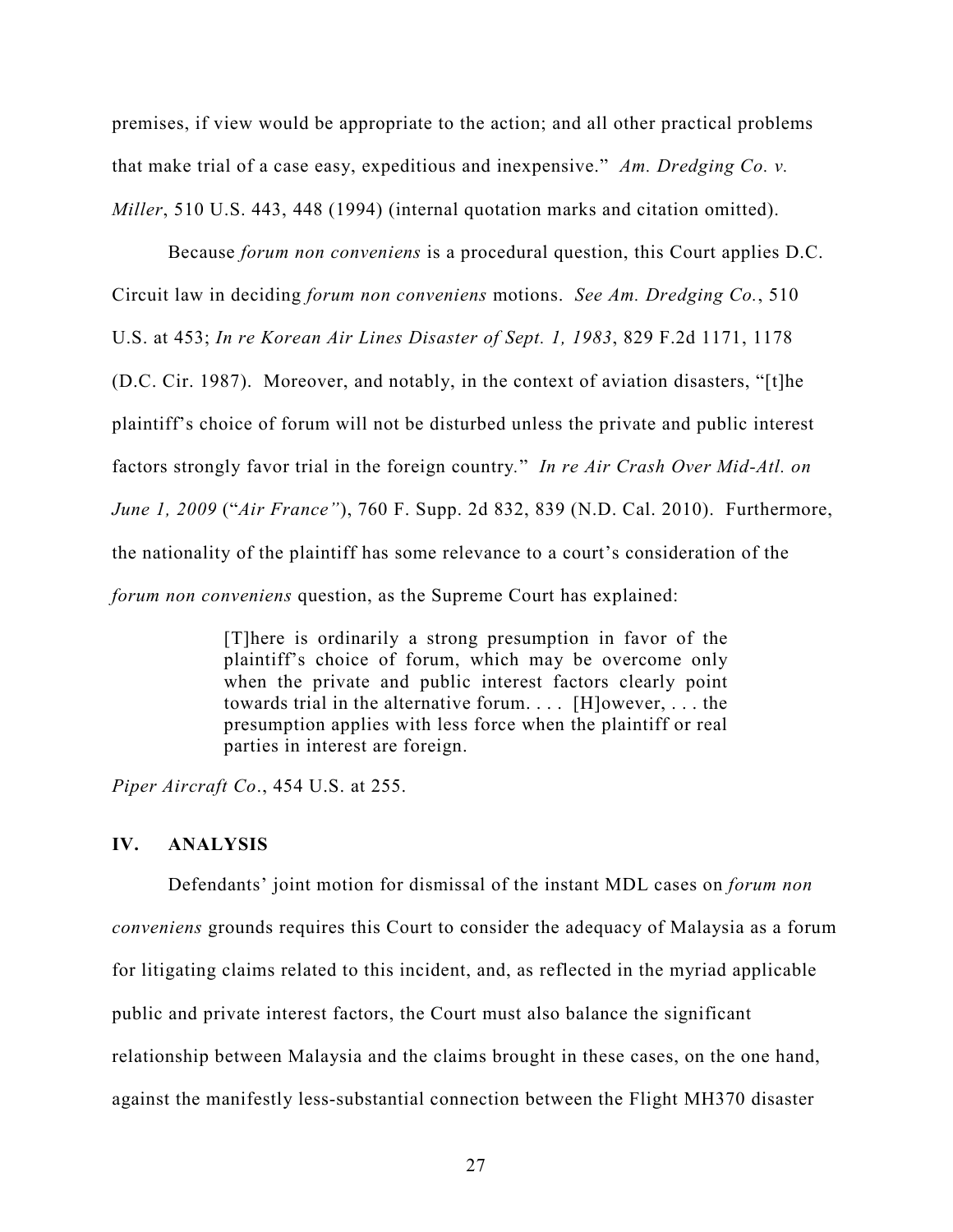and the United States, on the other. The substantial connections that exist between the country of Malaysia and the tragic incident that precipitated the legal actions that comprise the instant MDL are undeniable, as explained below. Boeing's role as the missing plane's manufacturer and the alleged U.S. citizenship or resident status of a few of the named plaintiffs and decedents are significant considerations too, but this Court's assessment of the established *forum non conveniens* factors compels the conclusion that neither the Montreal Convention claims nor the wrongful death and products liability claims that are at issue in these cases are ultimately more conveniently litigated in the United States than in Malaysia. As a result, and for the reasons discussed below, the Court concludes that Defendants' motion for dismissal based on *forum non conveniens* must be granted, and the 40 pending cases that compromise this MDL must be dismissed.

## **A. On Balance, And When Compared To Malaysia, The United States Is An Inconvenient Forum For The Litigation Of Plaintiffs' Montreal Convention Claims Against MAS/MAB**

Six cases currently pending in this MDL assert Montreal Convention claims against MAS and MAB (and, in two instances, their affiliated insurers): two of the cases that the Podhurst Plaintiffs have filed, and four of the cases that the Motley Rice Plaintiffs have filed. *See Wood v. Malaysia Airlines Berhad*, 16cv0053; *Gaspard v. Malaysia Airlines Berhad*, 16cv0419; *Smith v. Malaysia Airlines Berhad*, 16cv0439; *Kanan v. Malaysia Airlines Sys. Berhad*, 16cv1062; *Huang v. Malaysia Airlines Berhad*. 16cv1063; *Zhang v. Malaysia Airlines Berhad*, 16cv1048. Careful consideration of the established *forum non conveniens* factors persuades this Court that, notwithstanding the fact that some of these cases involve U.S. plaintiffs or decedents, the Montreal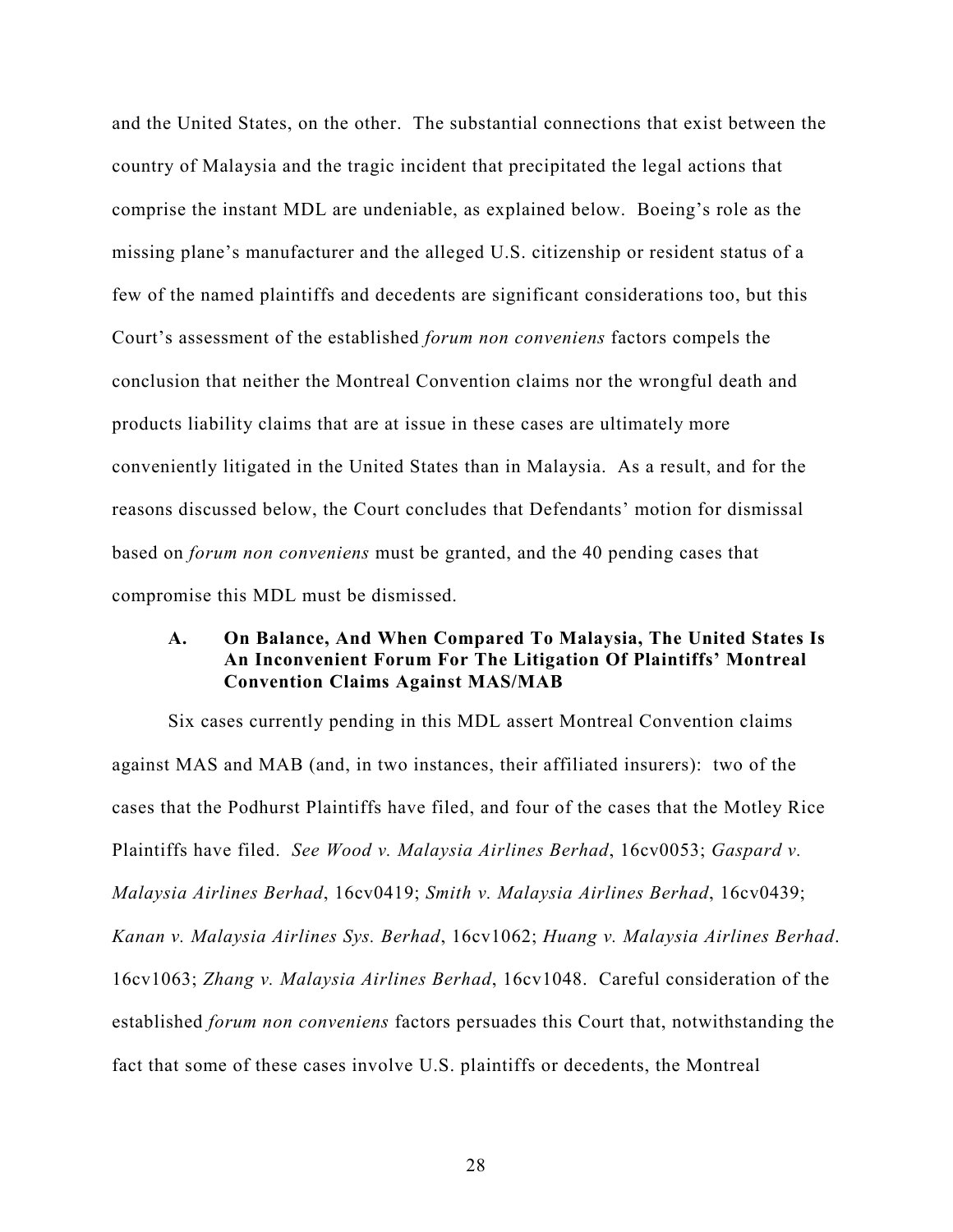Convention claims that these cases raise would be more conveniently litigated in Malaysia than the United States. *See Piper Aircraft Co.*, 454 U.S. at 255–56.

## 1. Malaysia Is An Available And Adequate Forum For Litigation Of Plaintiffs' Montreal Convention Claims

With respect to the first factor in the *forum non conveniens* analysis, this Court readily finds that Malaysia is an available and adequate alternative forum for litigation of Plaintiffs' Montreal Convention claims. *See Giro, Inc. v. Malaysian Airline Sys. Berhad*, No. 10 CIV. 5550 (JGK), 2011 WL 2183171, at \*7 (S.D.N.Y. June 3, 2011) (holding that Malaysia is an adequate alternative forum under the *Piper* standard); *Simcox v. McDermott Intl., Inc*., 152 F.R.D. 689, 700 (S.D. Tex. 1994) (same); *Jayaraman v. Salomon, Inc*., No. 87 Civ. 2781 (MJL), 1991 WL 61071, at \*4 (S.D.N.Y. Apr. 5, 1991) (same). The Podhurst Plaintiffs do not dispute that the Malaysian courts are available and adequate with respect to litigating these claims (*see* Podhurst FNC Opp'n at 20 n.30), and as noted, cases brought against MAS and MAB relating to the Flight MH370 disaster are currently pending in that country's courts (*see* Singh Decl. ¶ 7). Malaysia is also a signatory to the Montreal Convention, and because Malaysia is both the domicile and the principal place of business of the airline that operated Flight MH370, Malaysian courts have the power to hear Plaintiffs' Montreal Convention claims under the terms of the Montreal Convention itself. *See* Montreal Conv., Art. 33.

The Motley Rice Plaintiffs contend nevertheless that Malaysia is not an available and adequate forum for the purpose of the *forum non conveniens* analysis because, due to the Malaysian legislature's enactment of Act 765, "there is nothing left of MAS except one 'Administrator' who has no MAS property, records or assets to administer." (Motley Rice FNC Opp'n at 12.) In this Court's view, this assertion is an unpersuasive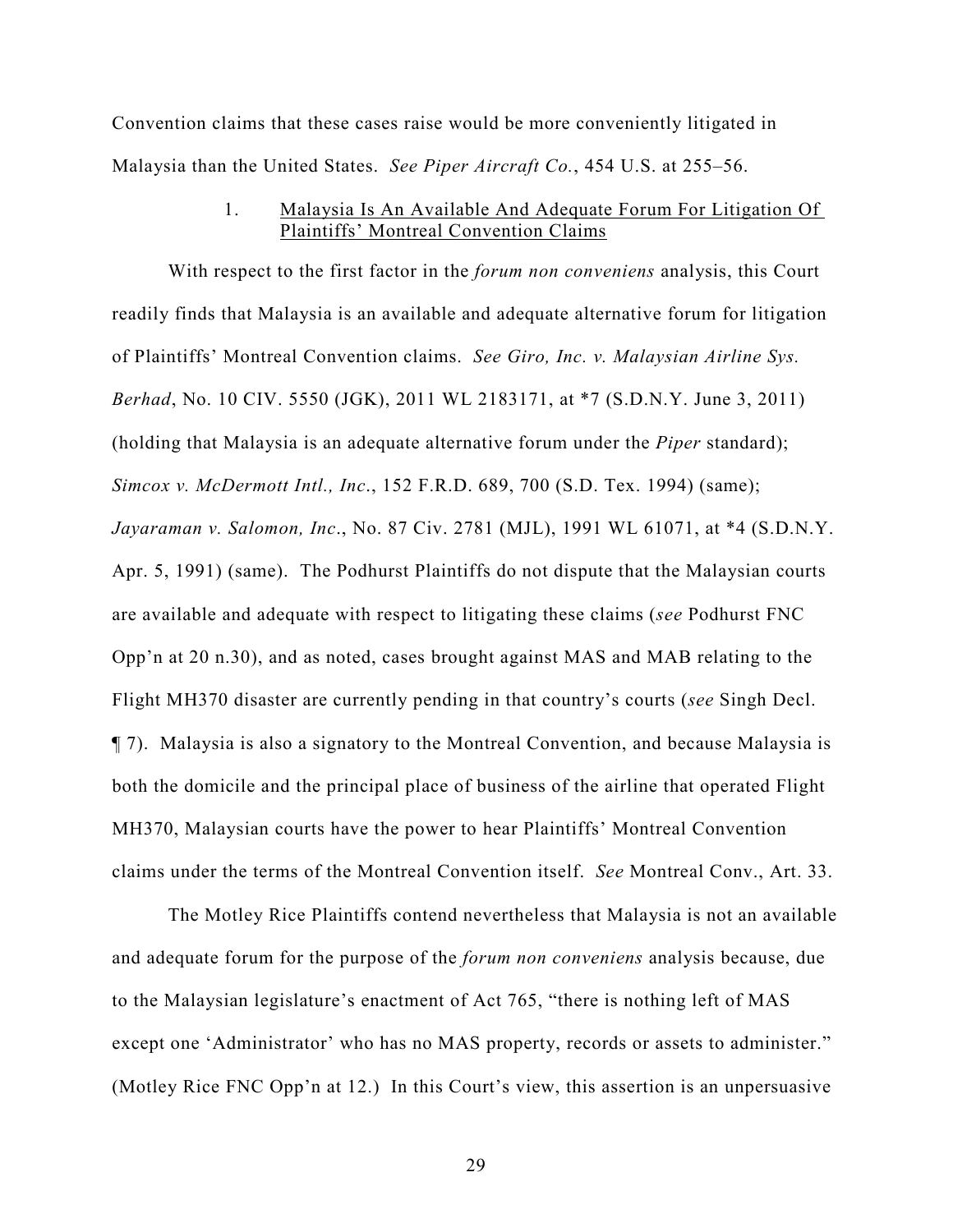basis for continuing to litigate these matters in the United States for at least two reasons. First of all, it appears that MAS's status as a former commercial entity is immaterial to its ability to satisfy any judgment against it under the Montreal Convention or otherwise, because MAS holds an insurance policy from which claims and judgments can be paid. (*See* Decl. of Brendan Baxter, Ex. A to AGCS SE Pers. Juris. Mot., ECF No. 35-2, ¶¶ 20–23.) Moreover, even if MAS is judgment-proof, that status hardly compels the conclusion that the United States is a more convenient forum, which is the relevant issue with respect to the *forum non conveniens* analysis. Indeed, if the Motley Rice Plaintiffs are correct that MAS no longer has any assets as a result of the Malaysian legislature's enactment of Act 765, it is debatable whether they can obtain the relief they seek even if their cases remain in the United States. *Cf. Hourani v. Mirtchev*, 796 F.3d 1, 11–12 (D.C. Cir. 2015) (noting that the act of state doctrine "prevents federal courts from declaring invalid the official act of a foreign sovereign involving activities undertaken within its own territory" (alterations, internal quotation marks, and citations omitted)).

In any event, it is well established that the availability and the adequacy of a forum does not turn on whether exactly the same remedy that exists in the United States is available in the foreign forum. *See Piper Aircraft Co*., 454 U.S. at 247, 255 (holding that a forum is adequate so long as some remedy is available, even if the remedy is not as fulsome as in the United States); *see also Chin-Ten Hsu v. New Mighty U.S. Tr*., 308 F. Supp. 3d 178, 185 (D.D.C. 2018) (noting "[t]he inquiry under [*forum non conveniens*] is focused on the availability and adequacy of an alternate forum, not the nuances of each party's respective advantages or disadvantages if the suit is brought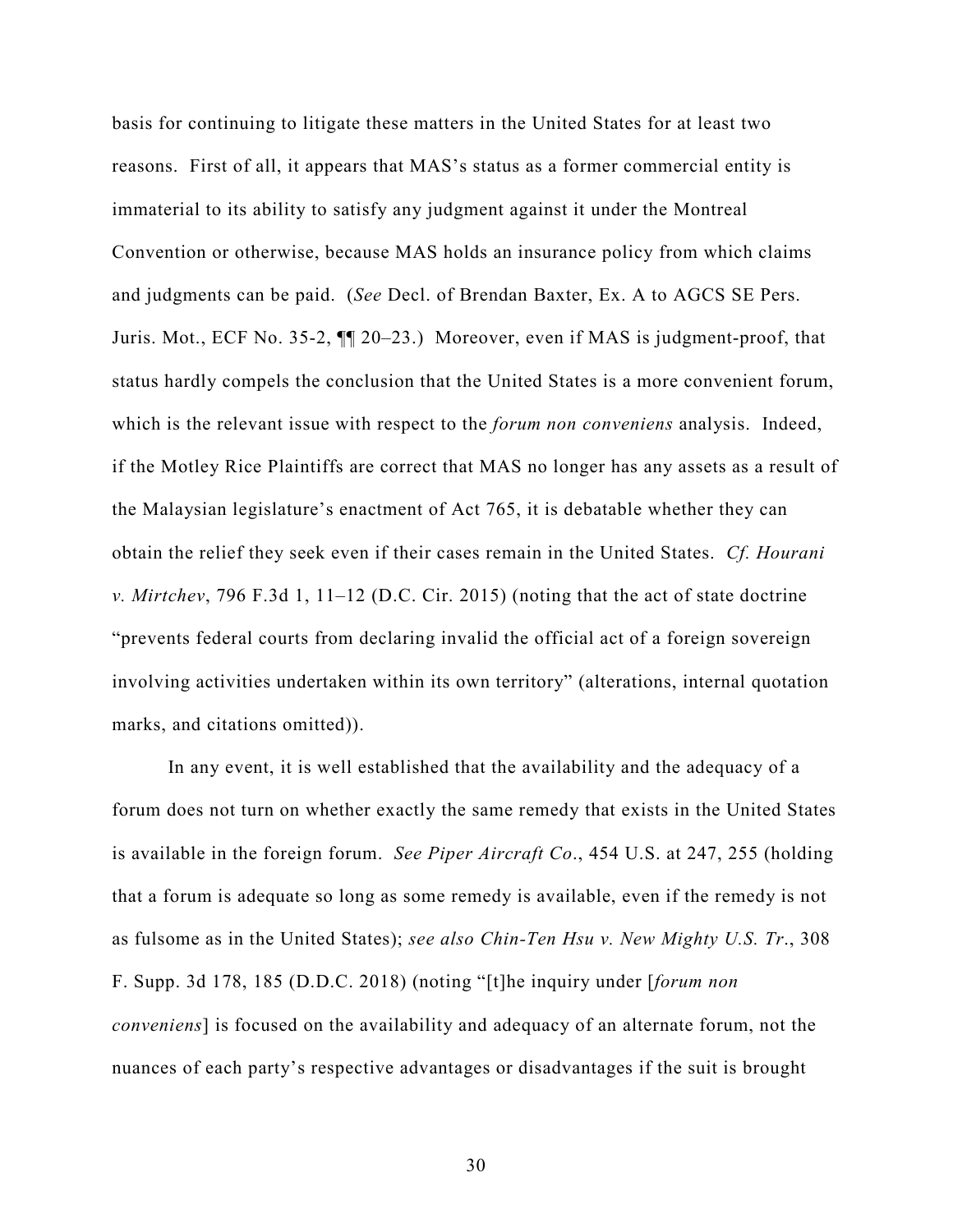abroad" (internal alterations omitted)). It is only in "rare circumstances where the remedy provided by the alternative forum is so clearly inadequate or unsatisfactory[] that it is no remedy at all, that this requirement is not met." *Lueck v. Sundstrand Corp*., 236 F.3d 1137, 1143 (9th Cir. 2001) (internal quotation marks, citation, and alterations omitted). And Motley Rice has not provided any reason to suggest that plaintiffs "will be deprived of all remedies or treated unfairly" if these cases are litigated in the Malaysian legal system. *Irwin v. World Wildlife Fund*, *Inc.*, 448 F. Supp. 2d 29, 33 (D.D.C. 2006). *Compare id.* at 34 (finding that Gabon was an adequate and available alternative forum because "the Gabonese legal system would allow plaintiffs to maintain an action against defendant to recover for injuries caused by defendant, Gabonese law recognizes claims that are similar or comparable to the claims in the complaint, and these type of claims are routinely heard in Gabon") *with Nemariam*, 315 F.3d at 394 (holding that alternative forum was inadequate because the legal claim could not be brought under governing law); *Yueh-Lan Wang*, 322 F.R.D. at 26 (same).

Accordingly, this Court finds that Defendants have satisfied the first prong of the *forum non conveniens* test. *See Piper Aircraft Co.*, 454 U.S. at 255.

## 2. The Balance Of The Public And Private Interests Weighs In Favor Of Litigation In Malaysia

a. *Malaysia Has A Significant Public Interest In Litigating The Montreal Convention Claims That Arise From The Disappearance Of Flight MH370*

As to the public interest in litigating the claims at issue, this Court finds that Malaysia has an overwhelming interest in the resolution of any Montreal Convention claims that have been asserted against its own national carrier due to one of the largest aviation disasters in Malaysian history. *See, e.g.*, *In re Air Crash Near Peixoto De*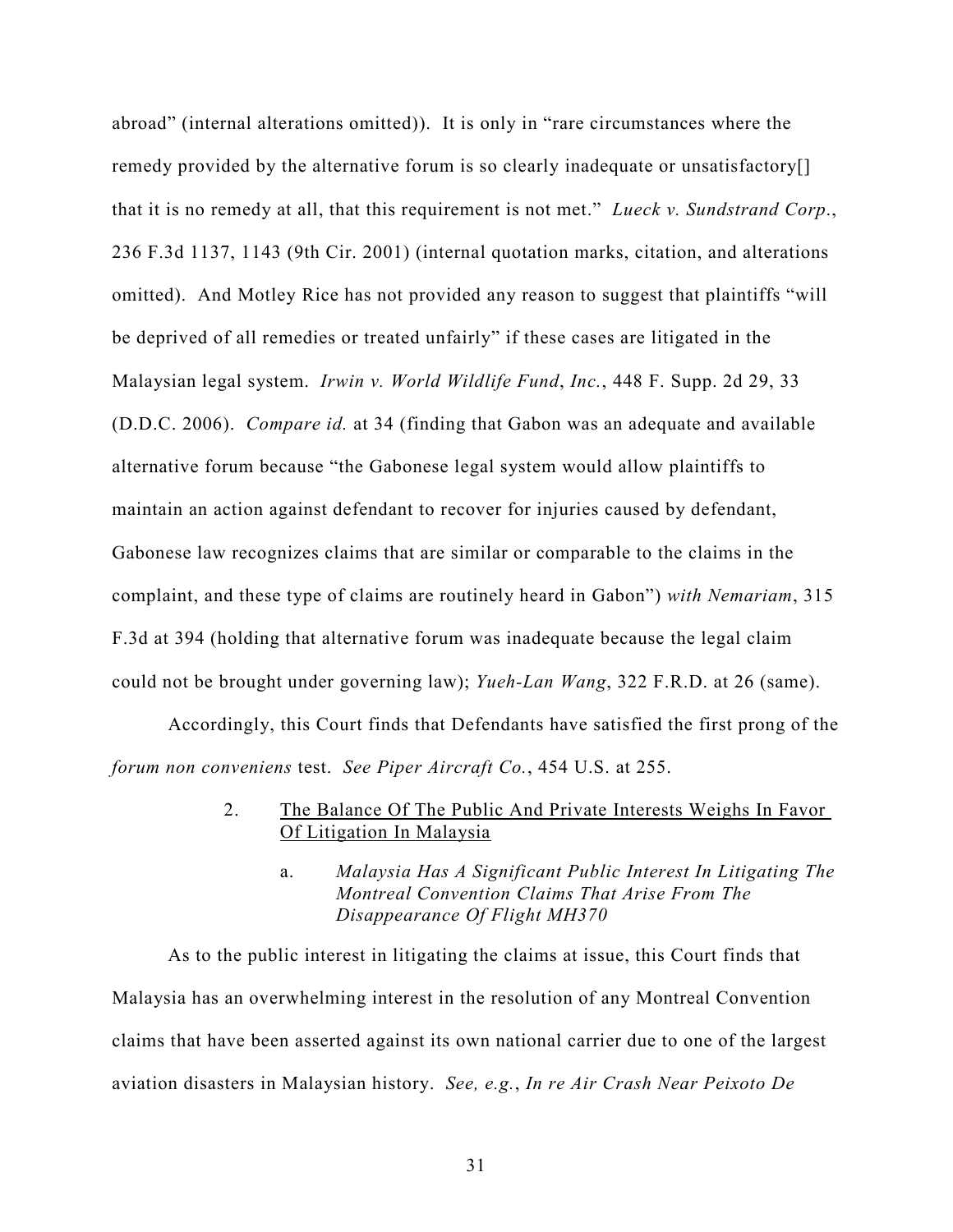*Azeveda*, 574 F. Supp. 2d 272, 288 (E.D.N.Y. 2008) (noting that Brazil's interest in resolving litigation involving the largest aviation accident in its history "is obvious"), *aff'd sub nom. Lleras v. Excelaire Servs. Inc*., 354 F. App'x 585 (2d Cir. 2009); *see also Torreblanca de Aguilar v. Boeing Co*., 806 F. Supp. 139, 144 (E.D. Tex. 1992) (finding that Mexico had "the paramount interest in this lawsuit" because, among other things, the airline at issue was "owned and regulated by the Mexican government").

To be sure, Flight MH370 disappeared when it was flying over international waters rather than over Malaysian territory (*see* Podhurst FNC Opp'n at 12–13 (arguing that "Flight MH370 crashed . . . not in Malaysia, nor anywhere near Malaysia, but [in the ocean] thousands of miles away")), but Malaysia's myriad connections to that flight are undeniably substantial. It was Malaysia's national air carrier—MAS—that operated Flight MH370, and the ill-fated aircraft departed from an airport in Kuala Lumpur shortly before its disappearance, as detailed and documented in Part I.A.1 above. Malaysian air traffic controllers were the last persons to have direct contact with the pilot and crew, who were themselves Malaysian citizens. And after the aircraft vanished, Malaysian officials were responsible for leading the civil safety investigation pursuant to an international treaty. Malaysian authorities further conducted a separate criminal investigation concerning individuals who were known to have contact with the flight and/or aircraft, and the Malaysian court system has now undertaken to entertain a host of lawsuits that were filed in that jurisdiction by representatives and heirs of the decedents—in fact, 77 of the 88 Flight MH370 passengers whose interests are represented in the cases that are now before this Court are also the subject of pending Malaysian lawsuits that arise out of these same unfortunate circumstances. What is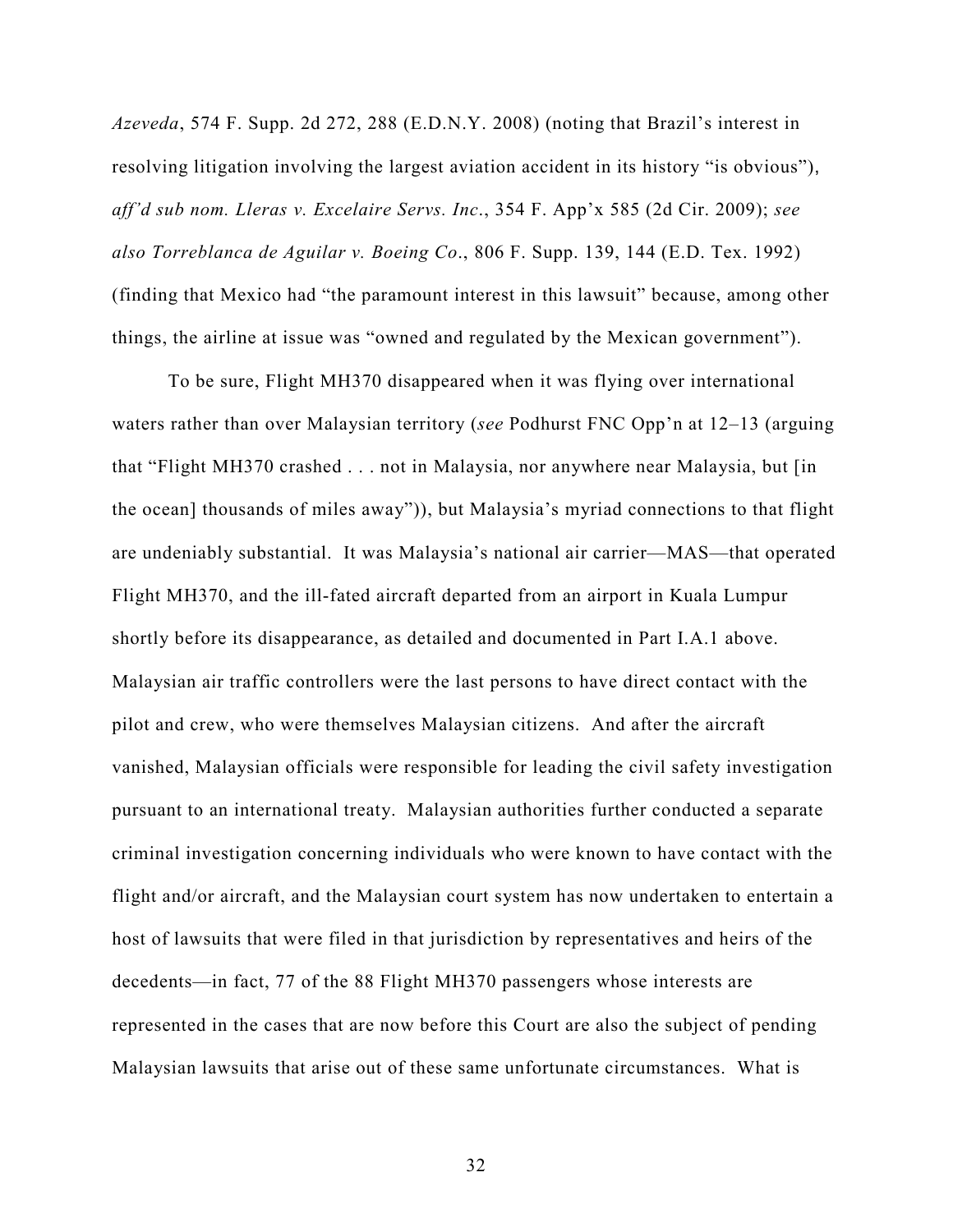more, the Flight MH370 disaster was of such significance to the government of Malaysia that it enacted legislation reorganizing MAS and creating MAB in the wake of these events.

All of these facts underscore the very strong Malaysian interest in the Montreal Convention claims arising from this tragedy. *See Air France*, 760 F. Supp. 2d at 846 (explaining that "France's interest is especially obvious here because it is also conducting the official civil investigation and an official criminal investigation"); *Torreblanca de Aguilar*, 806 F. Supp. at 144 (finding that public interest favored Mexico where, among other things, "[t]he accident investigation was conducted by the Mexican government at considerable expenditure of resources"); *In re Disaster at Riyadh Airport, Saudi Arabia, on Aug. 19, 1980*, 540 F. Supp. 1141, 1152 (D.D.C. 1982) (dismissing case based on *forum non conveniens* where airplane was owned and operated by national corporation of proposed alternative forum and maintained in that foreign country, and where alternative forum conducted the official investigation of the accident); *Lumenta v. Bell Helicopter Textron, Inc*., No. 01-14-00207-CV, 2015 WL 5076299, at \*6 (Tex. App. Aug. 27, 2015) (granting *forum non conveniens* motion where crash occurred in Indonesia, and witnesses and relevant records related to maintenance of aircraft and air traffic control communications with aircraft before crash were located in Indonesia).

Setting aside the fact that three of the plaintiffs in the MDL cases that assert Montreal Convention claims have connections to the United States, and four of the related decedents were either citizens or legal residents of the United States—factors that are discussed separately in Part IV.A.2.c below—the United States's interest in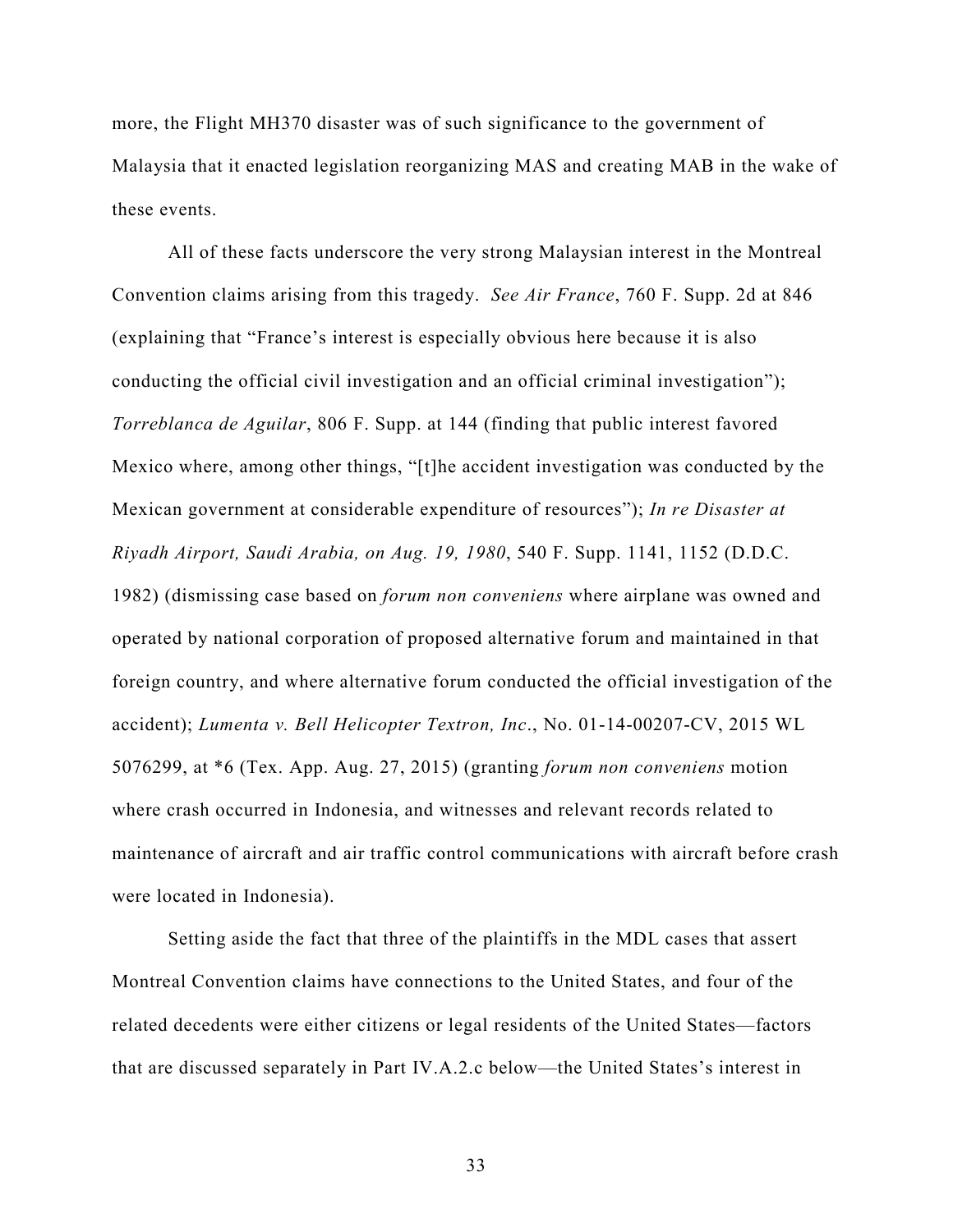Plaintiffs' Montreal Convention claims against MAS and MAB is relatively minor. Indeed, the best that the Motley Rice Plaintiffs can muster on this front is the argument that "the President of the United States promised these plaintiffs, families of the relatives of MH370, in English and Chinese, that the United States of America would do 'all we can to help in the search efforts to find the plane that carried your family members[.]'" (Motley Rice FNC Opp'n at 4 (alterations omitted)). Of course, this is far from a commitment to make the U.S. court system available as a forum for the litigation of these family members' legal claims against Malaysia's national air carrier. And "given the comparatively limited interest that the United States has in resolving litigation stemming from the crash," it is relatively easy to find "that the burden on the judiciary and potential jurors if these matters were kept here is another public interest factor favoring dismissal." *Air France*, 760 F. Supp. 2d at 84; *see also Vivendi SA v. T-Mobile USA, Inc.*, 586 F.3d 689, 696 (9th Cir. 2009); *see also In re Disaster at Riyadh Airport, Saudi Arabia, on Aug. 19, 1980*, 540 F. Supp. at 1152 (finding that "jury duty ought not to be imposed upon the people of the United States nor should United States courts be clogged by processing these cases when the underlying accident has such tenuous contacts to the United States").

Finally, this Court notes that these cases will likely present complex conflicts-oflaw questions, which is another public interest factor that weighs in favor of dismissal on *forum non conveniens* grounds. *See Piper Aircraft Co.*, 454 U.S. at 265 (noting that "the public interest factors point towards dismissal where the court would be required to untangle problems in conflict of laws, and in law foreign to itself" (internal quotation marks and citation omitted)); *see also Air France*, 760 F. Supp. 2d at 847 (explaining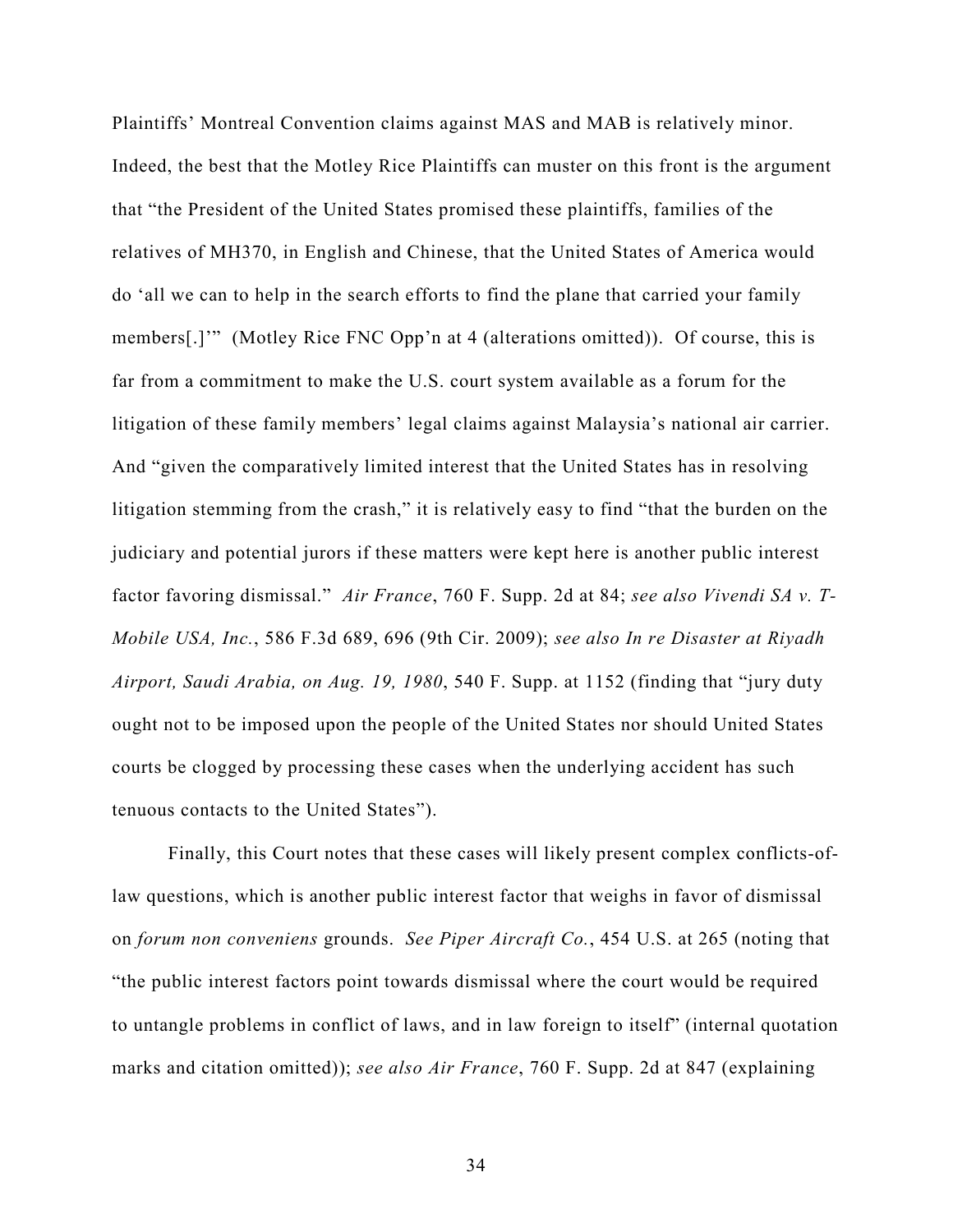that "the possibility that French law will apply is an additional factor favoring dismissal"); *Proyectos Orchimex de Costa Rica, S.A. v. E.I. du Pont de Nemours & Co*., 896 F. Supp. 1197, 1204 (M.D. Fla. 1995) ("Without deciding the choice of law issue, the court finds that the possibility that foreign law will apply weighs strongly in favor of dismissal."). Indeed, "[t]he selection of the applicable law in aircraft disaster litigation has been a vexing issue for courts over time*.*" *In re Air Crash at Belle Harbor, New York on Nov. 12, 2001*, No. MDL 1448 (RWS), 2006 WL 1288298, at \*4 (S.D.N.Y. May 9, 2006); *see also In re Air Crash Off Long Island, New York, on July 17, 1996*, No. 96-cv-7986, 1998 WL 292333, at \*11 (S.D.N.Y. June 2, 1998) (noting that "[d]ifficult choice of law issues arise when an aircraft transporting people from several nations meets a tragic end in federal territory not belonging to any state"), *aff'd and remanded*, 209 F.3d 200 (2d Cir. 2000). Courts presiding over cases involving airline disasters have to decide whether to apply the law of the primary place of business of the airline, the law of the decedent's residence, or the law of the place where the accident took place, among other options. *See In re Air Crash Disaster Near Chicago, Ill. on May 25, 1979*, 644 F.2d 594, 604 (7th Cir. 1981). The parties here have already pointed to a variety of jurisdictions as possible sources of governing law in this case, including Malaysian law, Chinese law, the U.S. Death on the High Seas Act, and the common law of the various states where the plaintiffs initially filed their complaints. (*See* FNC Mem. at 42; Podhurst FNC Opp'n at 53–55.)

"The doctrine of *forum non conveniens* . . . is designed in part to help courts avoid conducting complex exercises in comparative law." *Piper Aircraft Co.*, 454 U.S. at 251. It is also potentially troubling that this Court might be called upon to consider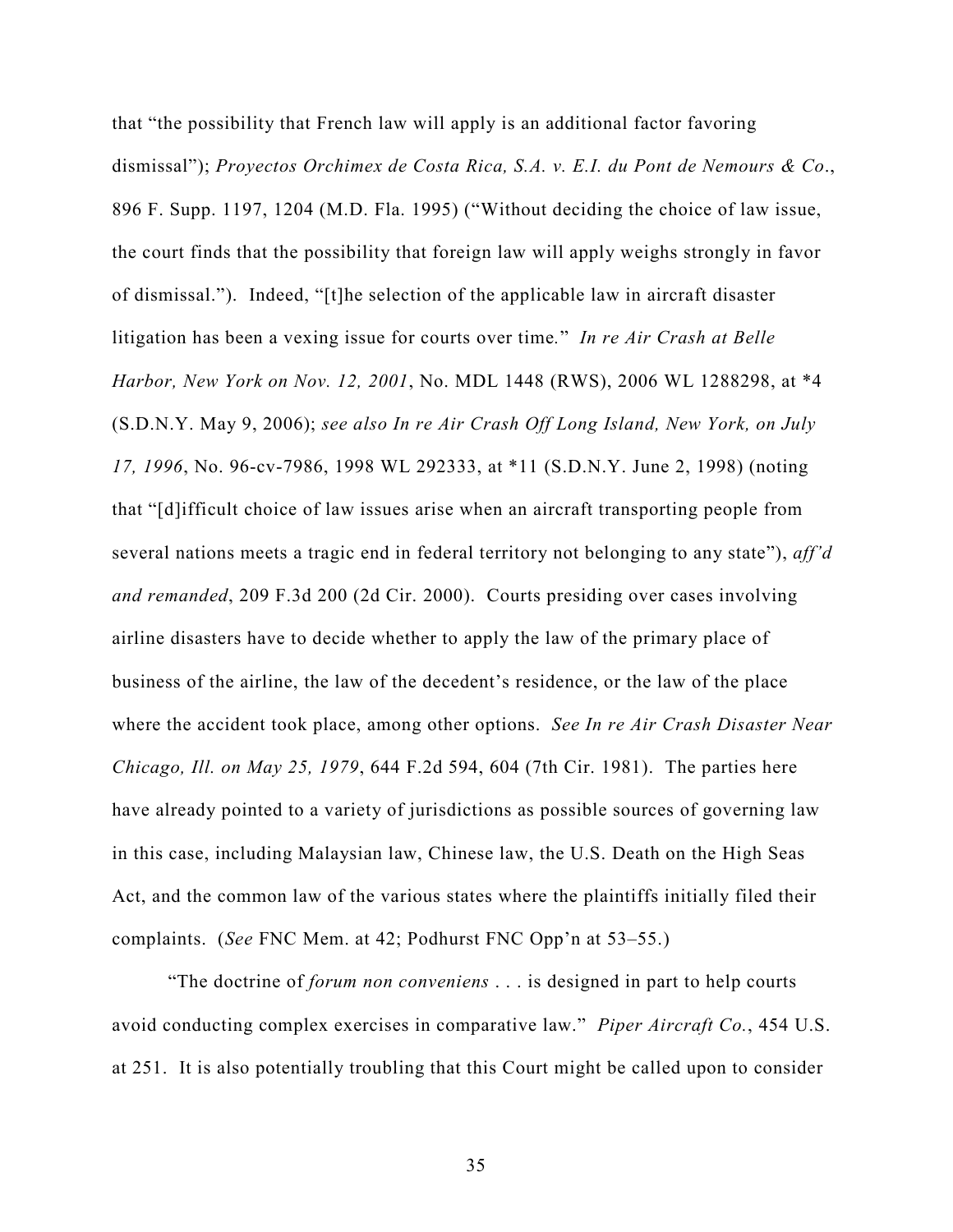the validity of Act 765, which the Motley Rice Plaintiffs have alleged is invalid and improper. (Motley Rice FNC Opp'n at 13–16.) Questions regarding the validity of foreign laws that are effective in foreign countries are better left to courts in those countries, *see Hourani*, 796 F.3d at 11–12; thus, the possibility that this Court might have to address such complex, novel legal issues is another public interest factor that weighs heavily in favor of dismissing the Montreal Convention claim cases.

# b. *The Private Interests Also Generally Weigh In Favor Of Litigating Plaintiffs' Montreal Convention Claims In Malaysia*

As explained above, the relevant private interest factors in the *forum non conveniens* analysis include "the relative ease of access to sources of proof; [the] availability of compulsory process for attendance of unwilling [witnesses] and the cost of obtaining attendance of willing[] witnesses; [the] possibility of view of premises, if view would be appropriate to the action; and all other practical problems that make trial of a case easy, expeditious and inexpensive." *Gulf Oil Corp.*, 330 U.S. at 508. This Court's evaluation of these and similar private interest factors begins with the recognition that standard Montreal Convention claims are strict liability claims that ordinarily raise limited questions of fact—specifically, whether an accident occurred with respect to a carrier's aircraft, and the amount of damages suffered. *See* Art. 21, Montreal Conv. (imposing strict liability on a carrier for damages up to a set amount of special drawing rights). Moreover, here, in addition to the lack of any dispute regarding the existence of the Flight MH370 disaster, Plaintiffs have agreed to make all damages-related evidence available, at their own expense, in the United States. (*See*  Podhurst FNC Opp'n at 33 n.59.) Thus, litigation of Plaintiff's strict liability Montreal Convention claims in the United States will not necessarily inconvenience Defendants.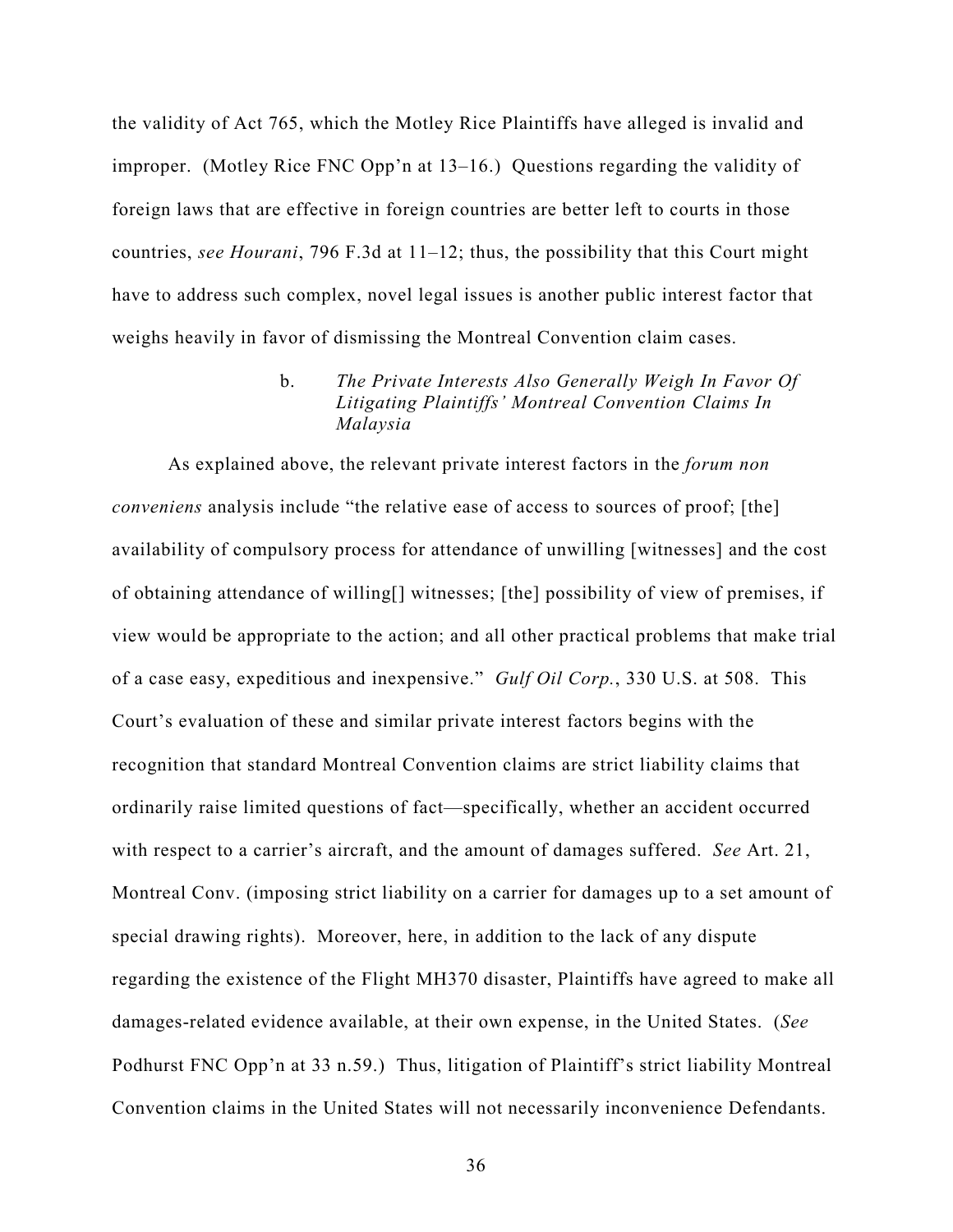However, with respect to the Montreal Convention claims at issue in this MDL, the private interest-balancing inquiry does not stop there, because Plaintiffs have made clear that they are seeking damages *in excess* of the first 113,000 special drawing rights. (*See, e.g*., Compl., *Wood v. Malaysia Airlines Berhad*, 16cv0053, ECF No. 1, ¶ 59; Compl., *Smith v. Malaysia Airlines Berhad*, 16cv0439, ECF No. 1, ¶ 115.) The Montreal Convention permits plaintiffs to recover such excess damages (assuming their evidence establishes those loss values), but the carrier is also authorized to defend against any such judgment by demonstrating that the "accident is entirely attributable to events wholly outside the carrier's control." *Delgado*, 2013 WL 9838339, at \*4. And it is *that* inquiry that will necessarily expand the scope of the litigation related to Plaintiffs' Montreal Convention claims such that litigating these claims in the United States could become unduly burdensome.

This is so because the logical alternative party to which MAS/MAB could point as being responsible for the disappearance of Flight MH370 is aircraft manufacturer Boeing—Plaintiffs have acknowledged (and embraced) this possibility, presumably because Boeing is a U.S. corporation. (*See* Podhurst FNC Opp'n at 31–35; *see also id*. at 35–36 (observing that the evidence pertaining to Boeing's role in manufacturing the aircraft at issue is located in the United States).) And Boeing's response to any such charge might well be to contend that the design and manufacture of the aircraft was not responsible for Flight MH370's disappearance; instead its loss was caused by some other factor—such as pilot suicide, cargo fire, or terrorism—and such allegations plainly open the door to an assessment of what, in fact, caused Flight MH370 to disappear. In other words, because a carrier sued under the Montreal Convention can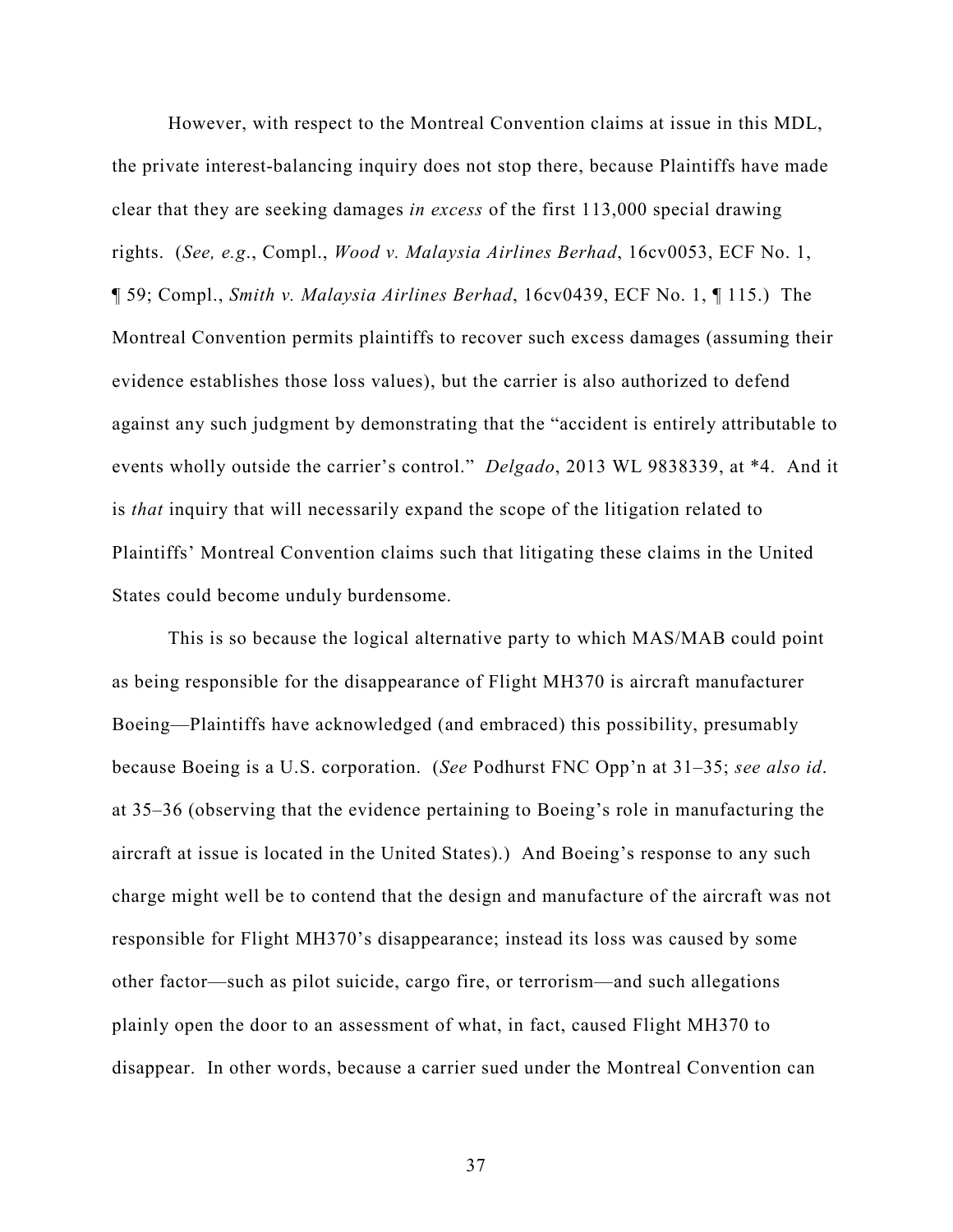cast blame on other potentially responsible parties to defend against the plaintiffs' recovery of amounts in excess of the 113,000 drawing rights strict-liability cap, and those other parties can point to other potential causes, any claim for excess damages *necessarily* involves the possibility of full-blown litigation into the fault issue that the strict-liability aspect of Montreal Convention claims seeks to avoid.

And, of course, once liability is at issue, MAS/MAB and any other implead defendants would be entitled to take discovery on that topic. *See* Fed. R. Civ. P 26(b) (authorizing parties to take discovery "regarding any nonprivileged matter that is relevant to any party's claim or defense"). Here, liability-related evidence might include satellite-communication evidence located in the United Kingdom, debris evidence in France and Australia, and search records that are also located in Australia, and the discovery quest would also inevitably include seeking the potentially vast amounts of materials and information that are located in Malaysia, including personnel files, airline maintenance records, manuals, air traffic control recordings, video recordings, cargo records, and bank records. *See Pain*, 637 F.2d at 786–87 (noting that maintenance records and accident reports prepared by a foreign government were relevant to an aircraft manufacturer's defense or tort claims arising from crash). Many relevant witnesses are also located in Malaysia, including airline employees, family members and acquaintances of the crew, air traffic controllers, cargo shippers, and Malaysian investigators, among others. And the fact that Malaysia is not a party to the Hague Convention means that the only way to enforce any discovery requests on any unwilling Malaysian parties would be through the "burdensome, costly, and timeconsuming" letters rogatory process. *Quaak v. KPMG Bedrijfsrevisoren*, 361 F.3d 11,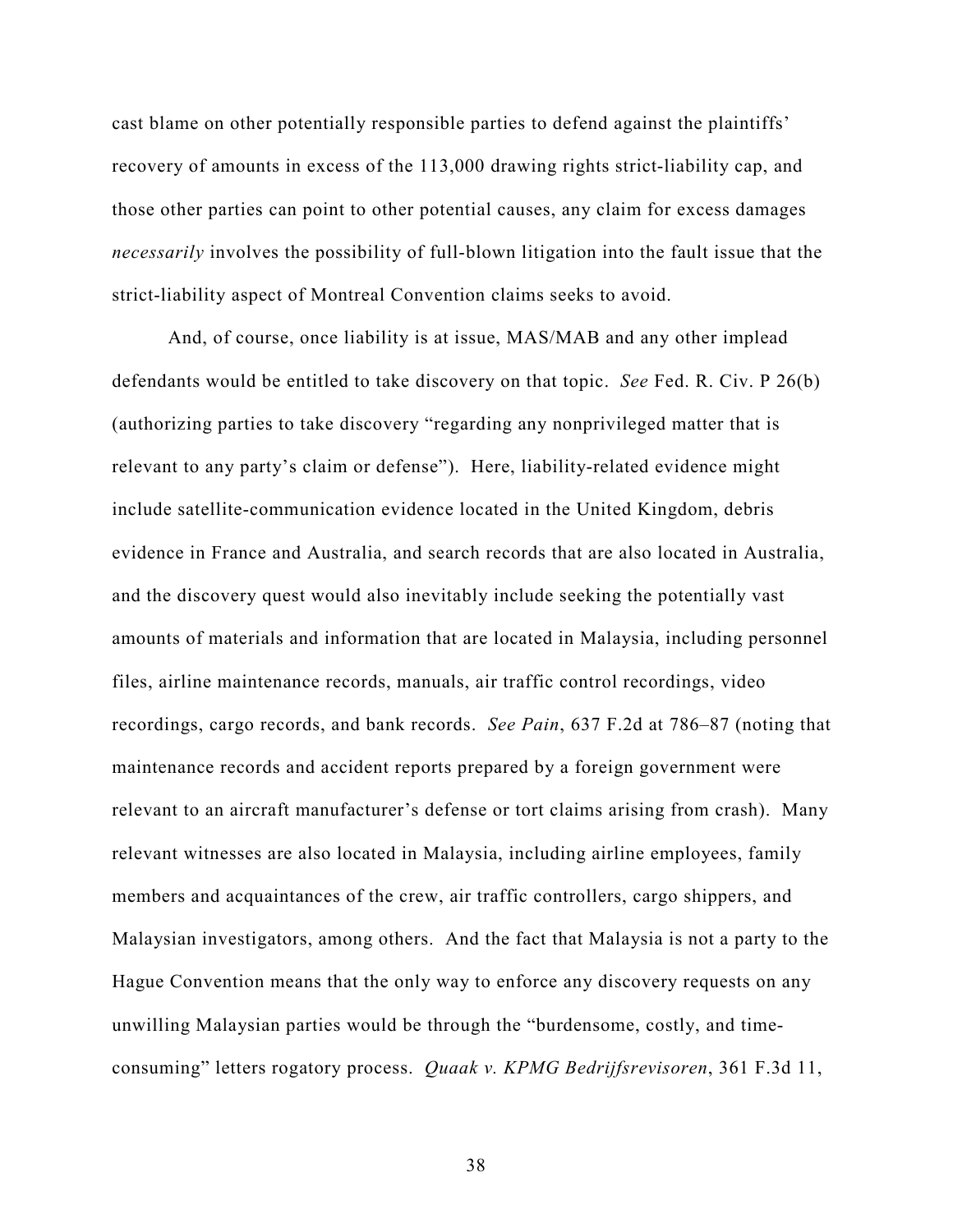21 & n.4 (1st Cir. 2004). (*See also* FNC Mem. at 31; Podhurst FNC Opp'n at 42 (acknowledging that Malaysia is not subject to the Hague Convention).)

Courts regularly find that the inability to compel witnesses and evidence except through letters rogatory is a compelling factor that weighs in favor of dismissal based on *forum non conveniens*. *See, e.g.*, *Tazoe v. Airbus S.A.S.*, 631 F.3d 1321, 1331 (11th Cir. 2011) (affirming *forum non conveniens* dismissal where United States court "lack[ed] the authority to compel certain witnesses to attend proceedings in that jurisdiction"); *Clerides v. Boeing Co.*, 534 F.3d 623, 630 (7th Cir. 2008) (affirming *forum non conveniens* dismissal where "the court concluded reasonably that the superiority of live testimony and the inconvenience of taped depositions obtained by letters rogatory favored dismissal"). This Court considers this potential practical problem to be a compelling argument that supports dismissal of the instant cases.

Plaintiffs' response is to insist that there is really no need to look at Malaysian sources of evidence, nor should the Court be concerned about the difficulty of enforcing any discovery-related subpoenas, because the Annex 13 Safety Investigation did not unearth any issues with maintenance of the plane, the pilots, the weather, cargo, or anything else that pointed to the cause of the incident, so it is safe to assume that no relevant evidence currently exists in Malaysia. (*See* Motley Rice FNC Opp'n at 4 ("[A]lmost no evidence is in Malaysia—a fact confirmed in Malaysia's Safety Investigation for MH370."); Mot. Hr'g Tr. (Dec. 19, 2017), ECF No. 90, at 39:25–40:1 (arguing that "there is no evidence in Malaysia relevant to the question of what happened to this plane").) Plaintiffs fail to cite a single case that squarely supports the proposition that a civil defendant is barred from revisiting issues and evidence that were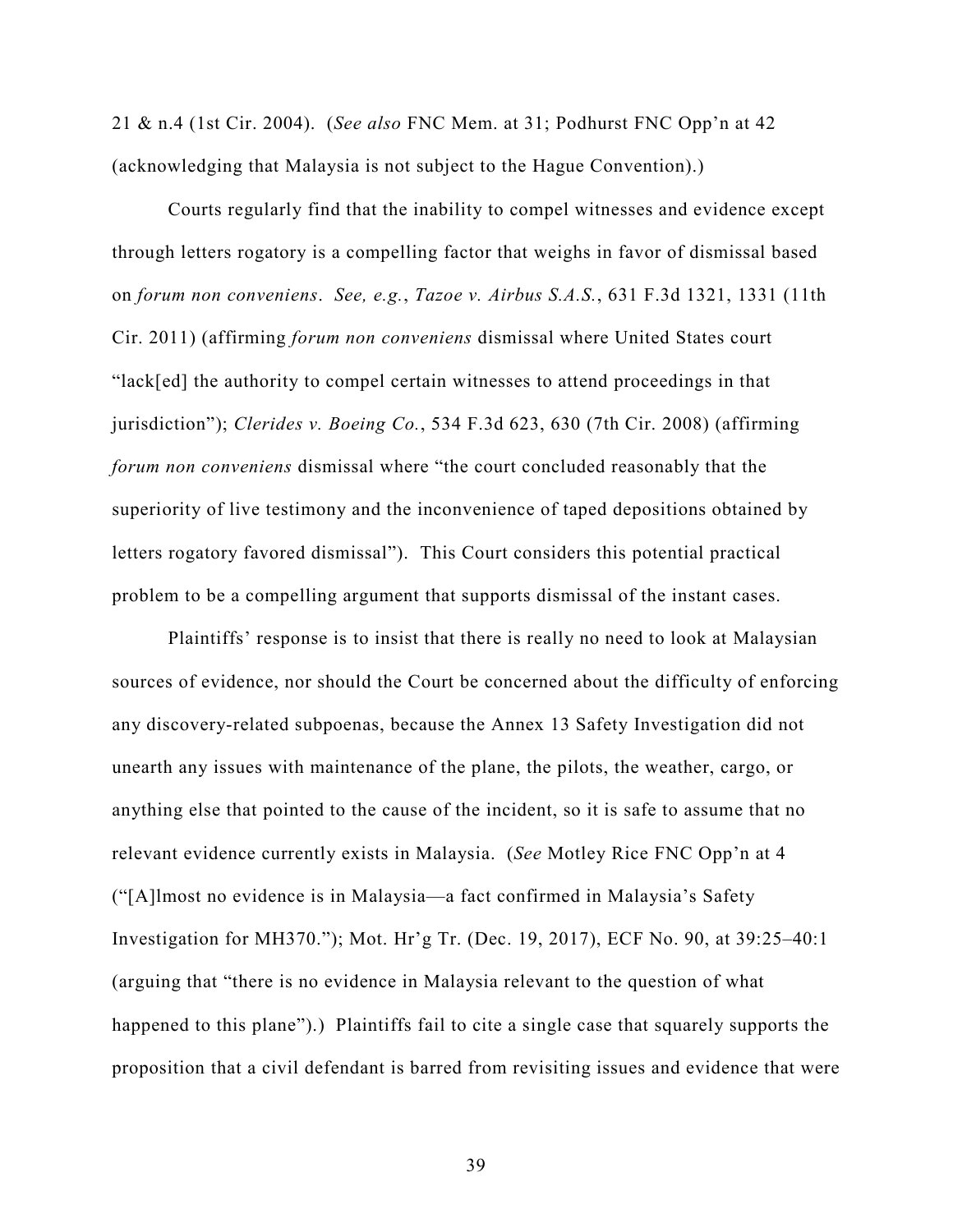explored during an investigation conducted under Annex 13 of the Convention on International Civil Aviation, much less that a court must grant preclusive effect to the conclusions of any such Annex 13 investigation in the context of related civil litigation. Rather, it is axiomatic that civil defendants have the right to develop and present their defense, and in this case, because Plaintiffs are seeking damages in excess of the strictliability drawing rights cap, the defense would necessarily involve discovery pertaining to the issue of fault, including exploration of any and all potential causes of the disappearance of Flight MH370. *See Nolan v. Boeing Co*., 762 F. Supp. 680, 683 (E.D. La. 1989), *aff'd*, 919 F.2d 1058 (5th Cir. 1990).

Two final points bear noting. First, except as discussed in Part IV.A.2(c) below, the vast majority of the Montreal Convention decedents appear to have no connections whatsoever to the United States or Malaysia. 42 of the 45 decedents who are referenced in Motley Rice's cases, in particular, are citizens of China. (*See*, Compl., *Zhang v. Malaysia Airlines Berhad*, 16cv1048, ECF No. 1, ¶¶ 42, 44–84; Compl., *Kanan v. Malaysia Airlines System Berhad*, 16cv1062, ¶ 8 (naming a Malaysian decedent); Compl., *Smith v. Malaysia Airlines Berhad*, 16cv0439, ECF No. 1, ¶¶ 41–42 (naming two American decedents).) The plaintiffs who are proceeding on behalf of these 42 individuals appear to have brought these Montreal Convention claims in the United States solely by virtue of Defendants AGCS SE American and Haagen—alleged reinsurers of MAS/MAB who purportedly do business in the United States. (*See* Pls.' Resp. in Opp'n to Def. MAB's Mot. to Dismiss Pls.' Compls. on the Ground of Lack of Subject Matter Jurisdiction Pursuant to the Montreal Convention, ECF No. 66 at 12– 13.) This means that most of the evidence related to the damages claimed in Motley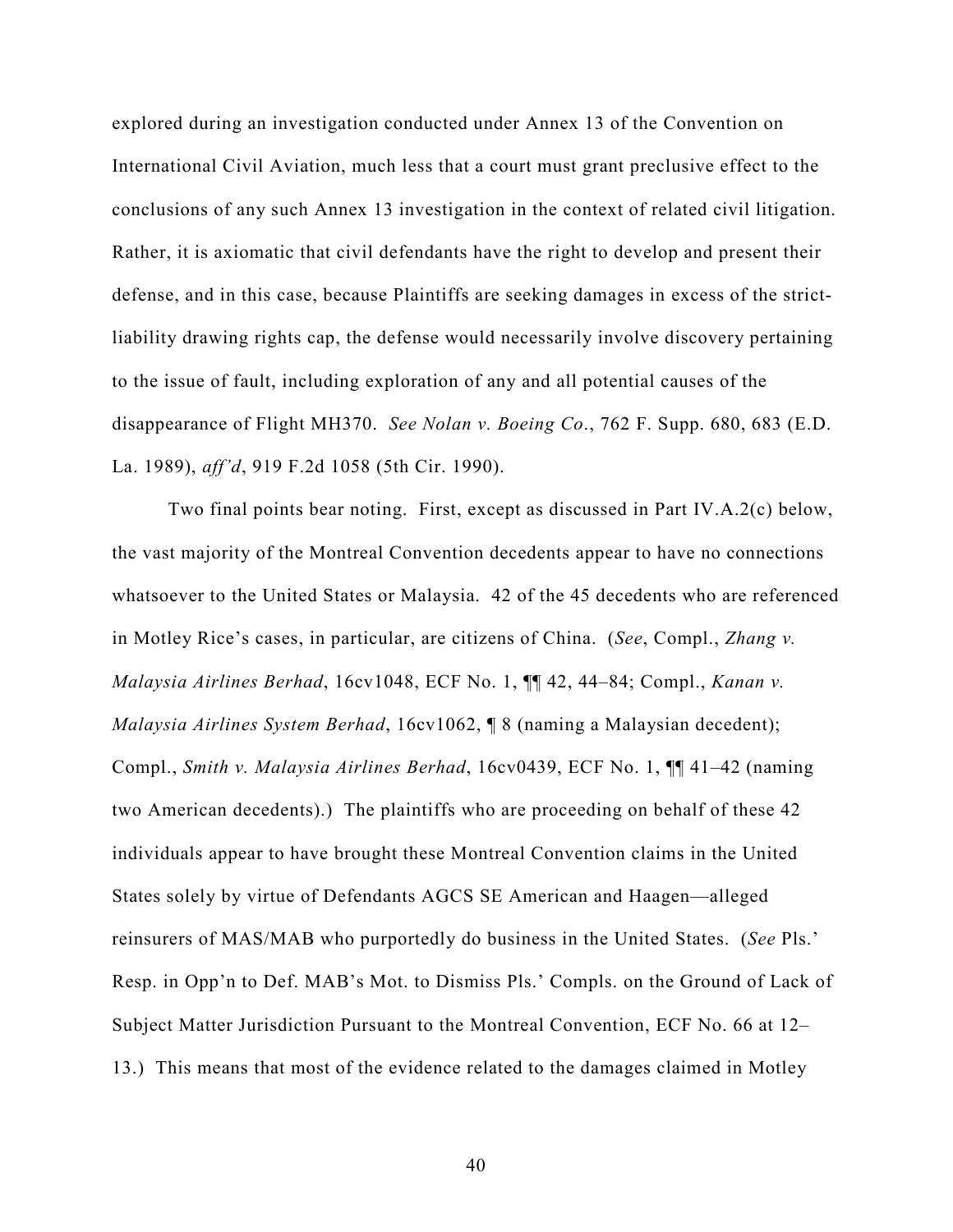Rice's cases will likely be located in China or Malaysia. And it is no more convenient to have that evidence translated into English and brought to the United States than it is to have that evidence translated to Malay and brought to the Malaysian courts to be considered along with any other evidence pertaining to both damages and liability that the parties will marshal in litigating the expanded universe of issues that these Montreal Convention claims raise. *See In re Air Crash at Madrid, Spain, on Aug. 20, 2008*, 893 F. Supp. 2d 1020, 1033 (C.D. Cal. 2011) (noting that "no matter where these suits are tried, one side will face difficulty in gathering evidence and presenting witnesses for its case"), *amended on reconsideration in part sub nom. In re Air Crash at Madrid, Spain*, No. 2:10-ML-02135-GAF, 2011 WL 2183972 (C.D. Cal. May 16, 2011), *and aff'd sub nom. Fortaner v. Boeing Co*., 504 F. App'x 573 (9th Cir. 2013).

The second residual point is the fact that, because Plaintiffs have opted to sue both MAS and MAB (on the grounds that MAB is, in effect, a successor to MAS), evidence regarding the contractual relationship between these two entities is likely to be relevant to any determination of which entity is responsibility for the payment of damages with respect to Plaintiffs' Montreal Convention claims. *See Paleteria La Michoacana, Inc. v. Productos Lacteos Tocumbo S.A. De C.V*., 247 F. Supp. 3d 76, 88 (D.D.C. 2017) (explaining that a successor corporation generally does not assume liabilities of predecessor unless, among other things, there was an agreement to transfer the liabilities). That evidence, too, will be undoubtedly be located in Malaysia—yet another factor that weighs in favor of dismissal of Plaintiffs' Montreal Convention claims on *forum non conveniens* grounds.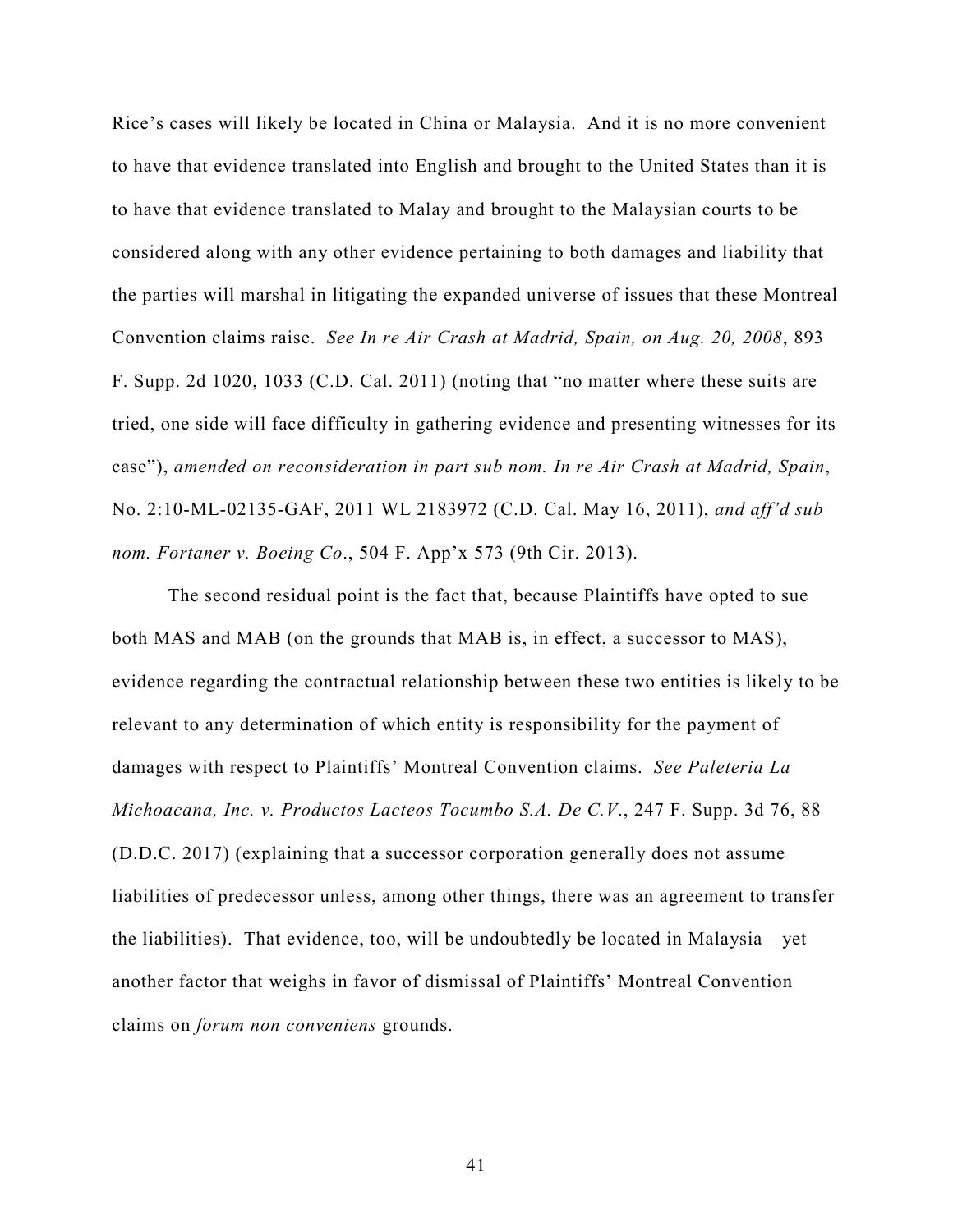c. *The Fact That Some Of Plaintiffs' Montreal Convention Claims Involve Plaintiffs Or Decedents With United States Connections Is Insufficient to Alter The Outcome*

The strongest point that Plaintiffs make in favor of maintaining the Montreal Convention claims against MAS/MAB in United States courts is the fact that a plaintiff's choice of forum generally controls, and that some of the plaintiffs and/or decedents in the cases at issue here have connections to the United States. (*See*  Podhurst FNC Opp'n at 21–22.) It is clear beyond cavil that, when faced with a motion seeking dismissal based on *forum non conveniens*, a court must grant deference to a plaintiff's choice of forum. *See Piper Aircraft Co.*, 454 U.S. at 255. The level of deference varies based on the nationality of the plaintiff, with a foreign plaintiff being entitled to less deference than a domestic plaintiff. *Id.* at 255–256; *see also Ravelo Monegro v. Rosa*, 211 F.3d 509, 514 (9th Cir. 2000) (noting that "less deference is not the same thing as no deference"). "The presence of American plaintiffs, however, is not in and of itself sufficient to bar a district court from dismissing a case on the ground of *forum non conveniens*"; rather, a court must still conduct the *Piper Aircraft* balancing test. *Cheng v. Boeing Co*., 708 F.2d 1406, 1411 (9th Cir. 1983); *see also Pain*, 637 F.2d at 795–99 (holding that a district court did not abuse its discretion in granting *forum non conveniens* motion, notwithstanding the presence of an American plaintiff, when aviation accident took place in the North Sea).

Two of the Montreal Convention plaintiffs in this MDL, Smith and Gaspard, are United States citizens who are the personal representatives of the estates of decedent passengers, and their choice of forum is therefore afforded deference under *Piper Aircraft*. *See Piper Aircraft Co*., 454 U.S. at 255. However, it is not readily apparent that either Smith or Gaspard had any pre-accident connection to the decedents, and the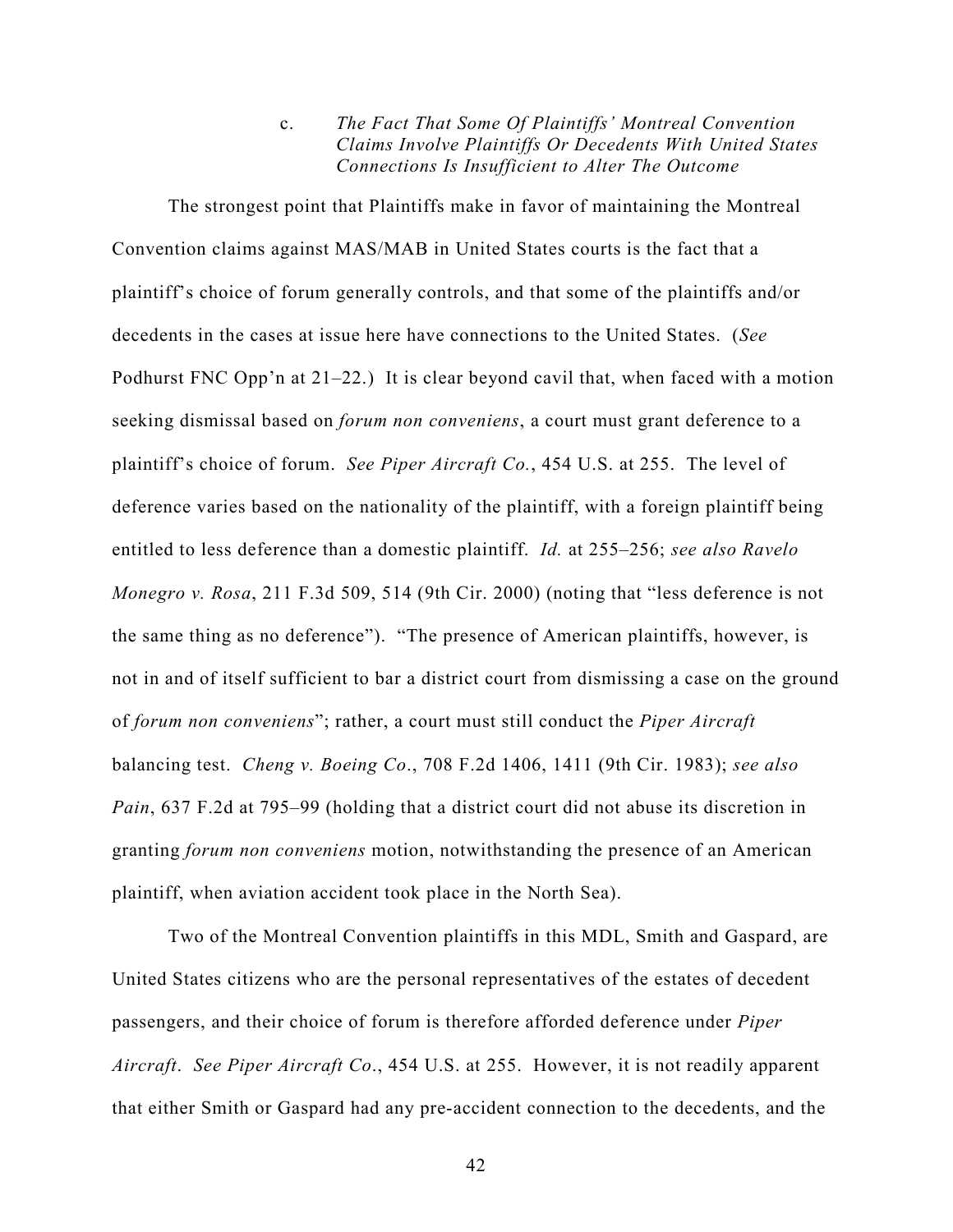possibility that they were selected solely for purposes of this litigation cases doubt on the suggestion that their choice of forum warrants significant deference. (*See Gaspard v. Malaysia Airlines Berhad*, 16cv0419; *Smith v. Malaysia Airlines Berhad*, 16cv0439.) *See also Piper Aircraft Co.*, 454 U.S. at 239 (noting that personal representative "was a legal secretary to the attorney who filed this lawsuit" and did "not know any of the decedents or their survivors"). Plaintiff Gaspard represents, among others, a family of three decedents, Rui Wang (who was employed by an American company and the provider of the family), Weiwei Jiao, and Shuling Dai (collectively, the "Wang Decedents"). (*See Gaspard* Compl., ECF No. 1, ¶¶ 3–7; Podhurst FNC Opp'n at 33.) Plaintiff Smith represents, among others, Nicole and Leo Meng, minor children who were United States citizens by birth and who resided with their parents in China. (*See Smith* Compl., ECF No. 1,  $\P$  39–42.) Smith also represents Meng Zhang, a Chinese citizen who held a United States green card, and who was residing in China with her new husband when she flew aboard Flight MH370. (*See id.*; *see* Motley Rice Montreal Convention Opp'n at  $6.$ )<sup>[24](#page-42-0)</sup>

Only one other Montreal Convention plaintiff has any connection to the United States: Thomas Wood, who is a United States citizen and the personal representative of his brother, Flight MH370 decedent Philip Wood, who was also a United States citizen. (*See Wood v. Malaysia Airlines Berhad*, 16-cv-0053.) This Court will afford Thomas Wood's choice of forum the highest degree of deference. *See Piper Aircraft Co.*, 454

<span id="page-42-0"></span><sup>&</sup>lt;sup>24</sup> The Meng children and Zhang are all Motley Rice plaintiffs, and their counsel filed complaints on their behalf in three separate districts. Those complaints are the subject of a motion for leave to file a consolidated amended complaint (*see* Pls.' Mot. for Leave to File Consolidated Compl., ECF No. 24), which is yet another motion that is mooted by the Court's instant decision. For the purpose of the *forum non conveniens* analysis, this Court has focused on *Smith v. Malaysia Airlines Berhad*, 16cv0439, the complaint that contains the most allegations regarding connections to the United States.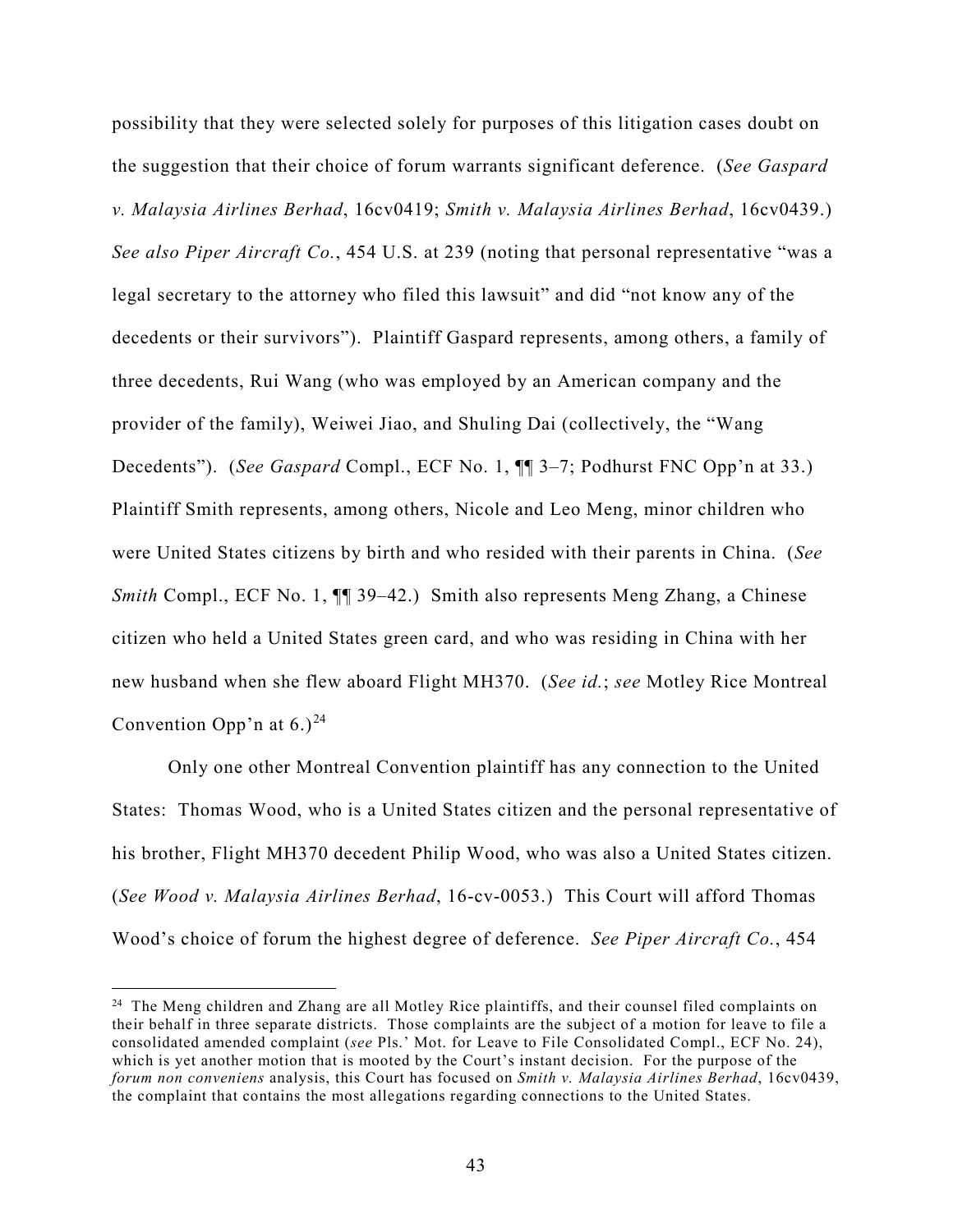U.S. at 255. Decedent Wood worked for IBM and resided in Texas until late 2010/early 2011, when he moved to China for a three-year international assignment, following his separation from his wife. (*See* Pls.' Resp. to Malaysia Airlines' Motion to Dismiss for Lack of Subject Matter Jurisdiction, ECF No. 63, at 40.) While in China, Wood began a romantic relationship, and thereafter moved to Malaysia when he accepted a two-year assignment with IBM-Malaysia in Kuala Lumpur. This assignment would have ended in February of 2016 (and could have been renewed for additional terms). (*See id.* at 21 n.37, 40.)

Notably, the fact that all of the decedents were living abroad (i.e., not in the United States) at the time of their deaths is an additional consideration to be taken into account when determining what weight to give to the United States connections that Plaintiffs have asserted in these cases. *See Varnelo v. Eastwind Transp., Ltd*., No. 02 cv-2084, 2003 WL 230741, at \*12 (S.D.N.Y. Feb. 3, 2003) (noting the choice of forum of "an expatriate U.S. citizen living abroad" is afforded a "diminished degree of deference"). As the Second Circuit has explained, United States residence supports a plaintiff's choice to litigate in the United States "not because of chauvinism or bias in favor of U.S. residents" but "rather because the greater the plaintiff's ties to the plaintiff's chosen forum, the more likely it is that the plaintiff would be inconvenienced by a requirement to bring the claim in a foreign jurisdiction." *Wiwa v. Royal Dutch Petroleum Co*., 226 F.3d 88, 102 (2d Cir. 2000). Alternatively, where a plaintiff (or the decedent whom that plaintiff represents) is (or was) located overseas, the inconvenience of having to litigate issues pertaining to damages and other matters in a non-U.S. forum is somewhat lessened.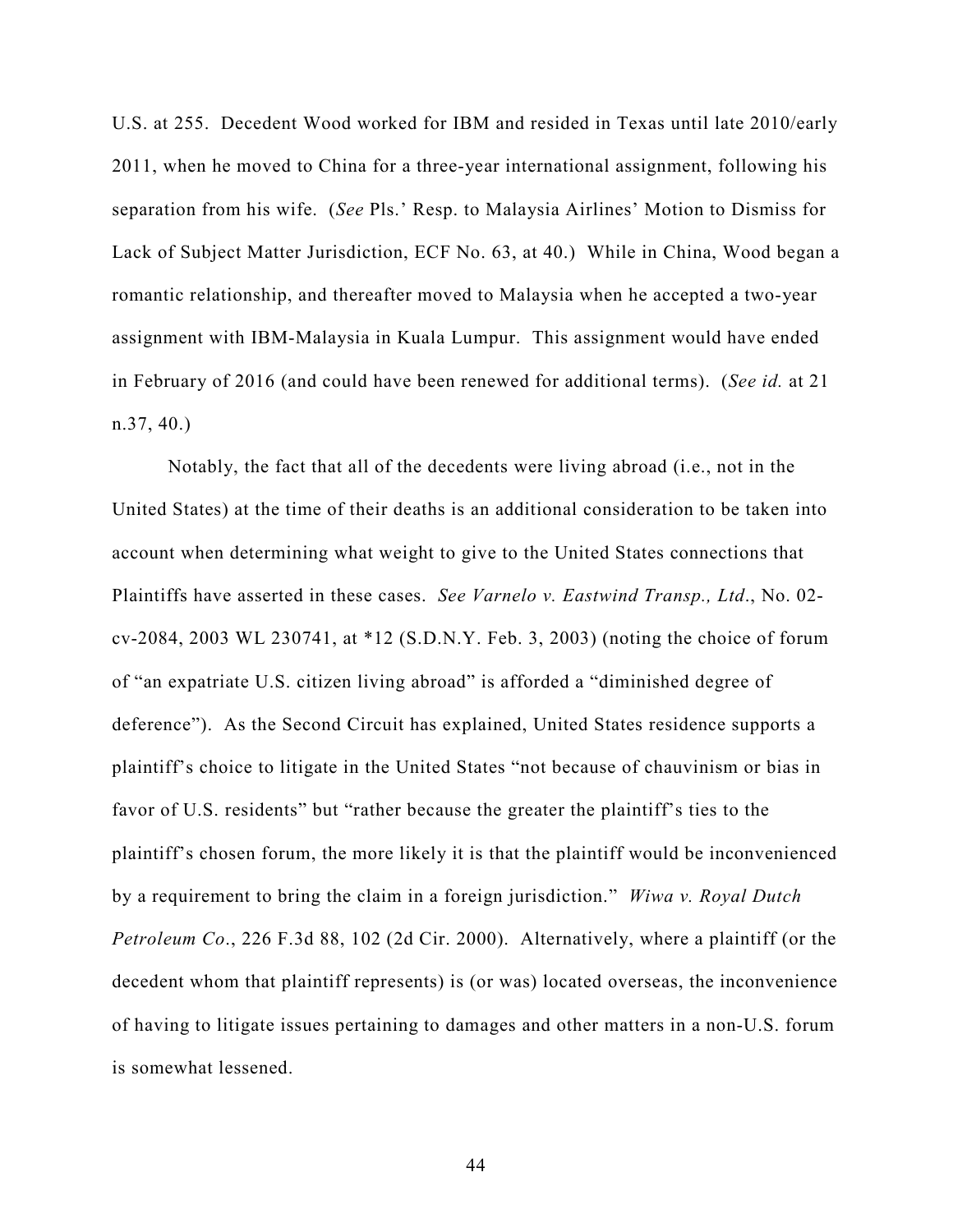With the relative degrees of deference that must be afforded to these U.S. connected plaintiffs and/or decedents in mind, this Court has undertaken to determine whether the balance of the public and private interests discussed above shifts. With respect to the Wang Decedents, the United States' interest in these claims is still minimal, as the sole connection to this country (other than the citizenship of the personal representative) is the fact that the Wang Decedents' tickets were purchased through a US-based online travel agent. (*See* Gaspard Compl. ¶ 18(g).) Likewise, the United States has a relatively minor interest in claims associated with the death of Zhang, because although she was a United States green card holder, she had been residing in China with her new husband in the years prior to her death. (*See* Resp. to MAS's and MAB's Interrogs. for Passenger Meng Zhang, at Nos. 3–12, Ex. 51 to Montreal Convention Mem., ECF No. 38-52.) By contrast, the United States interest in the claims related to the Meng children and Decedent Wood is substantial, because these decedents are citizens of the United States. *See Air France*, 760 F. Supp. 2d at 847 (acknowledging "the importance of making courts in this country available to American citizens").

In *Air France*, the court considered whether or not to dismiss on *forum non conveniens* grounds Montreal Convention claims that had been brought by U.S.-citizen plaintiffs involving U.S.-citizen decedents, *see Air France*, 760 F. Supp. 2d 832, and was unmoved by the suggestion that the citizenship status of the small number of represented parties was sufficient to sway the analysis toward maintaining the lawsuits in the United States. The *Air France* litigation arose from the crash over the Atlantic Ocean of an Air France flight that had "left Brazil for France carrying a plurality of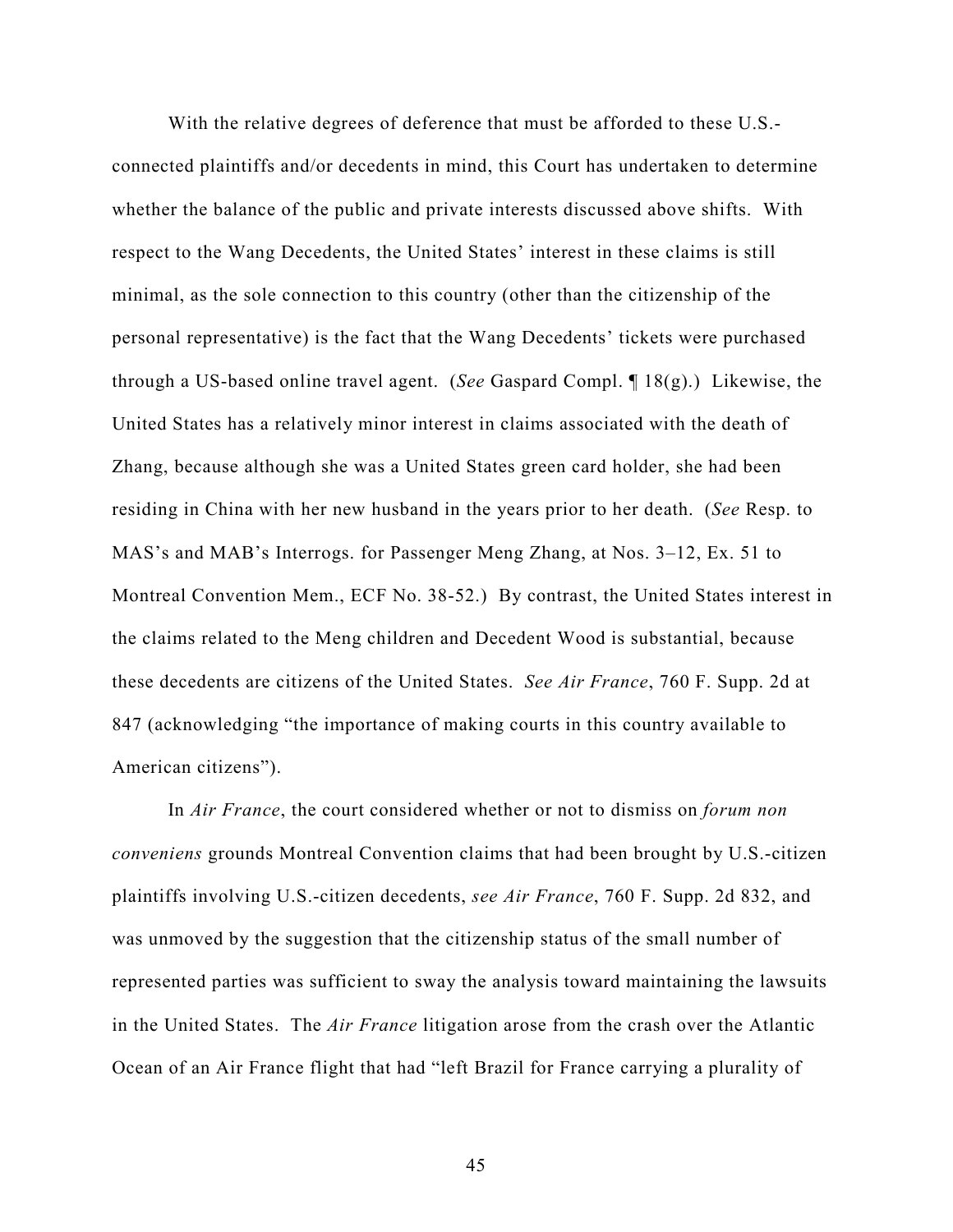French citizens and just two Americans living abroad at the time of the crash[,]" and the *Air France* plaintiffs had sued the American companies that manufactured component parts of the aircraft, among others, in United States courts. *Id.* at 845.In the context of its *forum non conveniens* analysis, the court specifically found that, while "the American interest here, ensuring the quality of component parts on aircraft *and protecting the rights of two American citizens*, is real and legitimate[,]" it was "less significant than the French interest." *Id.* (emphasis added).

So it is here. All told, the Montreal Convention cases in this MDL involve only six U.S. citizens with a direct connection to the Flight MH370 tragedy, as either plaintiffs or decedents. Among the hundreds of passengers on that flight, only three were citizens of the United States (*see* Part IV.A.2.a., *supra*), and while the United States undoubtedly has a strong public interest in the claims involving their deaths, its interest pales in comparison to Malaysia's interest in litigating these claims. Malaysia's public interest includes not only an interest in the untimely deaths of the Malaysian pilot and crew, but also an interest in determining precisely what happened to Flight MH370, given that a Malaysian airline owned, operated, and maintained the aircraft; the flight took off from an airport in Malaysia for a destination outside the United States; and it disappeared from radar when Malaysian air traffic controllers were handing off the flight. And Malaysian authorities made substantial investments of time and resources in the wake of this disaster: Malaysia conducted extensive civil and criminal investigations, and changes in Malaysian law led to the creation of a new national Malaysian airline. It is Malaysia's strong interest in the events that give rise to the claims at issue here that makes this a distinctly *Malaysian* tragedy, notwithstanding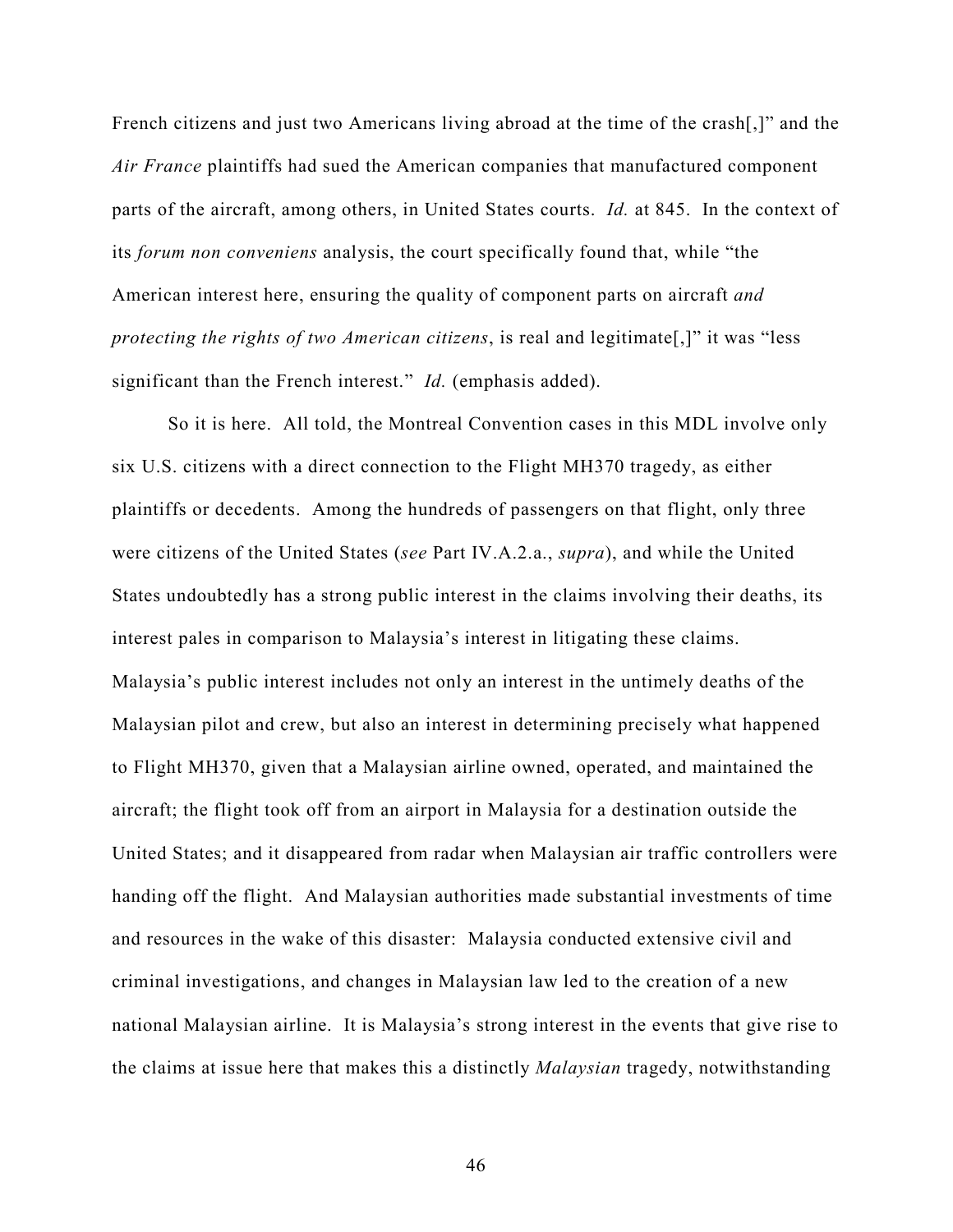the presence of the few Americans onboard Flight MH370. Thus, just as the *Air France*  court found that France had a greater public interest in the Montreal Convention claims concerning U.S. plaintiffs and decedents than the United States did, so too does this Court find that, on balance and comparatively speaking, Malaysia has a greater public interest in the instant Montreal Convention claims, even taking into account the United States citizenship of plaintiffs Wood, Smith, and Gaspard, and of Philip Wood and the Meng children.

In addition to this public interest, this Court must also consider the private interests that, as noted above, implicate the practicality of litigating a particular matter in one forum or another. *See Am. Dredging Co.*, 510 U.S. at 448 (requiring the court to consider, among other things, access to sources of proof, enforceability of judgment, and the location of relevant evidence and witnesses). When considering the Montreal Convention claims of plaintiffs and decedents with connections to the United States, the most substantial difference on the private interest front could be the location of, and access to, evidence and witnesses regarding damages. However, no such differences exist with respect to the Meng children who, while United States citizens, spent almost all of their lives with their parents in China. (*See* Resps. to MAS's and MAB's First Set of Interrogs. for Bing Meng, at Nos. 2–3, Ex. 14 to FNC Mem., ECF No. 37-16.) Zhang and the Wang Decedents are on somewhat different footing: Zhang had some employment history in the United States and allegedly intended to return there, even though her most recent work history appears to have been in China (*see* Motley Rice Montreal Convention Opp'n at 6), and Rui Wang's wages from a U.S.-based employer supported the Wang Decedents (*See* Podhurst FNC Opp'n at 33). Likewise, evidence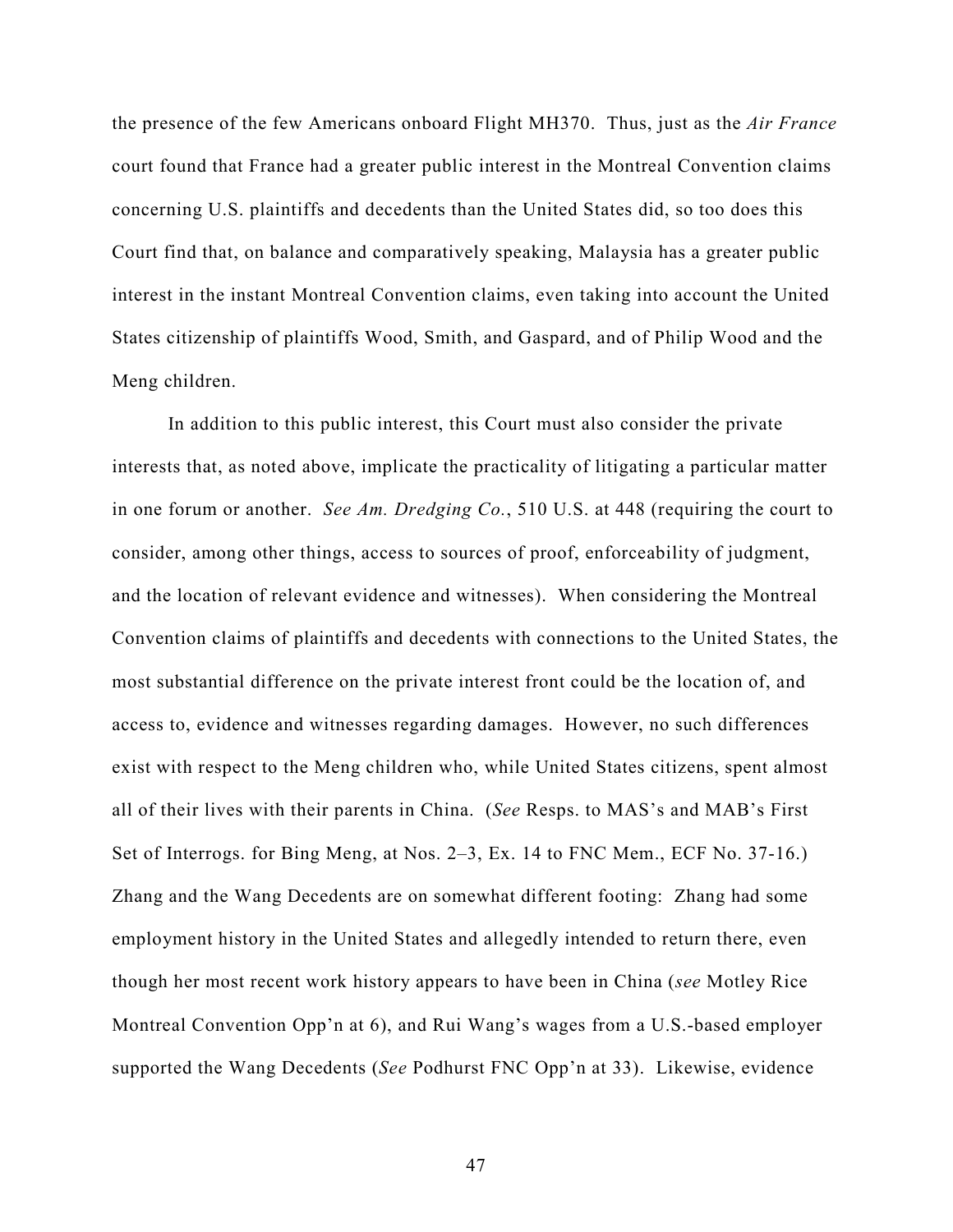regarding damages in regard to Decedent Wood's estate and his heirs will likely be located in the United States, given his United States citizenship and family connections, and his employment with IBM. (*See* Podhurst FNC Opp'n at 32–33.)

Nevertheless, as discussed in Part IV.A.2.b., *supra*, the relevant evidence in this case extends beyond damages and into the realm of causation. And as far as this Court can tell, a substantial amount of this causation evidence is located outside of the United States, including documentary items such as cargo records, personnel files, airline maintenance records, manuals, air traffic control recordings, video recordings, and bank records, as well as witnesses, such as crew family members, air traffic controllers, cargo shippers, and maintenance technicians. *See Pain*, 637 F.2d at 786–87. *Cf. In re W. Caribbean Crew Members*, 632 F. Supp. 2d 1193, 1201–03 (S.D. Fla. 2009) (denying *forum non conveniens* motion where plane was located in United States for 19 years before crash, and relevant maintenance records were therefore located in the United States). As explained, significant practical problems with gathering such evidence could arise in the context of both discovery and trial, even taking into account that some of the damages evidence would be located in the United States with respect to these claims. *See Tazoe*, 631 F.3d at 1335 (finding that district court did not abuse its discretion in dismissing claims arising from death of an American citizen in a plane crash that occurred in Brazil where the defendant manufacturers' "inability to compel third-party witnesses or the production of documents from those witnesses, and the inability to implead potentially liable third-parties, is both unusually extreme and materially unjust"). Indeed, even where claims involving United States parties are involved, courts considering *forum non conveniens* motions regularly find that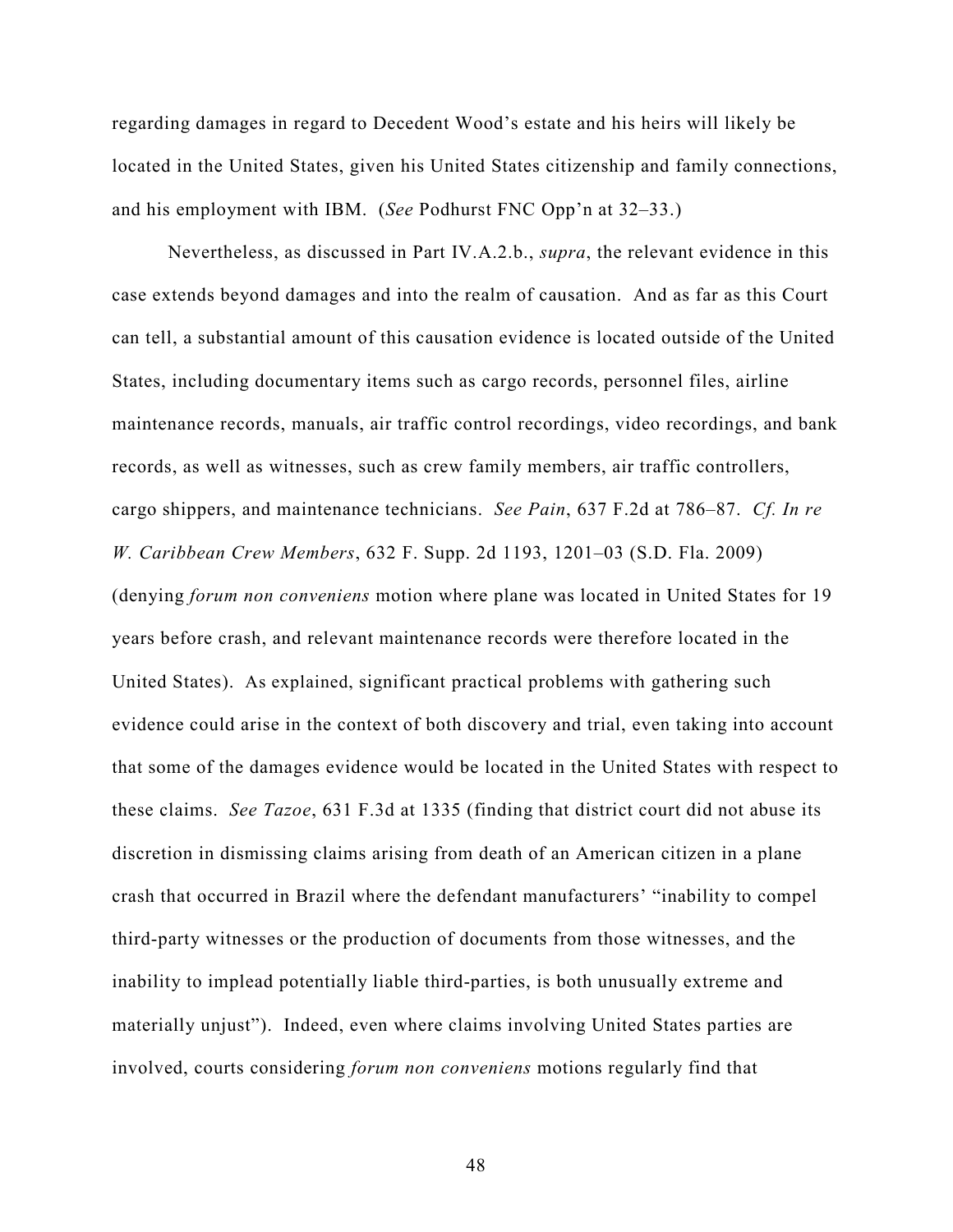"difficulties in obtaining testimony and evidence located in foreign jurisdictions is a strong factor favoring *forum non conveniens* dismissal." *Torreblanca de Aguilar*, 806 F. Supp. at 144; *see, also, e.g.*, *Clerides*, 534 F.3d at 629–30; *Lleras*, 354 F. App'x at 587.

To summarize, after considering the availability and adequacy of Malaysia as an alternative forum for ligating Plaintiffs' Montreal Convention claims, balancing the relative public interests of Malaysia and the United States in resolving these claims, and weighing the private interests that inform whether litigating in Malaysia would be substantially more convenient than in the United States, this Court has determined that the substantial and overriding connections to Malaysia outweigh the connections these claims have to the United States, such that *forum non conveniens* dismissal is warranted here.

# **B. On Balance, Malaysia Is A More Convenient Forum Than The United States For Litigating Plaintiffs' Wrongful Death And Products Liability Claims Against Boeing**

Thirty-five of the cases currently pending in this MDL assert wrongful death and products liability claims against Boeing. (*See* Notes 14, 16–17, *supra* (listing 32 Podhurst products liability cases and three Motley Rice products liability cases).) Podhurst and Motley Rice have filed these cases on behalf of various plaintiffs. Five of the products liability plaintiffs (Wood, Gaspard, Li Li, Smith, and Keith) are United States citizens, as are three of the various decedents these plaintiffs represent (Philip Wood, Nicole Meng, and Leo Meng). One products liability plaintiff resides in the United States (Yang Chen).<sup>[25](#page-48-0)</sup> In addition, one of the decedents represented in the

<span id="page-48-0"></span> 25 *See Chen v. The Boeing Co.*, 16cv1165.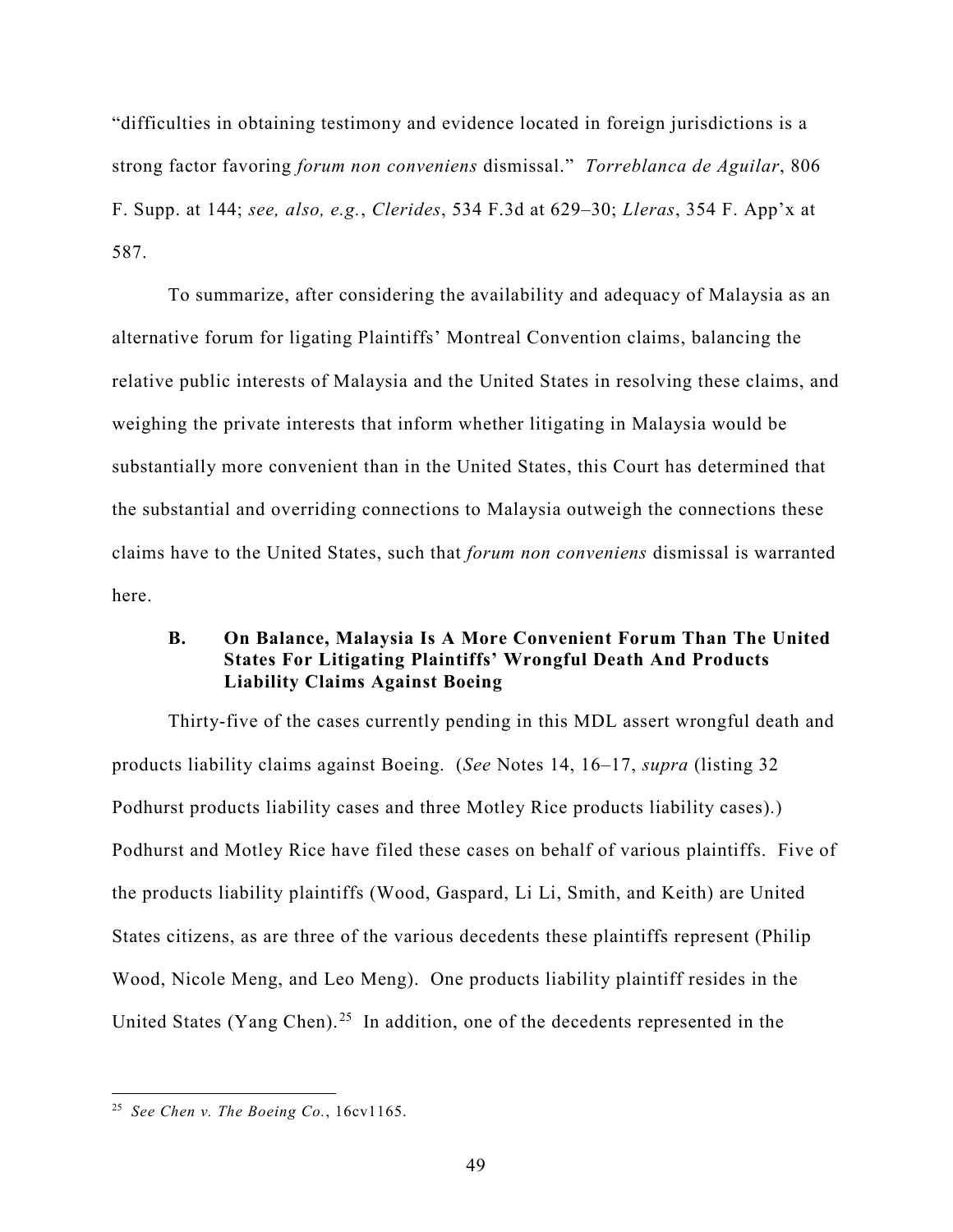products liability cases (Meng Zhang) held a United States green card.

While the public and private considerations with respect to these claims differ from those involved with the Montreal Convention claims, this Court reaches the same conclusion regarding the *forum non conveniens* analysis, as explained below. Once again, the Court agrees with Boeing that these claims must be dismissed, because, on balance and in light of the relevant factors, litigation of these claims in the United States will be less convenient than in Malaysia.

## 1. Malaysia Is An Available And Adequate Forum For Plaintiffs' Wrongful Death And Products Liability Claims

Just as with Plaintiffs' Montreal Convention claims, this Court finds that Malaysia is an available and adequate alternative forum for litigation of Plaintiffs' wrongful death and products liability claims against Boeing. *See Giro*, 2011 WL 2183171, at \*7; *Simcox*, 152 F.R.D. at 700; *Jayaraman*, 1991 WL 61071, at \*4. Plaintiffs do not contend that such legal claims are unavailable in Malaysian courts. *Cf. Domanus v. Lewicki*, 645 F. Supp. 2d 697, 702 n.2 (N.D. Ill. 2009) (finding that Poland was not an adequate alternative forum where "Polish law does not recognize many of the causes of action asserted, including shareholder derivative claims"). And Boeing has consented to being subjected to the jurisdiction of Malaysia's courts as a condition of the *forum non conveniens* dismissal of this matter. (*See* FNC Mem. at 22 & n.5.) Boeing has further agreed to toll the statute of limitations with respect to any such claims for 120 days (*id.*), and it is well established that defendant concessions of this type undermine the argument that a foreign forum is not available and/or is inadequate to litigate claims against the agreeing party. *See, e.g.*, *Piper Aircraft Co*., 454 U.S. at 254 n.22; *Pain*, 637 F.2d at 785.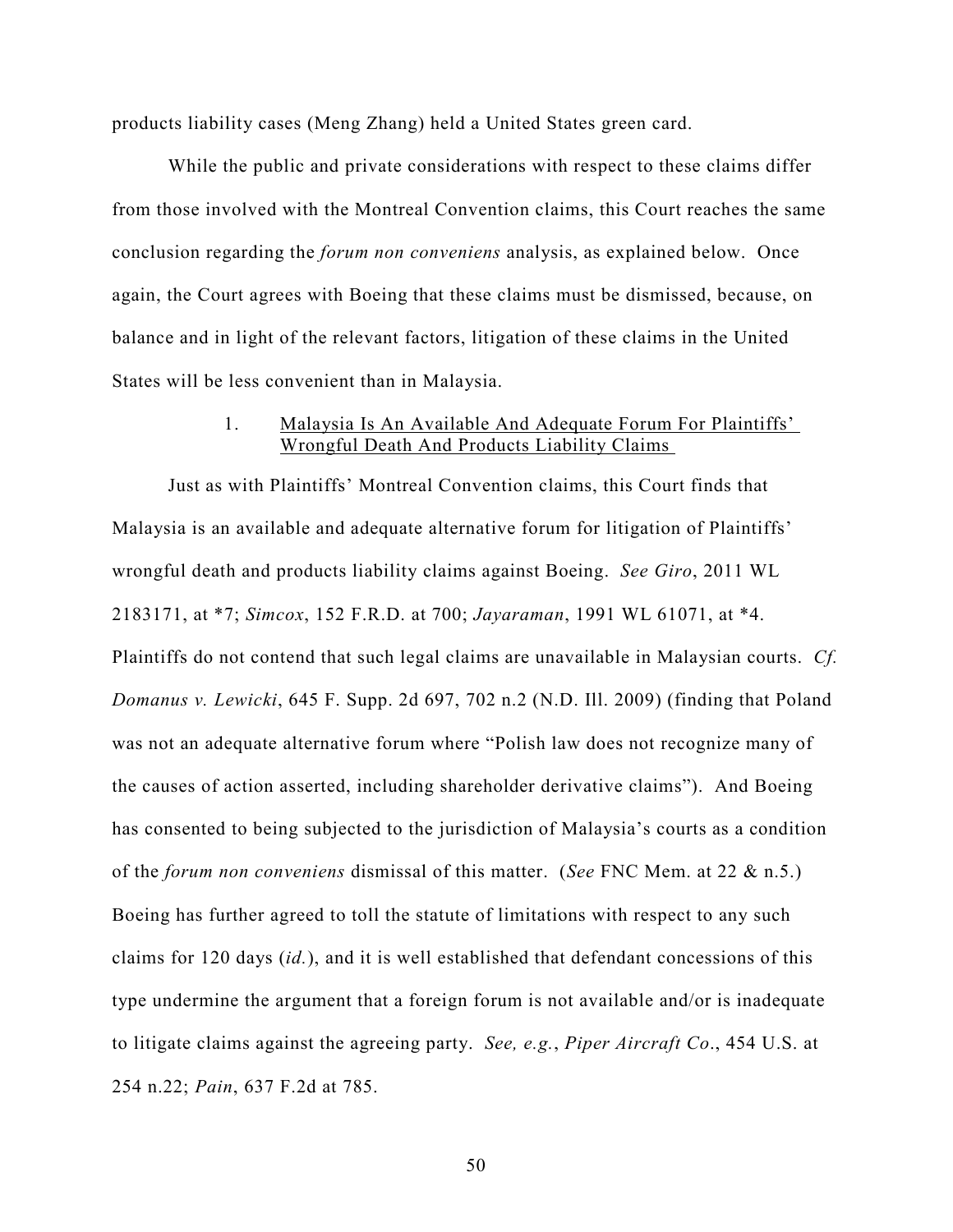Once again, the Podhurst Plaintiffs do not dispute that Malaysia is an available and adequate forum for the products liability claims that they seek to litigate. (*See*  Podhurst FNC Opp'n at 20 n.30.) The Motley Rice Plaintiffs object to dismissal in favor of Malaysia, on the grounds that Boeing has not specifically agreed to "participate in U.S.-style discovery" in that jurisdiction, and because the other defendants in this matter have not provided assurances about participating in litigation in Malaysia. (Motley Rice FNC Opp'n at 17.) But Motley Rice has not pointed to any particular prejudicial deficiencies in Malaysia's own fact-finding process that would indicate the inadequacy of such proceedings such that a concession in this regard is needed. Moreover, and in any event, the fact that the United States may have a more robust discovery process than that of another country is not sufficient to establish that the other forum is unavailable or inadequate for *forum non conveniens* purposes. *See, e.g.*, *FieldTurf USA Inc. v. TenCate Thiolon Middle E., LLC*, No. 11-cv-50, 2011 WL 13234176, at \*5 (N.D. Ga. Aug. 8, 2011) (holding that Dubai was an adequate forum even though its law "does not provide for oral testimony, full discovery, or independent experts").

Courts have long credited defendants' representations that they will submit to the jurisdiction of a foreign forum for the purpose of *forum non conveniens* analysis, without extensive evaluation of whether the procedural rules that govern the course of litigation in the other forum are comparable to those applied in federal courts in the United States. *See, e.g.*, *Melgares v. Sikorsky Aircraft Corp*., 613 F. Supp. 2d 231, 246 (D. Conn. 2009); *Jose v. M/V Fir Grove*, 801 F. Supp. 349, 352 (D. Or. 1991). And, here, Boeing has expressly represented that it will "agree to consent to jurisdiction in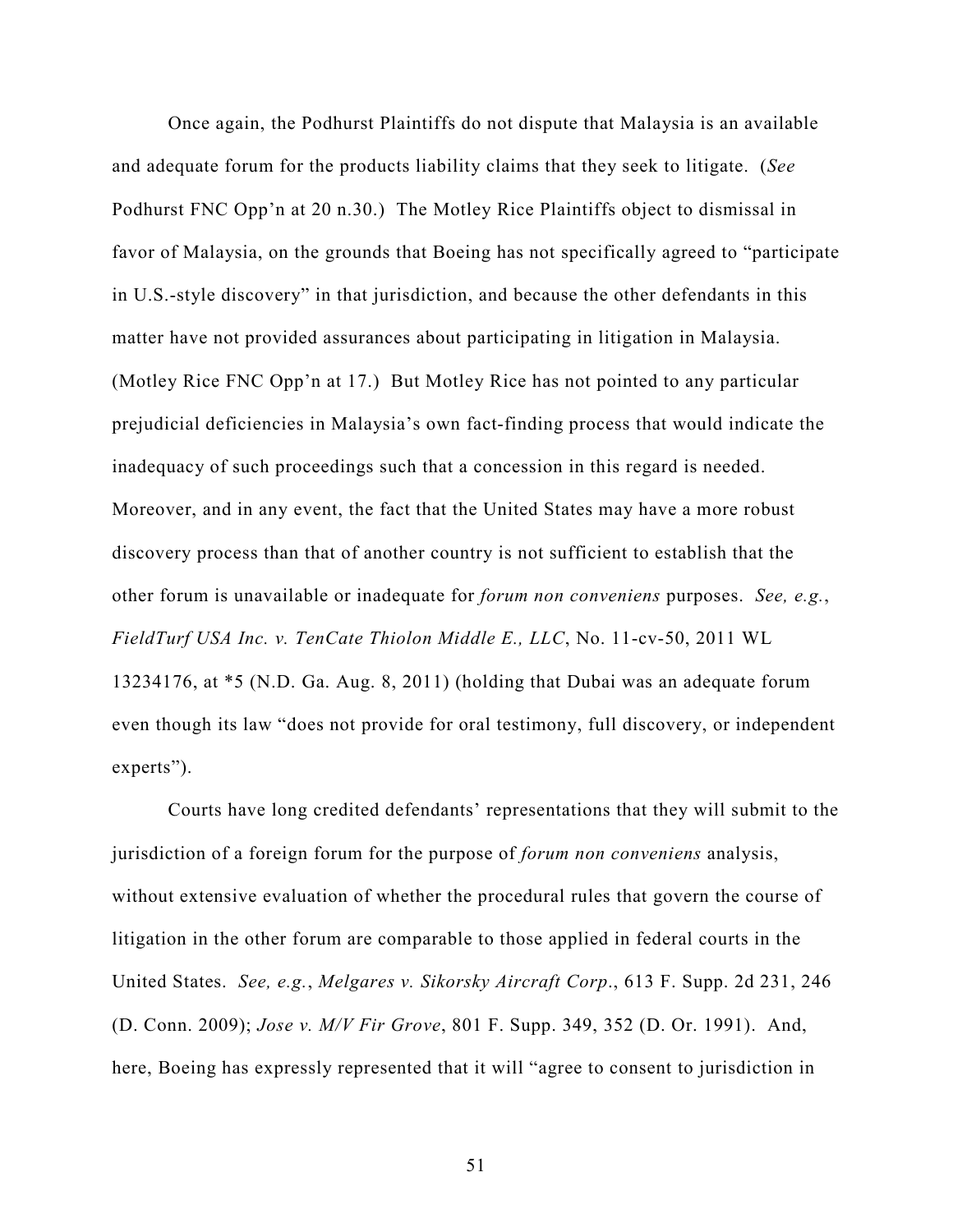Malaysia as a condition to dismissal[,]" (FNC Mem. at 22)—a representation that this Court accepts, and deems sufficient with respect to the adequacy issue. *See Fortaner*, 504 F. App'x at 580 (noting that the requirement of an available and adequate alternative forum "is ordinarily satisfied when the defendant agrees to submit to the jurisdiction of the alternative forum" (citation omitted)); *see also Azima*, 305 F. Supp. 3d at 173 (rejecting defendant's *forum non conveniens* argument where defendant was "careful to avoid making any representation that it would necessarily consent to the [alternative court's] jurisdiction with respect to the [plaintiff's] claims").

## 2. The Balance Of The Public And Private Interests Weighs In Favor Of Dismissal Of These Claims On Convenience Grounds

a. *Malaysia's Public Interest In These Products Liability Claims Is Generally Greater Than That Of The United States* 

Boeing's status as an aircraft manufacturing company that is founded and headquartered in the United States necessarily means that the United States has a significant public interest in any products liability claims that are brought against it. *See Lueck*, 236 F.3d at 1147 (noting that "[t]he citizens of Arizona certainly have an interest in the manufacturing of defective products by corporations located in their forum"). But when a disaster like the one at issue here occurs, the key question as far as the *forum non conveniens* balancing is concerned is whether the significant public interest of the country that manufactured the aircraft outweighs the public interest of the country that maintained and operated the ill-fated plane, and courts evaluating similar products liability ligation have routinely considered the public interest of the carrier's country to be weighed most heavily in the context of their consideration of *forum non conveniens*. *See Schijndel v. Boeing Co*., 263 F. App'x 555, 557 (9th Cir. 2008) (finding, in litigation arising from crash that occurred in Singapore, that the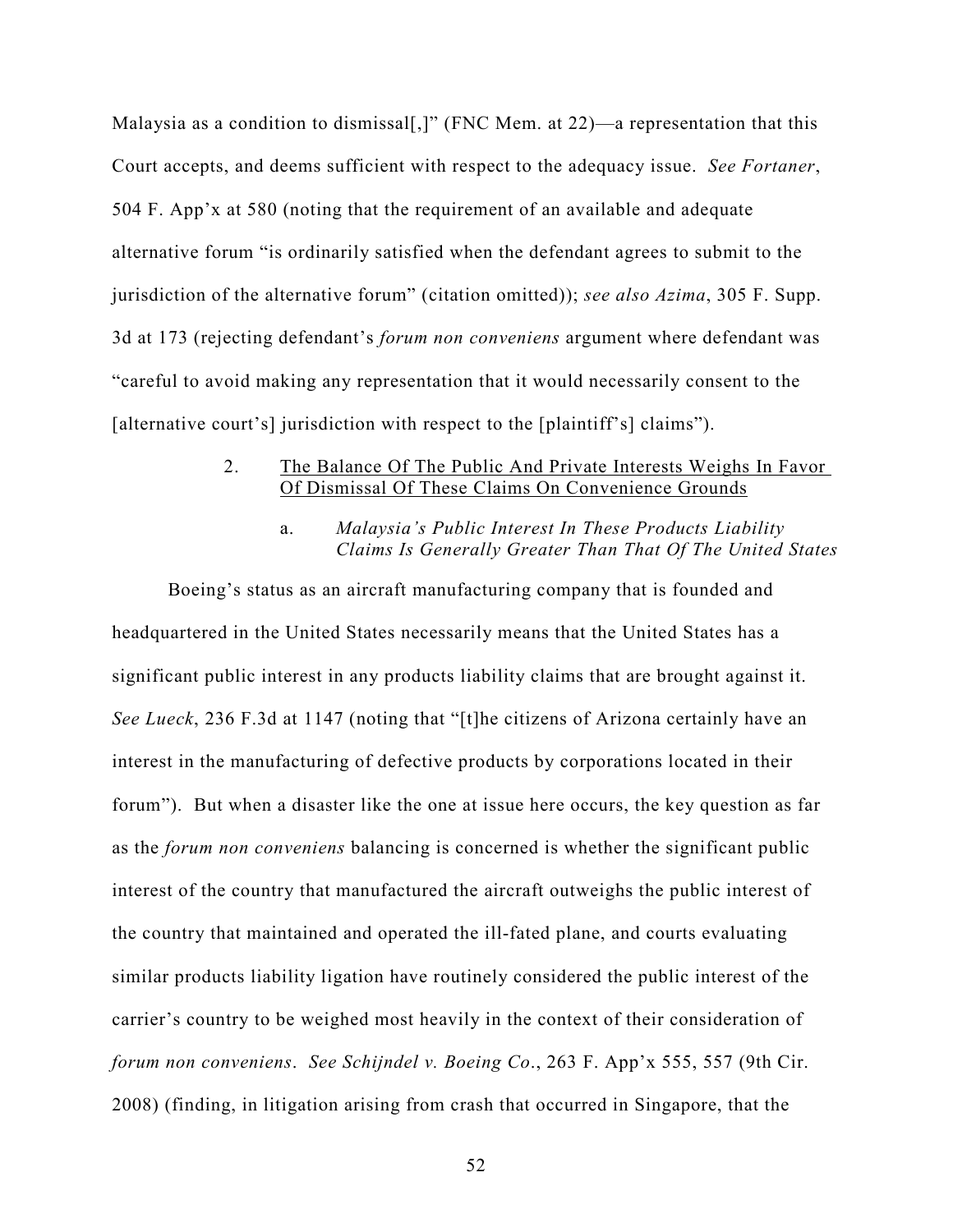district court did not abuse its discretion in granting *forum non conveniens* motion based on finding that Singapore's interest in litigation was greater, even though "the aircraft and some components were manufactured in the United States") (internal quotation marks omitted); *see also Clerides*, 534 F.3d at 630 (recognizing the interest of foreign countries "in regulating the use of allegedly defective products within their borders").

One can certainly conceive of a case in which the interest of the country where the aircraft is manufactured might be considered superior to that of the country where the aircraft was maintained and operated—say, in a case involving specific allegations of fact pertaining to a single identified design or manufacturing defect that allegedly caused the crash. *See, e.g*., *D.F. by & through Amador v. Sikorsky Aircraft Corp*., No. 13-cv-0331, 2017 WL 4922814, at \*2 (S.D. Cal. Oct. 30, 2017) (alleging that an individual's death was caused by a known defect in a helicopter's wiring). But, here, Plaintiffs intend to proceed on a *res ipsa* theory of causation. (*See, e.g.*, Compl., *Keith v. The Boeing Co.*, 17cv0518, ECF No. 1-3, ¶ 58 (alleging that "there are no reasonable causes and no evidence of other causes for the disappearance of Flight MH370" beyond a product defect); Compl., *Wood v. Boeing Co.*, 16cv1149, ECF No. 1-3, ¶¶ 44–45 (alleging that because the safety investigation "has, to a reasonable degree of certainty, foreclosed . . . pilot error, pilot suicide, terrorism or other foul play, maintenance error, and weather" as the cause of the disappearance of Flight MH370, "a reasonable inference that can be drawn from all of the available evidence is that the disappearance of Flight MH370 was the result of one or more defects in the manufacture and/or design of the airplane"); *see also* Motley Rice FNC Opp'n at 8 (noting that "[t]he Malaysia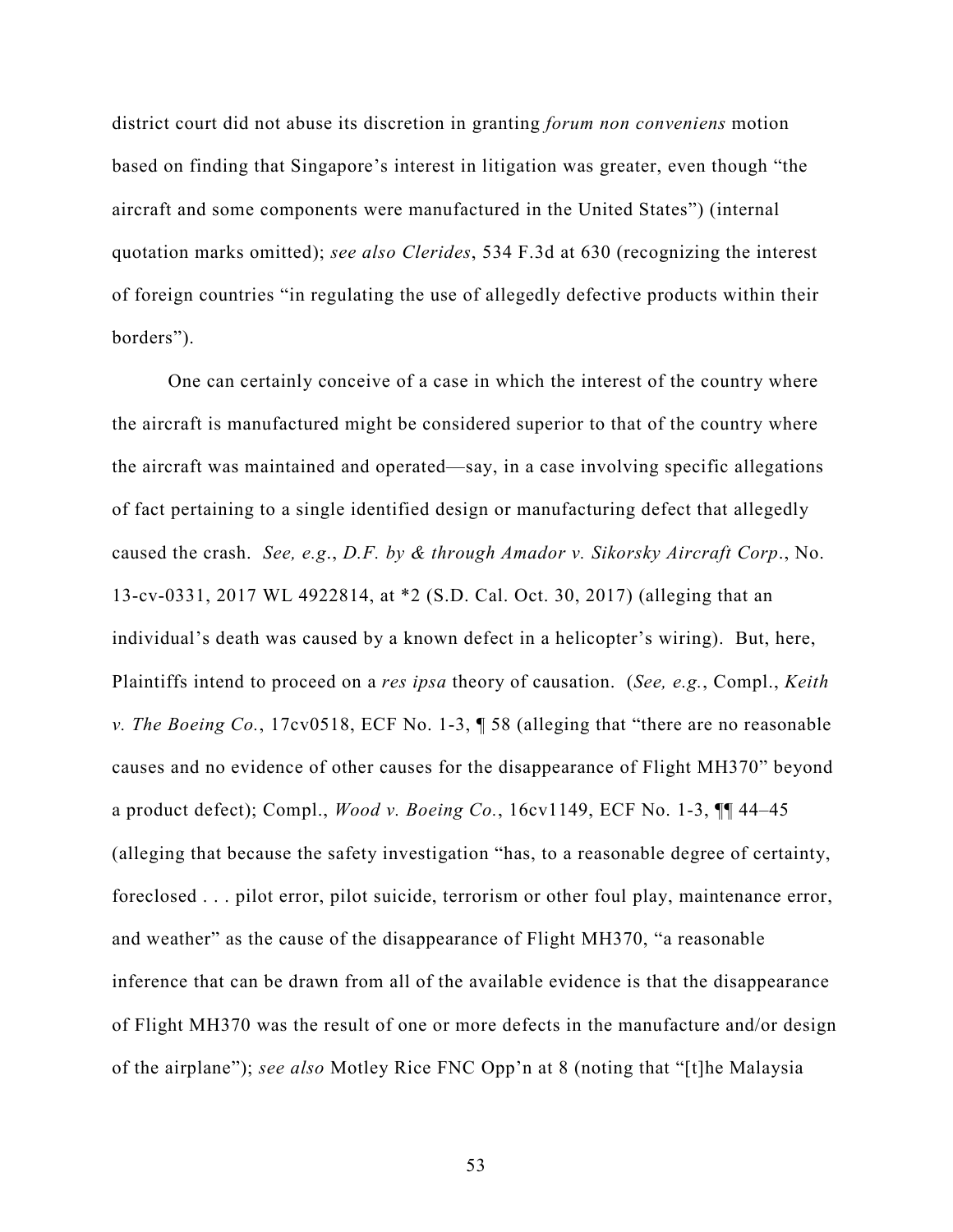investigation report found no problems with the pilots and other crew, training, maintenance, security and cargo").) And given that no one specific cause of the disappearance of Flight MH370 has been claimed affirmatively, much less that a certain known design or manufacturing defect precipitated this accident, this Court is hard pressed to find that the interests of the United States in resolving the instant productdefect claims against Boeing outweigh what is, at its core, a Malaysian tragedy, for the reasons explained above.

Put another way, despite Plaintiffs' general contention that (by process of elimination) a mechanical problem with the U.S.-manufactured Boeing aircraft must have caused the events that give rise to their claims, "a defendant's manufacturing activities within the U.S. do not tilt the public interest in favor of retaining jurisdiction where overseas events are the primary catalyst for litigation initiated by foreign plaintiffs." *In re Air Crash Near Peixoto De Azeveda*, 574 F. Supp. 2d at 288; *see also Air France*, 760 F. Supp. 2d at 845 (explaining that "the American interest here, ensuring the quality of component parts on aircraft and protecting the rights of two American citizens, is real and legitimate but less significant than the French interest"); *Clerides*, 534 F.3d at 630 (noting that while the "United States has an interest in regulating domestic companies, its interest is matched by the interests of Greece and Cyprus in regulating the use of allegedly defective products within their borders"). The same public interest factors discussed in Part IV.A.2.a., *supra*, that weigh in favor of the dismissal of the MDL cases involving Montreal Convention claims are equally applicable to the MDL cases that involve wrongful death and products liability claims, because both sets of claims arise from the same underlying set of facts. And under the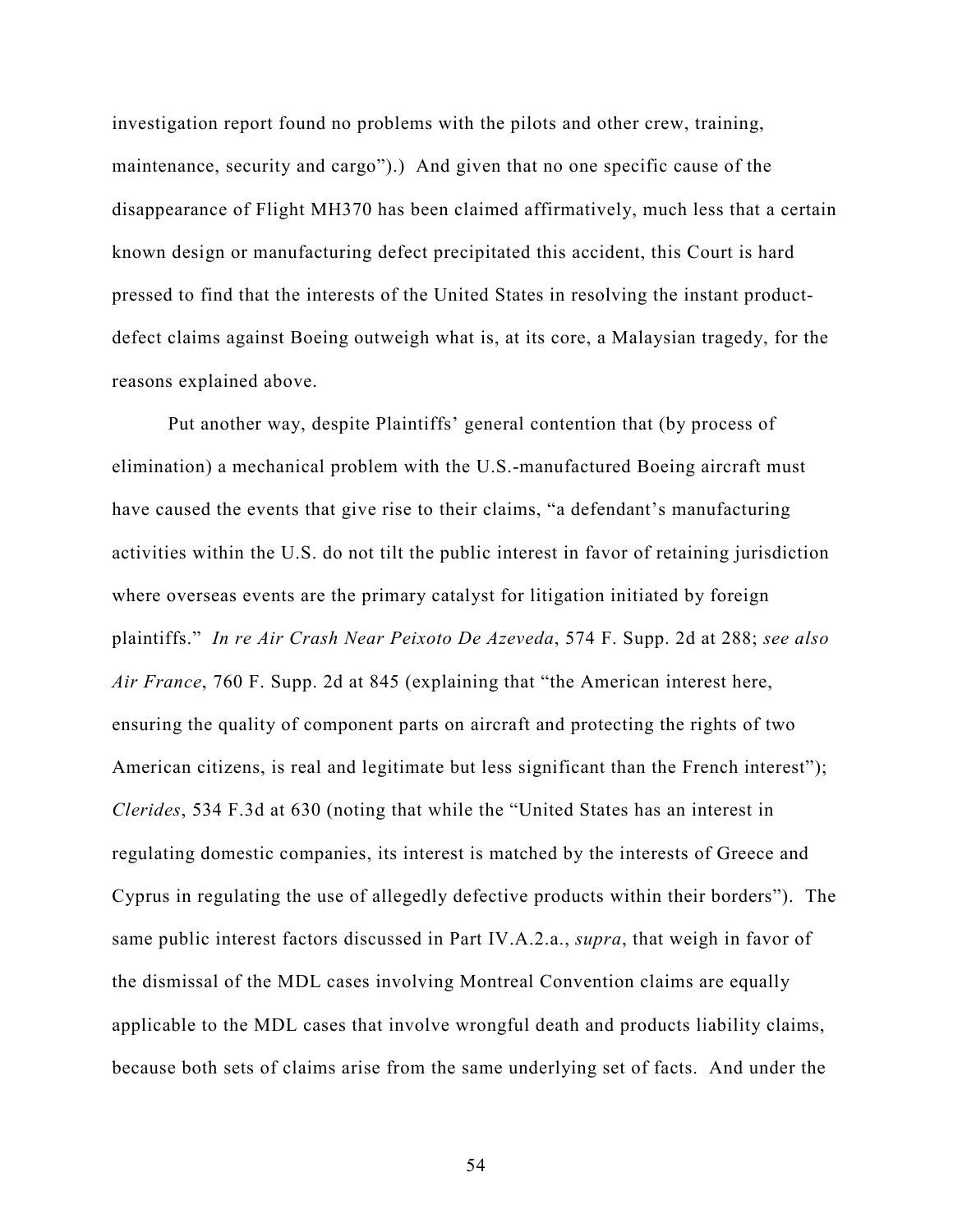circumstances presented here, there can be no dispute that Malaysia—which owned and operated the aircraft at issue as part of its fleet of national carriers on the day of the plane's disappearance—has the primary public interest in litigating these products liability claims.

> b. *There Are Compelling Private Interests On Both Sides, But Much Relevant Evidence Is Located Outside The United States, And The Prospect Of Impleading Raises Complex Immunity Considerations That Weigh In Favor Of Dismissal*

The balancing of the private interests is a closer call in the products liability context than it was with respect to the Montreal Convention claims. Plaintiffs are asserting manufacturing and design products liability claims directly against Boeing—a United States party—and it is undeniable that most of the evidence pertaining to these claims is inside the United States. This would suggest that the private interest factor concerning the location of the evidence points squarely in the direction of litigating the claims in the United States; however, notably, Boeing has agreed to make all such evidence available in Malaysia, and has also agreed to pay any judgment that the Malaysian courts hand down. (*See* FNC Mm. at 22 n.5.)

Most importantly, "[e]ven if plaintiffs intend to base their case on the negligence of defendants in the planning, design, manufacture, assembly, testing, service and inspection of the aircraft and its engines, the evidence regarding the crash itself and the actions of [the airline] are central to the tragedy." *Nolan*, 762 F. Supp. at 683; *see also King v. Cessna Aircraft Co*., 562 F.3d 1374, 1384 (11th Cir. 2009) (affirming *forum non conveniens* dismissal where evidence regarding causation was located in the foreign forum); *Lueck*, 236 F.3d at 1146 (affirming *forum non conveniens* dismissal where foreign evidence relating to the cause of the accident was "essential"). This is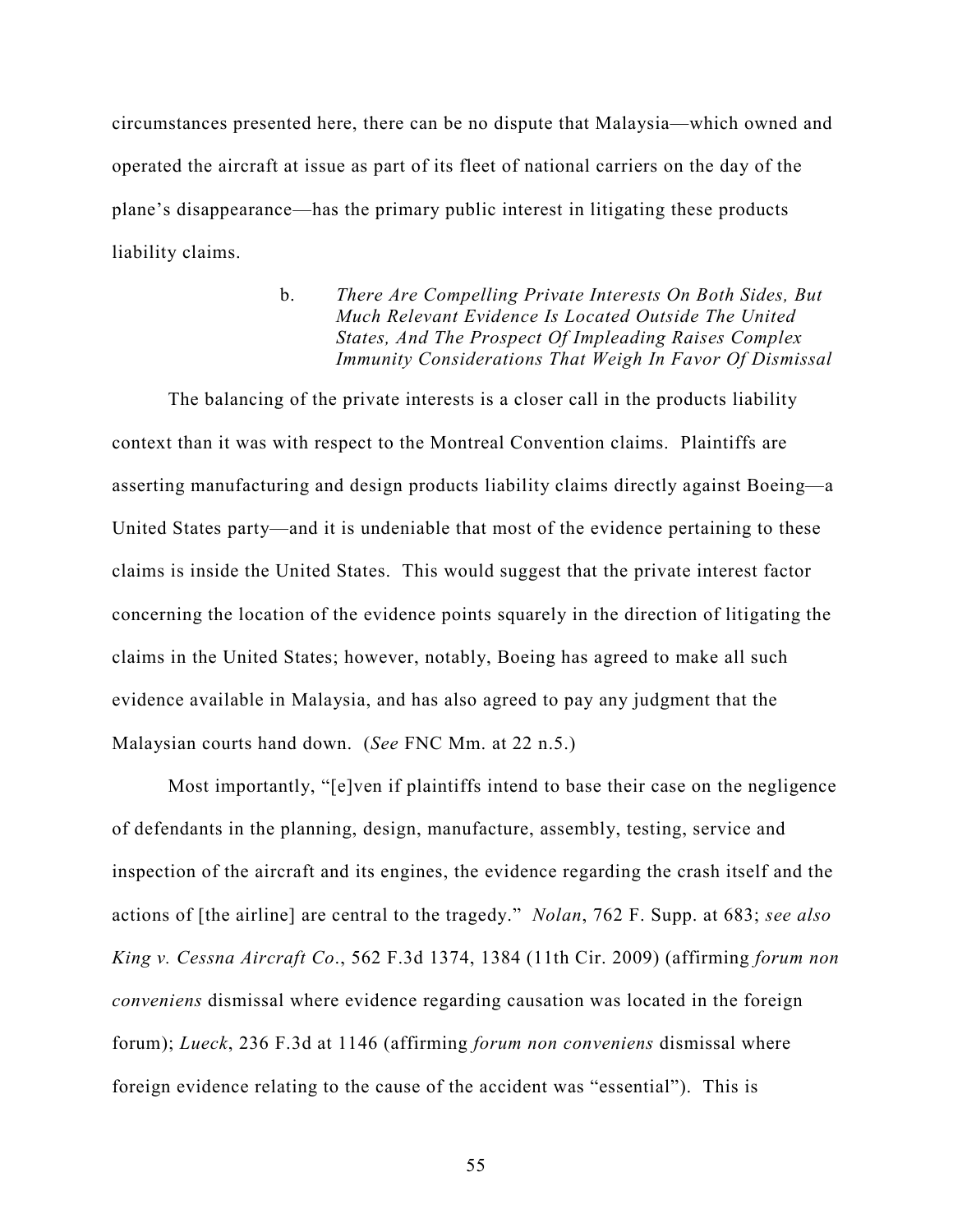particularly so because Plaintiffs plan to proceed both on traditional negligence and strict products liability theories, and on a *res ipsa loquitur* theory of causation, as noted above. (*See* Mot. Hr'g Tr. at 38:4–8.) To succeed on the latter theory, Plaintiffs will have to rule out other likely causes of the plane's disappearance—e.g., weather, terrorism, crew sabotage, and the like—and a substantial portion of the evidence regarding possible alternative causes is located in Malaysia, as previously discussed. (*See* Part IV.A.2.b., *supra*.) Similar evidence pertaining to the cause of the disaster is likely located in Australia, the United Kingdom, and other non-U.S. countries. (*See*  Podhurst FNC Opp'n at 15 (noting that the pieces of wreckage that washed ashore were taken to Australia, and that the Inmarsat satellite communication data is located in the United Kingdom).)<sup>[26](#page-55-0)</sup> Thus, when the nature of these claims and the scope of the related litigation is carefully considered, the location-of-the-evidence aspect of the private interest factor tips in favor of dismissing the instant claims.

It is also clear that other types of relevant evidence—including damages evidence—is largely located outside of the United States. That is, while Plaintiffs' counsel and their retained expert witnesses are, in fact, located inside the United States (*see* Motley Rice FNC Opp'n at 10; Podhurst FNC Opp'n at 28), the vast majority of the decedents and the plaintiffs are from places other than Malaysia, such as China and Australia (*see, e.g*., Podhurst FNC Opp'n at 17–18). Therefore, evidence pertaining to damages with respect to the products liability claims in these MDL cases is located abroad—in locales other than the United States *or* Malaysia—and, indeed, it might well be more convenient and less costly to bring these claims to trial in Malaysia, given that

<span id="page-55-0"></span><sup>&</sup>lt;sup>26</sup> Plaintiffs maintain that the satellite communication data "is also in the possession of Boeing in the United States" (Podhurst FNC Opp'n at 14), but have not cited any evidence regarding this contention.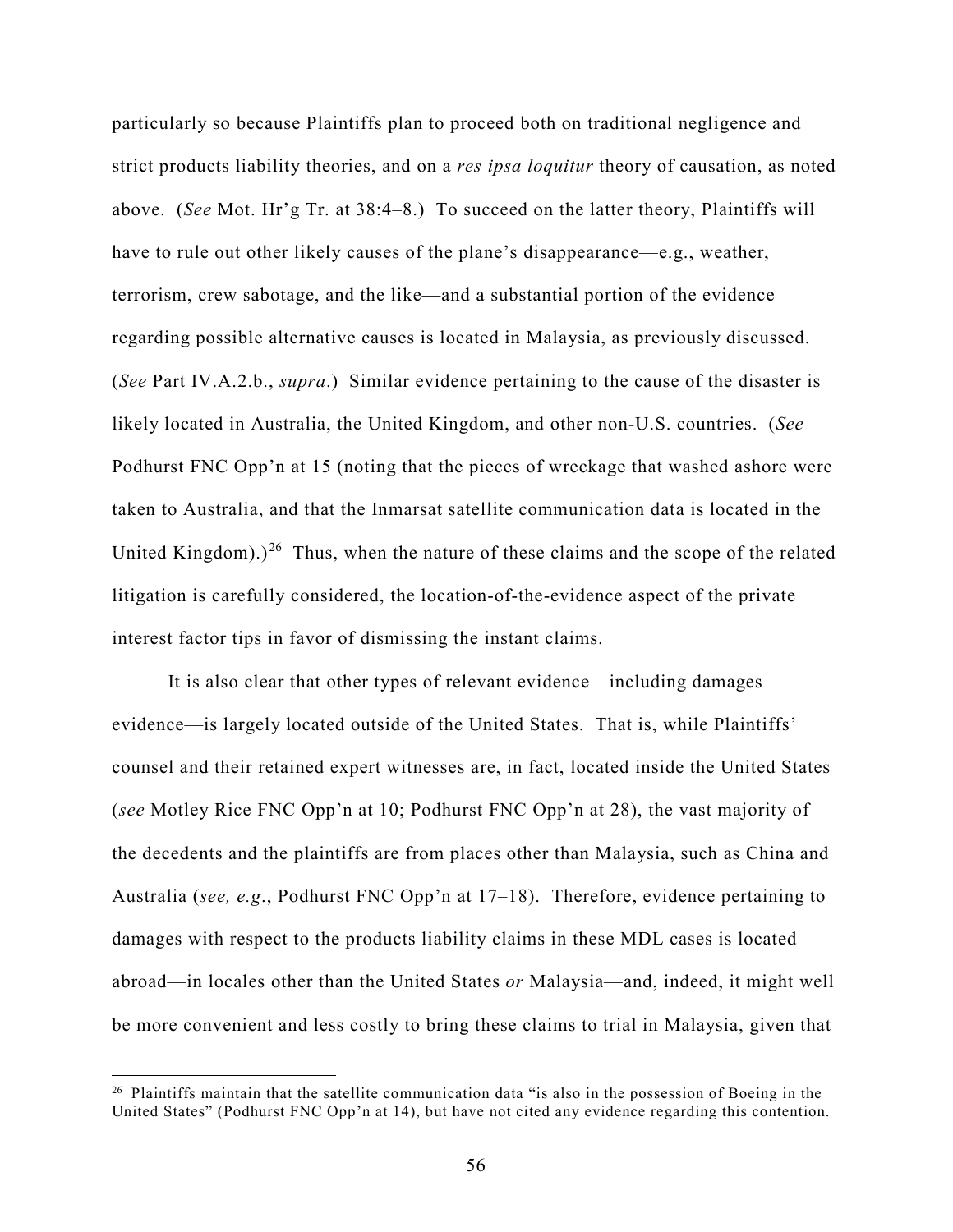the places where most of the damages evidence is likely to be are physically closer to Malaysia than to the United States. *See In re Air Crash at Madrid, Spain, on Aug. 20, 2008*, 893 F. Supp. 2d at 1033 (noting that the costs of transporting witnesses to trial would be lower if case were litigated in Spain). In other words, the dearth of U.S. based plaintiffs or decedents means that both Plaintiffs and Defendants will likely face evidence-related burdens regardless of where the products liability cases are litigated. *See id.*

An additional private interest factor related to the litigation of Plaintiffs' products liability claims in the United States is the extent to which Boeing could, or would, seek to implead all potential defendants. *See Piper Aircraft Co*., 454 U.S. at 259 (noting that the ability to implead the estate of the pilot was a factor that weighed in favor of a *forum non conveniens* dismissal). Whether or not Boeing can implead MAS or MAB as third party defendants raises questions of sovereign immunity, given that both MAS and MAB appear to be agencies or instrumentalities of the Malaysian government for purposes of the Foreign Sovereign Immunities Act. (*See* Plaintiffs' Resp. to MAS's Rule 12(b)(1) Mot. to Dismiss Under the Foreign Sovereign Immunities Act, ECF No. 64, at 10 n.6 (conceding that MAS and MAB are agencies or instrumentalities of the Malaysian government but opposing dismissal based on sovereign immunity); *see also* FSIA Mem. at 12 (arguing that MAS and MAB are presumptively immune from suit and that Plaintiffs have not established that any FSIA exception applies).) And there appear to be other potentially sovereign defendants: the plaintiffs in the Flight MH370-related cases that are pending in Malaysia have named several Malaysian government entities as defendants, including the Department of Civil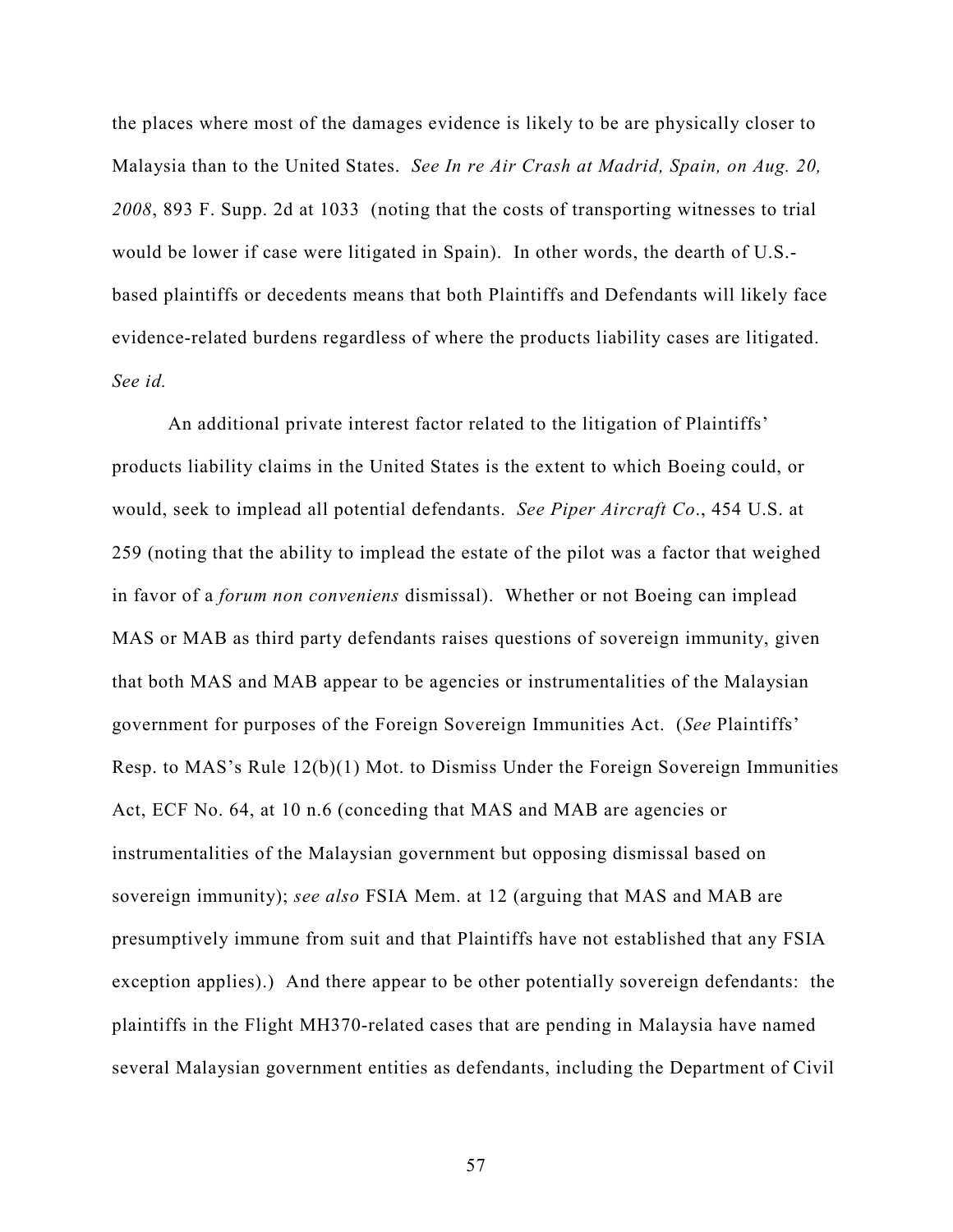Aviation, the Royal Malaysian Air Force, the Immigration Department of Malaysia, and the Government of Malaysia, as well as certain individual Malaysian officials. (*See*  Singh Decl. ¶ 9.) Any effort to implead such defendants would substantially complicate any litigation involving the wrongful death and products liability claims that are pending against Boeing in the United States. *See Kryvicky v. Scandinavian Airlines Sys*., 807 F.2d 514, 516 (6th Cir. 1986) (finding that district court did not abuse its discretion in granting *forum non conveniens* dismissal where, among other things, "the defendants could not implead Spanish aviation authorities or [foreign airline] in U.S. courts").

The potential of intractable immunity questions that might stymie Boeing's ability to implead other defendants raises the prospect of precisely the kind of "oppressive and vexatious outcome that *forum non conveniens* dismissal is designed to avoid"—namely, a manufacturer defendant that is "unable to seek indemnification in the same action in which they are being sued by foreign [p]laintiffs[.]" *Air France*, 760 F. Supp. 2d at 847. And in the final analysis of the private interest factors at issue, it is this circumstance that persuades this Court that, taken as a whole, the private interest factors favor dismissal of these claims. *See Piper Aircraft Co.*, 454 U.S. at 259 (noting that "the inability to implead potential third-party defendants" is a factor that can weigh in favor of a *forum non conveniens* dismissal); *In re Air Crash Near Peixoto De Azeveda, Brazil, on Sept. 29, 2006*, 574 F. Supp. 2d at 289 (finding that the "lack of jurisdiction in this forum over potentially liable parties" was an "important factor[]" in favor of *forum non conveniens* dismissal).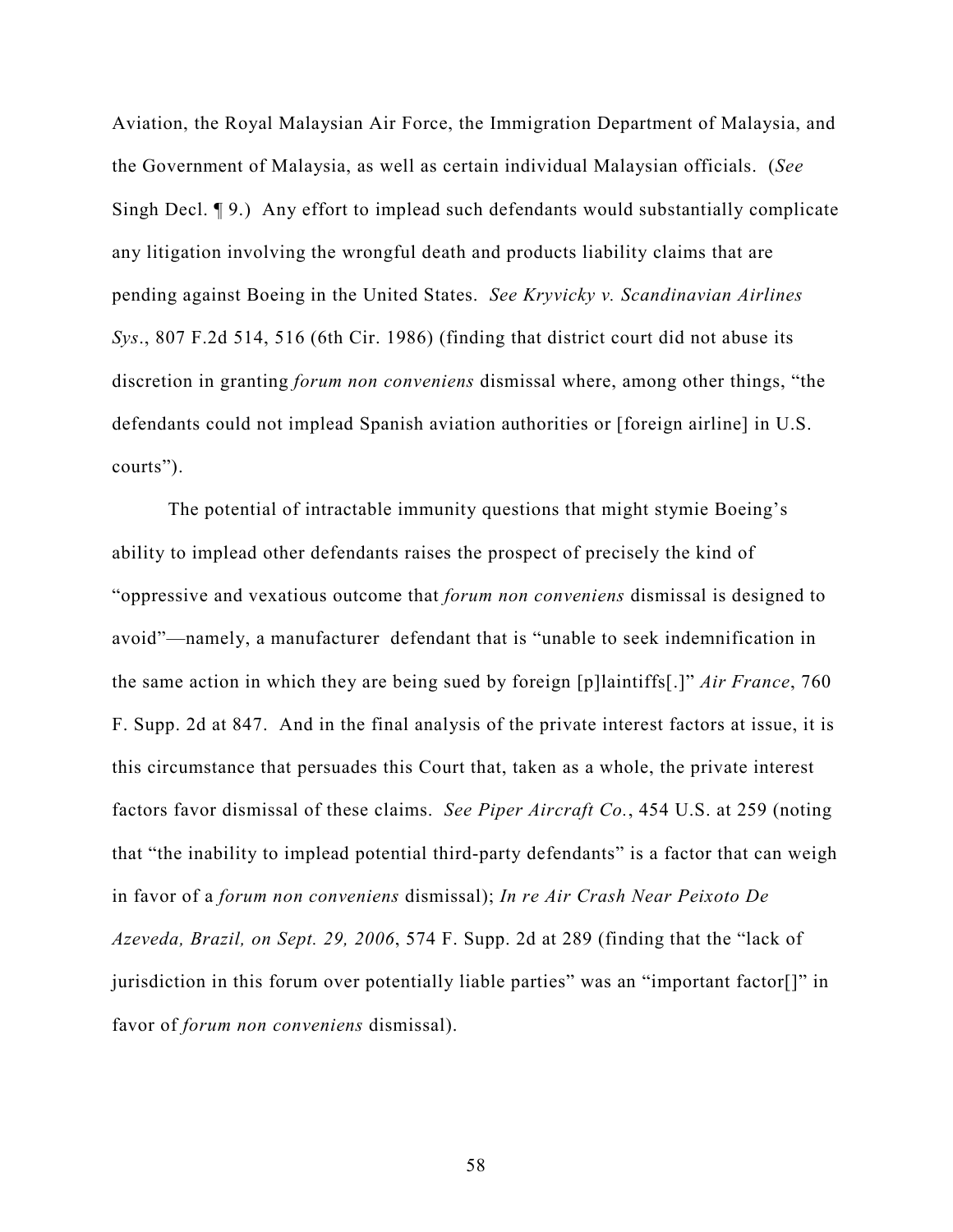### c. *Dismissal Is Warranted Even With Respect To The Cases With Concrete Connections To The United States*

Finally, the Court has considered whether the fact that some of the plaintiffs and decedents in these MDL products liability cases have concrete connections to the United States impacts the *forum non conveniens* analysis, and for the following reasons, it has determined that such ties do not demand a different result. Thus, even when the products liability claims of U.S. plaintiffs and/or U.S. decedents are isolated and that status is taken into account, the United States is still not a convenient forum for the litigation of manufacturing claims against Boeing related to the Flight MH370 disaster.

The *Wood* lawsuit presents the closest call in this regard, given that there are U.S. parties on both sides, and an American decedent, which suggests that much of the relevant discovery involves evidence that is inside the United States. (*See Wood v. The Boeing Co.*, 16cv1149.) But as previously explained, given the tort theories on which Plaintiffs are proceeding, evidence and witnesses pertaining to the aircraft, the crew, the events preceding the disappearance, and the search will be indispensable to litigating Plaintiffs' claims. *See Nolan*, 762 F. Supp. at 683; *King*, 562 F.3d at 1384; *Lueck*, 236 F.3d at 1146. This same evidence will likewise be necessary to resolve the products liability claims that Plaintiff Li Li—a United States citizen residing in China—and Plaintiff Yang Chen—a Chinese citizen residing in the United States—have brought on behalf of their deceased parents, who were both Chinese citizens. (*See Li v. The Boeing Co.*, 16cv1128; *Chen v. The Boeing Co*., 16cv1165.) And just as with the Montreal Convention claims, the United States' strong public interest in securing a legal remedy for its citizens—specifically, Decedent Wood and the Meng children—is nonetheless overshadowed by Malaysia's overwhelming interest in the resolution of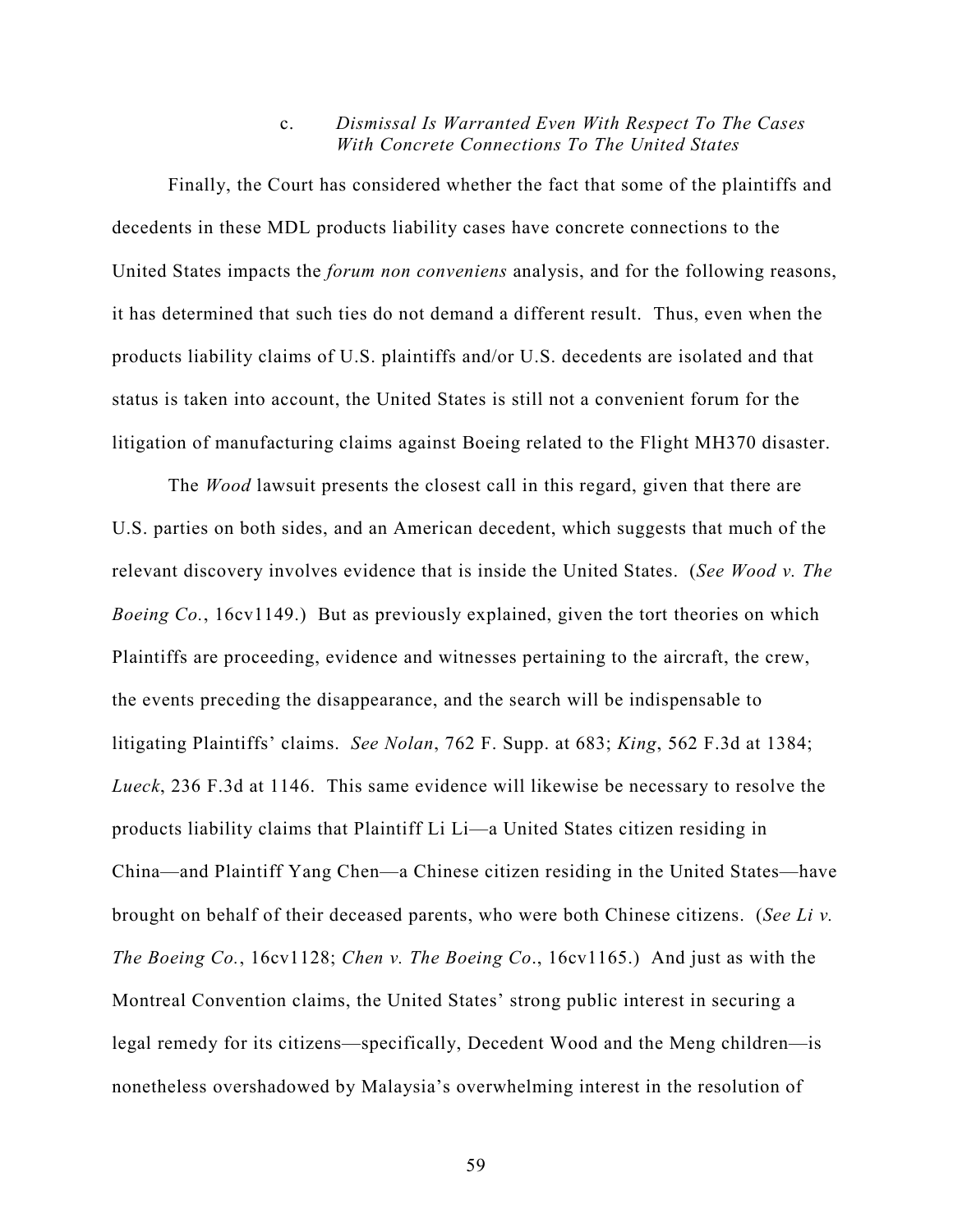claims concerning this national disaster. *See In re Air Crash Near Peixoto De Azeveda*, 574 F. Supp. 2d at 288; *Air France*, 760 F. Supp. 2d at 845; *Clerides*, 534 F.3d at 630.

The handful of other cases that have concrete connections to the United States concern attenuated relationships that do not give rise to a significant public or private interest in having the claims litigated in the United States, for the reasons laid out above, in Part IV.A.2.c.<sup>[27](#page-59-0)</sup> The Court does give some deference to the plaintiff's choice of forum when the products liability and wrongful death claims are brought by, or on behalf of, American citizens, just as with the Montreal Convention claims. But in this Court's view, even when Boeing is the defendant, the balance of the *Piper* factors weighs against litigation of these claims in the United States. *See, e.g*., *Fortaner*, 504 F. App'x at 580–81 (affirming *forum non conveniens* dismissal of products liability claims against Boeing); *Nolan*, 919 F.2d at 1069 (same).

## **V. CONCLUSION**

-

At its core, this case is about the unexplained disappearance of a passenger plane operated by Malaysia Airlines as part of its national air carrier fleet following its departure from a Malaysian airport. The disappearance of Flight MH370 was the subject of a years-long investigation by Malaysian authorities, and while a host of other countries undeniably participated and undoubtedly have some interest in the legal claims that have been made in the wake of this tragedy—including China, Australia,

<span id="page-59-0"></span><sup>&</sup>lt;sup>27</sup> Plaintiffs Keith and Richards are United States citizens, and thus their choice of forum is entitled to deference, but as with Plaintiffs Gaspard and Smith, it appears that they may have no pre-accident connections to the decedents they represent and may have been selected solely for purposes of this litigation. (*See* Part IV.A.2.c., *supra*.) *See also Piper Aircraft Co.*, 454 U.S. at 239. Plaintiff Chen is a resident of the United States, but not a citizen, and Meng Zhang's connection to the United States is predicated on her status as a green-card holder and her *past* work and residence in the United States. In the *Gaspard* case, the Wang Decedents' connection is premised on Gaspard's citizenship, and Rui Wang's employment with an American company, even though he lived and worked overseas.